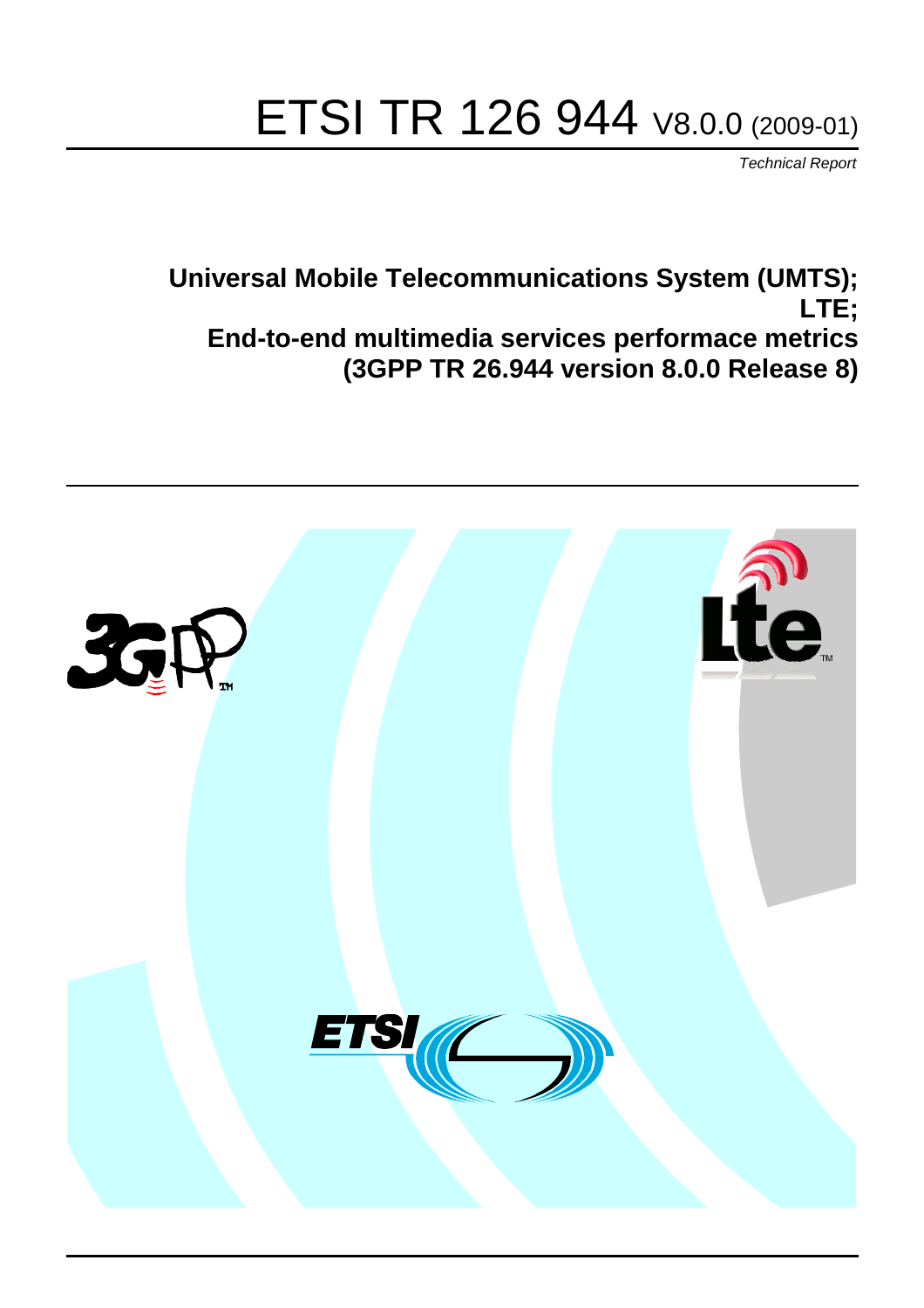Reference RTR/TSGS-0426944v800

> Keywords LTE, UMTS

#### *ETSI*

#### 650 Route des Lucioles F-06921 Sophia Antipolis Cedex - FRANCE

Tel.: +33 4 92 94 42 00 Fax: +33 4 93 65 47 16

Siret N° 348 623 562 00017 - NAF 742 C Association à but non lucratif enregistrée à la Sous-Préfecture de Grasse (06) N° 7803/88

#### *Important notice*

Individual copies of the present document can be downloaded from: [http://www.etsi.org](http://www.etsi.org/)

The present document may be made available in more than one electronic version or in print. In any case of existing or perceived difference in contents between such versions, the reference version is the Portable Document Format (PDF). In case of dispute, the reference shall be the printing on ETSI printers of the PDF version kept on a specific network drive within ETSI Secretariat.

Users of the present document should be aware that the document may be subject to revision or change of status. Information on the current status of this and other ETSI documents is available at <http://portal.etsi.org/tb/status/status.asp>

If you find errors in the present document, please send your comment to one of the following services: [http://portal.etsi.org/chaircor/ETSI\\_support.asp](http://portal.etsi.org/chaircor/ETSI_support.asp)

#### *Copyright Notification*

No part may be reproduced except as authorized by written permission. The copyright and the foregoing restriction extend to reproduction in all media.

> © European Telecommunications Standards Institute 2009. All rights reserved.

**DECT**TM, **PLUGTESTS**TM, **UMTS**TM, **TIPHON**TM, the TIPHON logo and the ETSI logo are Trade Marks of ETSI registered for the benefit of its Members.

**3GPP**TM is a Trade Mark of ETSI registered for the benefit of its Members and of the 3GPP Organizational Partners. **LTE**™ is a Trade Mark of ETSI currently being registered

for the benefit of its Members and of the 3GPP Organizational Partners.

**GSM**® and the GSM logo are Trade Marks registered and owned by the GSM Association.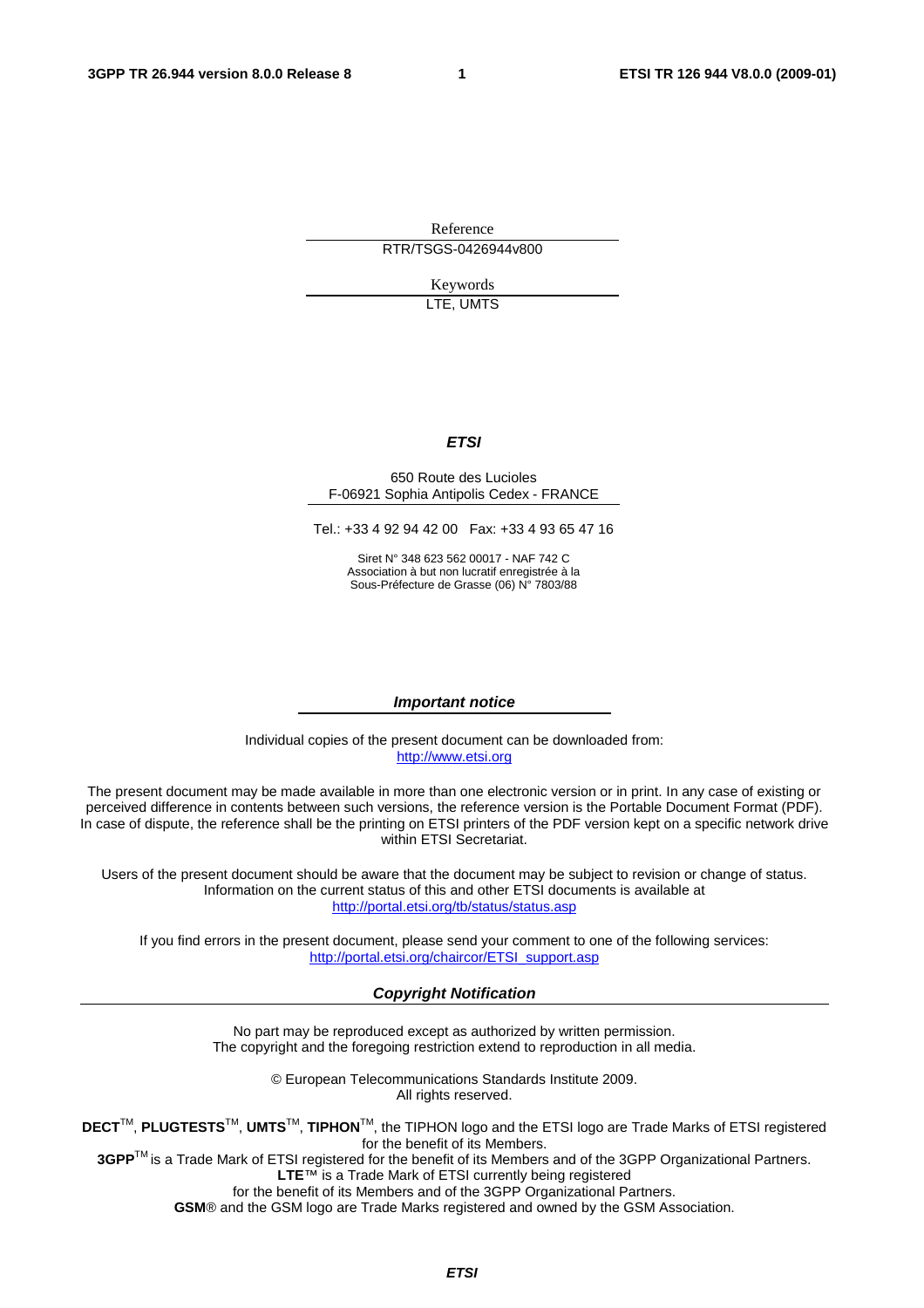## Intellectual Property Rights

IPRs essential or potentially essential to the present document may have been declared to ETSI. The information pertaining to these essential IPRs, if any, is publicly available for **ETSI members and non-members**, and can be found in ETSI SR 000 314: *"Intellectual Property Rights (IPRs); Essential, or potentially Essential, IPRs notified to ETSI in respect of ETSI standards"*, which is available from the ETSI Secretariat. Latest updates are available on the ETSI Web server ([http://webapp.etsi.org/IPR/home.asp\)](http://webapp.etsi.org/IPR/home.asp).

Pursuant to the ETSI IPR Policy, no investigation, including IPR searches, has been carried out by ETSI. No guarantee can be given as to the existence of other IPRs not referenced in ETSI SR 000 314 (or the updates on the ETSI Web server) which are, or may be, or may become, essential to the present document.

## Foreword

This Technical Report (TR) has been produced by ETSI 3rd Generation Partnership Project (3GPP).

The present document may refer to technical specifications or reports using their 3GPP identities, UMTS identities or GSM identities. These should be interpreted as being references to the corresponding ETSI deliverables.

The cross reference between GSM, UMTS, 3GPP and ETSI identities can be found under [http://webapp.etsi.org/key/queryform.asp.](http://webapp.etsi.org/key/queryform.asp)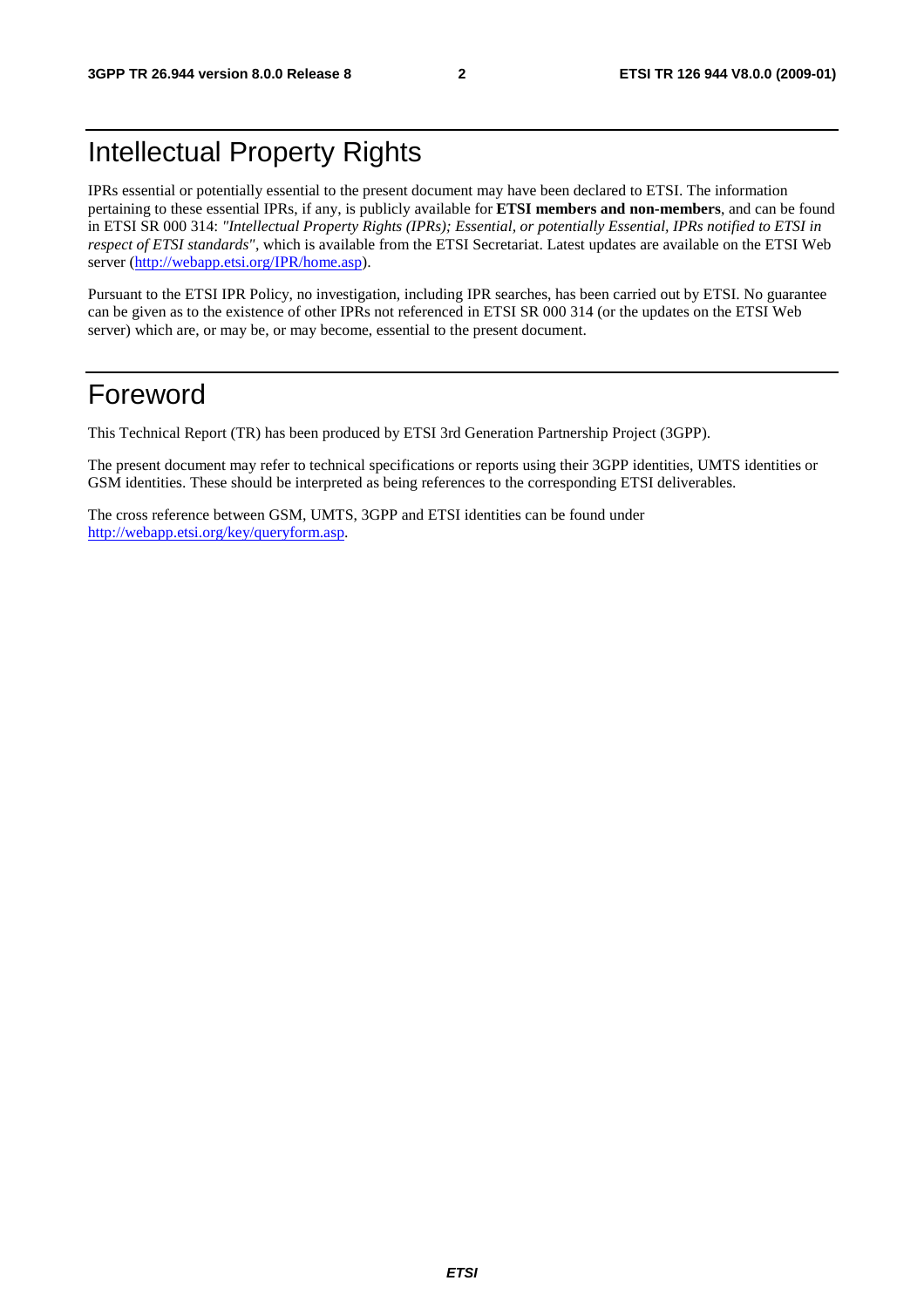#### $\mathbf{3}$

## Contents

| 1            |  |  |  |
|--------------|--|--|--|
| 2            |  |  |  |
|              |  |  |  |
| 3            |  |  |  |
| 4            |  |  |  |
| 4.1          |  |  |  |
| 4.2          |  |  |  |
| 4.3<br>4.4   |  |  |  |
|              |  |  |  |
| 5            |  |  |  |
| 5.1<br>5.2   |  |  |  |
| 5.3          |  |  |  |
| 5.4          |  |  |  |
| 5.5          |  |  |  |
| 5.6          |  |  |  |
| 5.7          |  |  |  |
| 5.8          |  |  |  |
| 5.9          |  |  |  |
| 5.10         |  |  |  |
| 5.11         |  |  |  |
| 5.12         |  |  |  |
| 5.13         |  |  |  |
| 5.14         |  |  |  |
| 6            |  |  |  |
| 6.1          |  |  |  |
| 6.2<br>6.2.1 |  |  |  |
| 6.2.2        |  |  |  |
| 6.2.3        |  |  |  |
| 6.3          |  |  |  |
| 6.3.1        |  |  |  |
| 6.3.2        |  |  |  |
| 6.3.3        |  |  |  |
| 6.4          |  |  |  |
| 6.4.1        |  |  |  |
|              |  |  |  |
| 6.4.2        |  |  |  |
| 6.4.3        |  |  |  |
| 6.5          |  |  |  |
| 6.5.1        |  |  |  |
| 6.5.2        |  |  |  |
| 6.5.3<br>6.6 |  |  |  |
| 6.6.1        |  |  |  |
| 6.6.2        |  |  |  |
| 6.6.3        |  |  |  |
| 6.7          |  |  |  |
| 6.7.1        |  |  |  |
| 6.7.2        |  |  |  |
| 6.7.3<br>6.8 |  |  |  |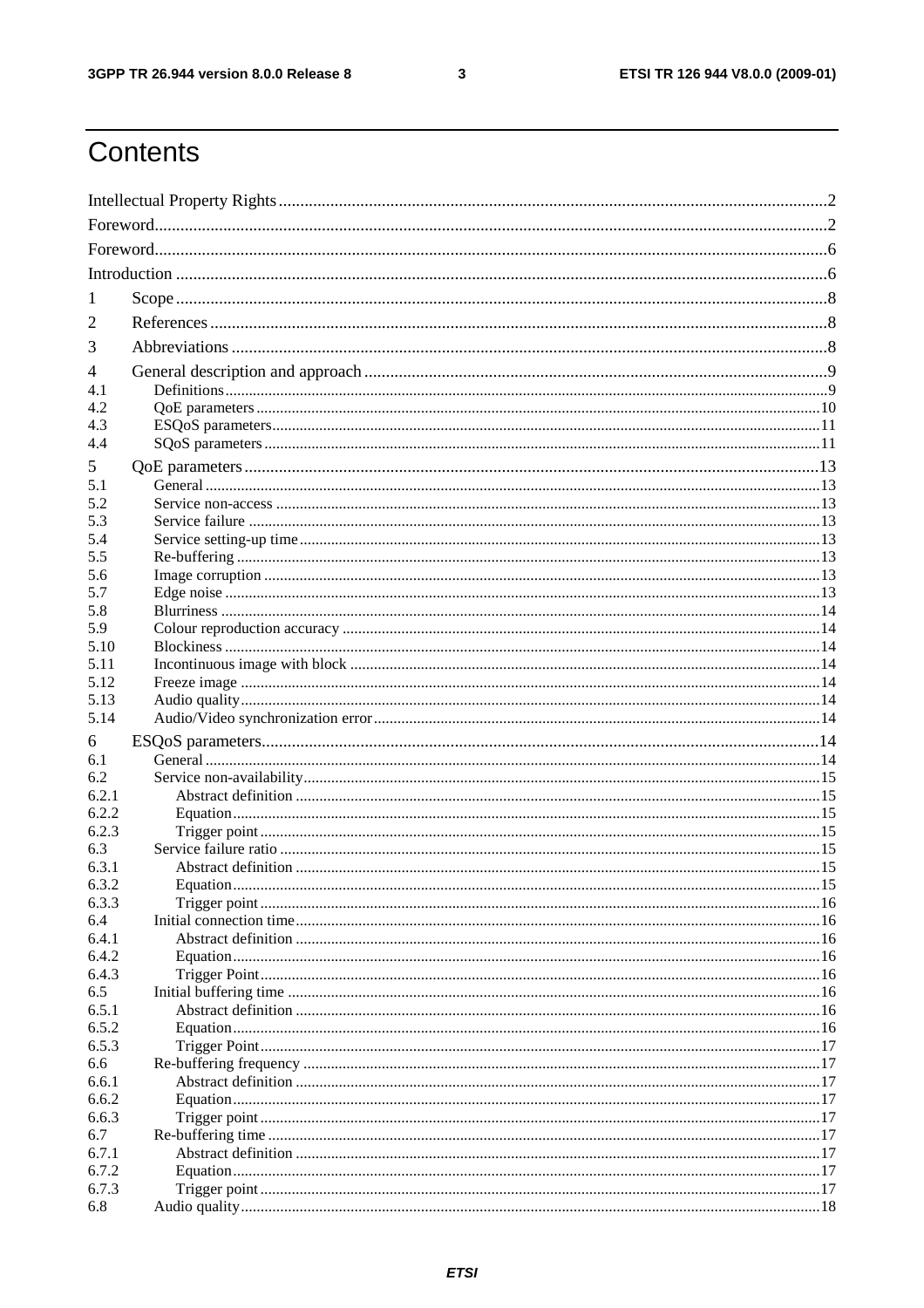#### $\overline{\mathbf{4}}$

| 6.8.1            |  |
|------------------|--|
| 6.8.2            |  |
| 6.8.3            |  |
| 6.9              |  |
| 6.9.1            |  |
| 6.9.2            |  |
| 6.9.3            |  |
|                  |  |
| 6.10<br>6.10.1   |  |
| 6.10.2           |  |
| 6.10.3           |  |
|                  |  |
| 6.11             |  |
| 6.11.1           |  |
| 6.11.2           |  |
| 6.11.3           |  |
| 7                |  |
| 7.1              |  |
| 7.1.1            |  |
| 7.1.1.1          |  |
| 7.1.1.2          |  |
| 7.1.1.3          |  |
| 7.1.1.4          |  |
| 7.1.1.5          |  |
| 7.1.2            |  |
| 7.1.2.1          |  |
| 7.1.2.2          |  |
| 7.1.2.3          |  |
| 7.1.2.4          |  |
| 7.1.2.5          |  |
| 7.1.3            |  |
| 7.1.3.1          |  |
| 7.1.3.2          |  |
| 7.1.3.3          |  |
| 7.1.3.4          |  |
| 7.1.3.5          |  |
| 7.1.3.6          |  |
| 7.1.3.7          |  |
| 7.2              |  |
| 7.3              |  |
|                  |  |
| 8                |  |
| 8.1              |  |
| 8.2              |  |
| 8.3              |  |
| 8.4              |  |
| 8.5              |  |
| Annex A:         |  |
|                  |  |
| A.1              |  |
| A.2              |  |
| A.3              |  |
| A.4              |  |
| A.4.1            |  |
|                  |  |
| A.4.1.1          |  |
| A.4.1.2<br>A.4.2 |  |
|                  |  |
| A.4.2.1          |  |
| A.4.2.2          |  |
| A.4.3<br>A.4.3.1 |  |
|                  |  |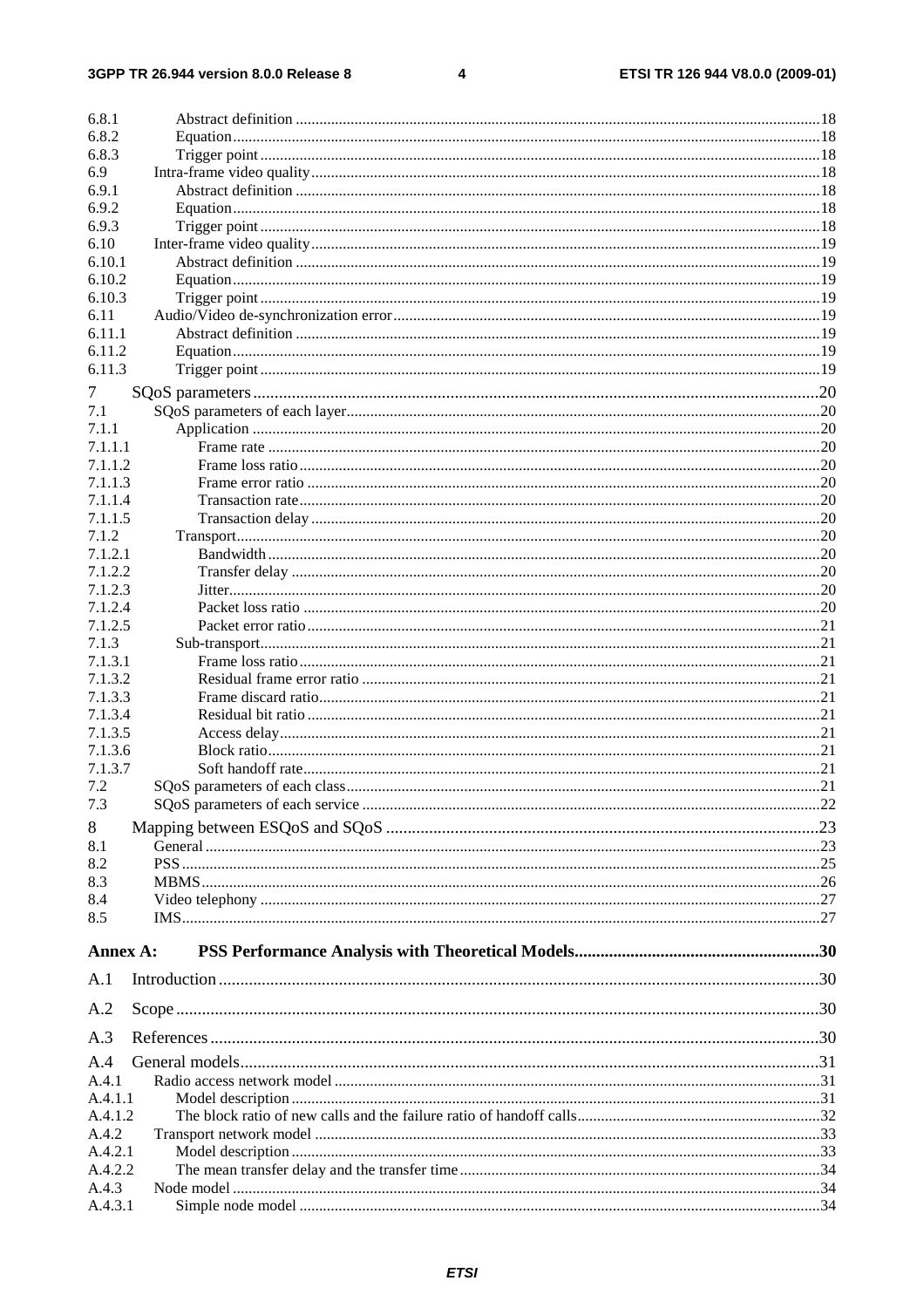#### $\overline{\mathbf{5}}$

| A.4.3.1.1          |  |
|--------------------|--|
| A.4.3.1.2          |  |
| A.4.3.2            |  |
| A.4.3.2.1          |  |
| A.4.3.2.2          |  |
| A.5                |  |
| A.5.1              |  |
| A.5.1.1            |  |
| A.5.1.2            |  |
| A.5.2              |  |
| A.5.2.1            |  |
| A.5.2.2            |  |
| A.5.3              |  |
| A.5.3.1            |  |
| A.5.3.2            |  |
| A.5.4              |  |
| A.5.4.1            |  |
| A.5.4.2            |  |
| A.5.5              |  |
| A.5.5.1            |  |
| A.5.5.2            |  |
| A.5.6              |  |
| A.5.6.1<br>A.5.6.2 |  |
|                    |  |
|                    |  |
| B.1                |  |
| B.2                |  |
| B.2.1              |  |
| <b>B.2.2</b>       |  |
|                    |  |
| B.3                |  |
| <b>B.3.1</b>       |  |
| <b>B.3.2</b>       |  |
| Annex C:           |  |
| C.1                |  |
|                    |  |
| C.2                |  |
| C.3                |  |
| C.3.1              |  |
| C.3.1.1            |  |
| C.3.1.2            |  |
| C.3.1.3            |  |
| C.3.1.4            |  |
| C.3.1.5            |  |
| C.3.2              |  |
| C.3.2.1            |  |
| C.3.2.2            |  |
| C.3.2.3            |  |
| C.4                |  |
| <b>Annex D:</b>    |  |
|                    |  |
|                    |  |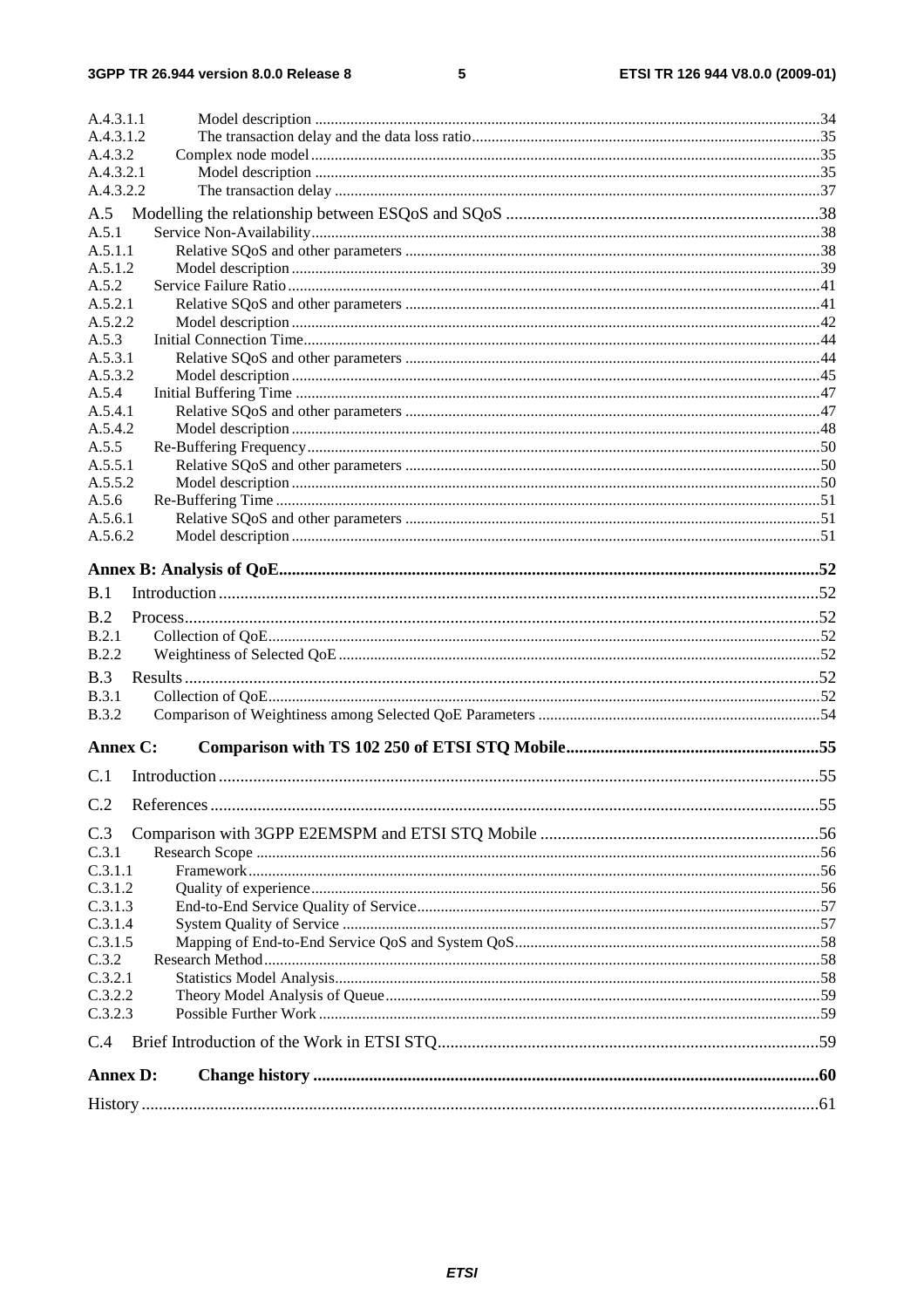## Foreword

This Technical Report has been produced by the 3GPP.

The contents of the present document are subject to continuing work within the TSG and may change following formal TSG approval. Should the TSG modify the contents of the present document, it will be re-released by the TSG with an identifying change of release date and an increase in version number as follows:

Version 3.y.z

where:

- x the first digit:
	- 1 presented to TSG for information;
	- 2 presented to TSG for approval;
	- 3 Indicates TSG approved document under change control.
- y the second digit is incremented for all changes of substance, i.e. technical enhancements, corrections, updates, etc.
- z the third digit is incremented when editorial only changes have been incorporated in the specification;

## Introduction

The Quality of Experience (QoE), End-to-end Service Quality of Service (ESQoS) and System Quality of Service (SQoS) are important factors when introducing services to customers. When the next releases of 3G are launched to the mass market, several new mobile telecommunication multimedia services will be introduced to the general public. It is essential that a high quality if service is experienced by the user of these new 3G services in order to promote the idea of 3G as a global all-purpose communication tool for millions of people with widespread availability of terminal equipment.

The possibility of using multimedia services via 3G in a practical and reliable manner is extremely important in the near future. For these new services, it is certain that a much larger amount of traffic is generated between mobile terminals and services, i.e. traffic within 3G networks and between 3G networks and other networks will be higher than has been the case to date. This gives more importance to service quality requirements.

End-to-end multimedia service performance metrics are proposed to make it possible for operators, device provider and service providers to more conveniently evaluate their service quality as perceived by end-users. This includes:

- Definition of the performance characteristics that have most relevance to end users (the 'Quality of Experience' or QoE).
- Definition of the mapping between QoE and end-to-end service measured characteristics (the ESQoS), and mapping between ESQoS and service specific characteristics (the SQoS).

In the present document a top-down approach is used to illustrate the framework of all metrics.

The present document gives metrics of the end-to-end multimedia service performance on 3G networks that support PSS, PSC, video telephony, MBMS and IMS services, etc.

QoE parameters describe the end-to-end quality as experienced by the end users. These are difficult to measure and quantify.

SQoS parameters are metrics that are close related to the network status, and defined from the viewpoint of the service provider rather than the service user. SQoS parameters can be viewed as the inherent attributes of the networks, which are important in guaranteeing QoE requirements of the users.

ESQoS parameters describe the QoS of the end-to-end service. They are obtained directly from the QoE parameters by mapping them into parameters more relevant to operators, service providers and service providers.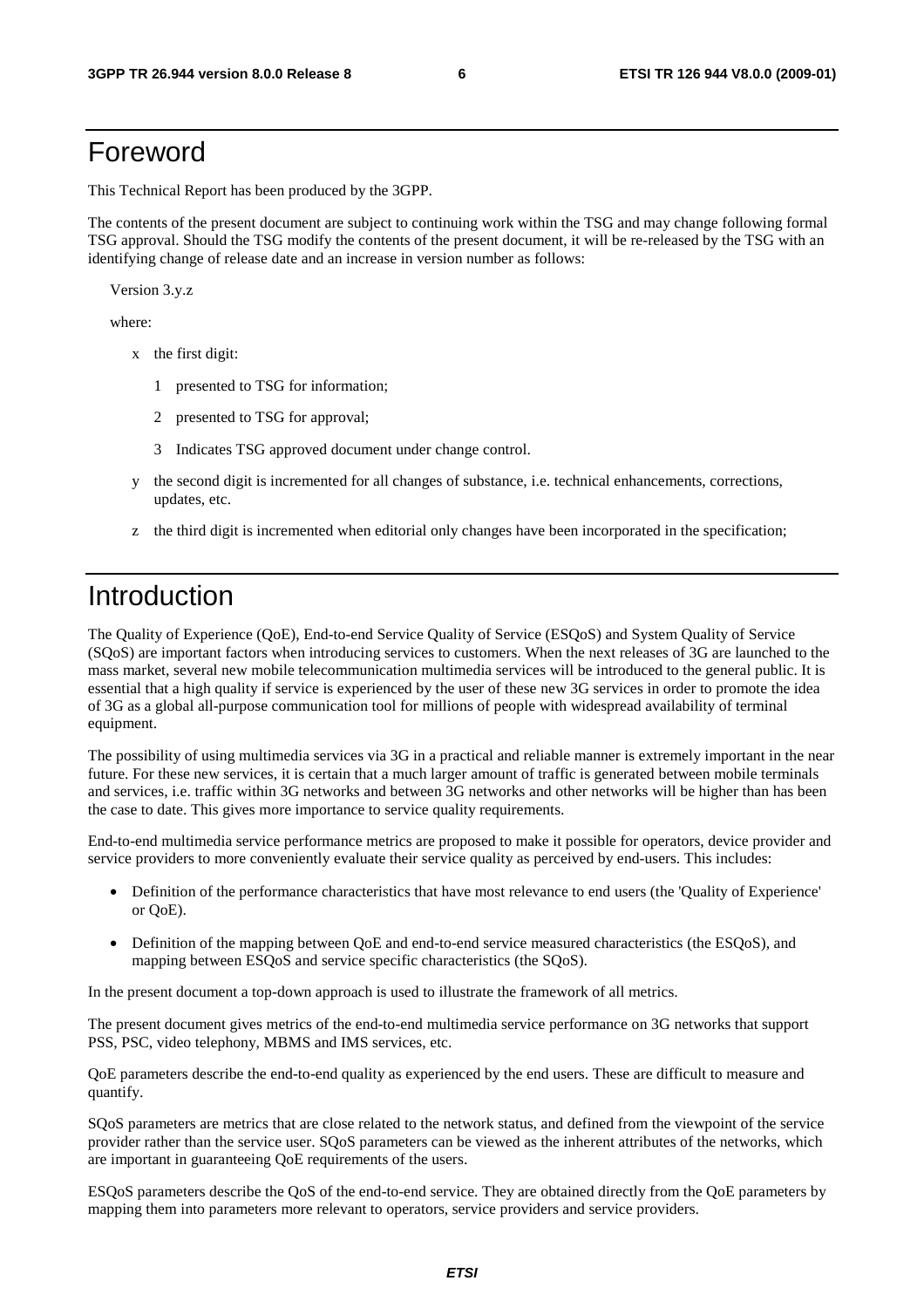In Annex A, PSS is taken as an example; several general models looking at different part of network are given. A mapping between QoE, ESQoS and SQoS is given using a mathematical approach, which defines a dimensioned relationship between user experiences and lower tiers of network performance.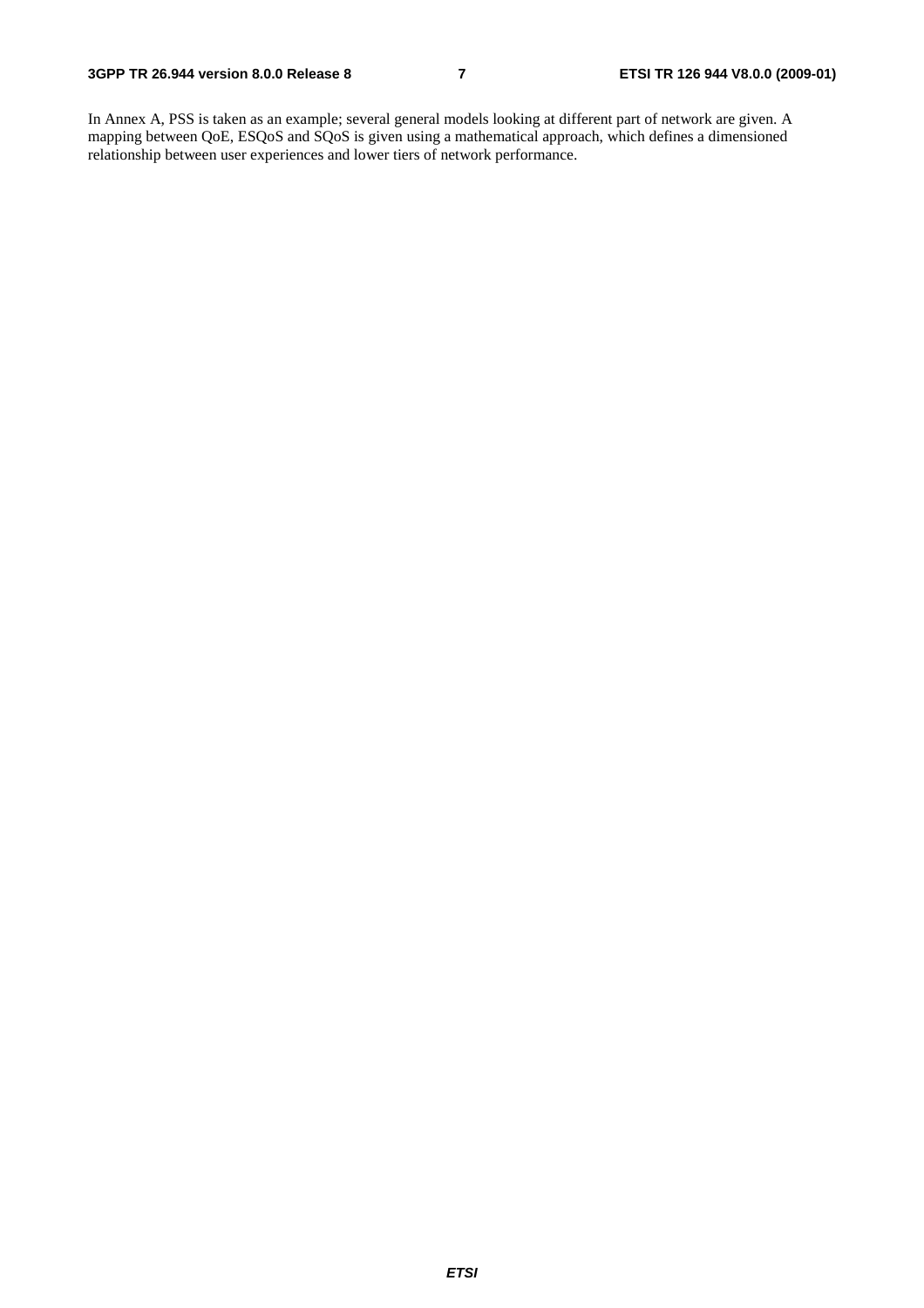## 1 Scope

The present document describes and defines performance metrics for popular multimedia services in 3G networks, including packed-switched streaming service (PSS), multimedia broadcast multicast service (MBMS), video telephony (VT), and IP multimedia subsystem service (IMS). The present document has a top-down approach, which starts with the Quality of Experience (QoE) parameters and metrics, and then provides End-to-end Service QoS (ESQoS) and System Quality of Service (SQoS) parameters and metrics and mapping between these different layers.

## 2 References

The following documents contain provisions which, through reference in this text, constitute provisions of the present document.

- References are either specific (identified by date of publication, edition number, version number, etc.) or non-specific.
- For a specific reference, subsequent revisions do not apply.
- For a non-specific reference, the latest version applies. In the case of a reference to a 3GPP document (including a GSM document), a non-specific reference implicitly refers to the latest version of that document *in the same Release as the present document*.
- [1] 3GPP TS 23.107:"Technical Specification Group Services and System Aspects; Quality of Service (QoS) concept and architecture".
- [2] 3GPP TS 23.207:"Technical Specification Group Services and System Aspects; End-to-end Quality of Service (QoS) concept and architecture".
- [3] ETSI TS 102 250-2: "Speech Processing, Transmission and Quality Aspects (STQ);QoS aspects for popular services in GSM and 3G networks; Part 2: Definition of Quality of Service parameters and their computation".
- [4] IETF RFC 2679: "A One-way Delay Metric for IPPM".
- [5] IETF RFC 3133: "Terminology for Frame Relay Benchmarking".
- [6] ITU-R Recommendation BS.1387-1: "Method for objective measurements of perceived audio quality".
- [7] 3GPP TS 26.234: "Technical Specification Group Services and System Aspects; Transparent end-to-end Packet-switched Streaming Service (PSS); Protocols and codecs".
- [8] 3GPP TS 26.346: "Technical Specification Group Services and System Aspects; Multimedia Broadcast/Multicast Service (MBMS); Protocols and codecs".
- [9] ITU-T Recommendation P.10/G.100: "Vocabulary for performance and quality of service".

## 3 Abbreviations

For the purposes of the present document, the following abbreviations apply:

| AS                        | <b>Application Server</b>                  |
|---------------------------|--------------------------------------------|
| <b>BGCF</b>               | <b>Breakout Gateway Control Function</b>   |
| <b>BM-SC</b>              | Broadcast-Multicast - Service Centre       |
| <b>CBC</b>                | <b>Cell Broadcast Centre</b>               |
| <b>CSCF</b>               | <b>Call Session Control Function</b>       |
| <b>DHCP</b>               | <b>Dynamic Host Configuration Protocol</b> |
| <b>DNS</b>                | Domain Name System                         |
| <b>ESO</b> <sub>o</sub> S | End-to-end Service QoS                     |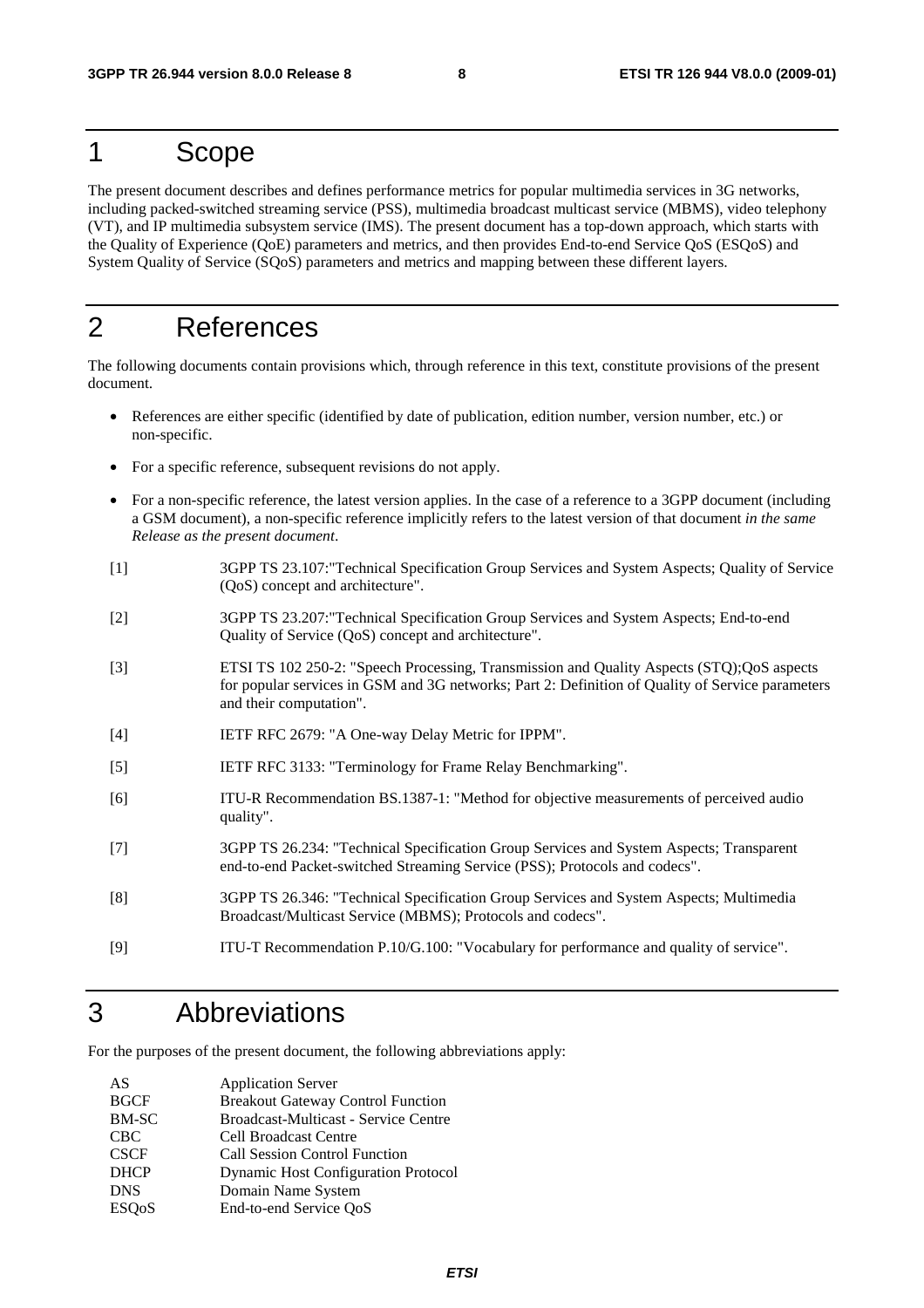| GGSN          | Gateway GPRS Support Node              |  |
|---------------|----------------------------------------|--|
| <b>HSS</b>    | Home Subscriber Server                 |  |
| <b>I-CSCF</b> | Interrogating-CSCF                     |  |
| <b>IMS</b>    | IP Multimedia Subsystem                |  |
| <b>IP-CAN</b> | IP-Connectivity Access Network         |  |
| LAV           | Least Acceptable Value                 |  |
| <b>MBMS</b>   | Multimedia Broadcast/Multicast Service |  |
| <b>MGCF</b>   | Media Gateway Control Function         |  |
| <b>MGW</b>    | Media GateWay                          |  |
| P-CSCF        | Proxy-CSCF                             |  |
| <b>PSC</b>    | Packet-Switched Conversational service |  |
| <b>PSS</b>    | Packed-Switched Streaming service      |  |
| QoE           | Quality of Experience                  |  |
| QoS           | <b>Quality of Service</b>              |  |
| SQoS          | <b>System Quality of Service</b>       |  |
| UE            | User Equipment                         |  |
| <b>VLR</b>    | Visitor Location Register              |  |
| <b>VT</b>     | Video Telephony                        |  |

## 4 General description and approach

### 4.1 Definitions

#### **Quality of Experience (QoE)**

The overall acceptability of an application or service, as perceived subjectively by the end-user (see notes 1 and 2).

- NOTE 1: Quality of Experience includes the complete end-to-end system effects (client, terminal, network, services infrastructure, etc).
- NOTE 2: Overall acceptability may be influenced by user expectations and context.

For the purpose of the present document, QoE is limited to those parameters that are reasonably expected to be under the control of the Service Provider, i.e. it excludes aspects of specific terminal equipment implementation. In the document, the exact E2E measurement point will be defined for each service.

QoE indicates performance metrics as expressed from the end service user's point of view. They can be required or reported by the common users, and may be stated irrespective of their measurability.

SA4 has defined Quality of Experience (QoE) metrics and their transport for PSS and MBMS in [7] and [8], respectively. The PSS and MBMS QoE metrics features are optional for both PSS and MBMS streaming server and clients, and shall not disturb the PSS and MBMS service. A PSS or MBMS client supporting the feature shall perform the quality measurements in accordance to the measurement definitions, aggregate them into client QoE metrics and report the metrics to the PSS or MBMS server using described procedures in [7] and [8] for PSS and MBMS, respectively. The way the QoE metrics are processed and made available is out of the scope of the present document.

In general, a Service Provider will set service requirements in line with the end-user's expected QoE, which needs to be translated into parameters or metrics that the service provider can control or measure. Thus, it is necessary to map QoE metrics to measurable End-to-end Service QoS and System QoS parameters, which provide the means for the service providers to guarantee the service quality.

#### **End-to-end Service QoS (ESQoS)**

ESQoS is generally used to specify the performance of services from the perspective of operators and service providers. As the number of new services proliferates and becomes more complex, it is important for an operator to measure a network's ESQoS accurately and continuously improve it to achieve customer loyalty and maintain competitive edge.

ESQoS is measurable. It can be quantified exactly by several digital parameters, unlike QoE.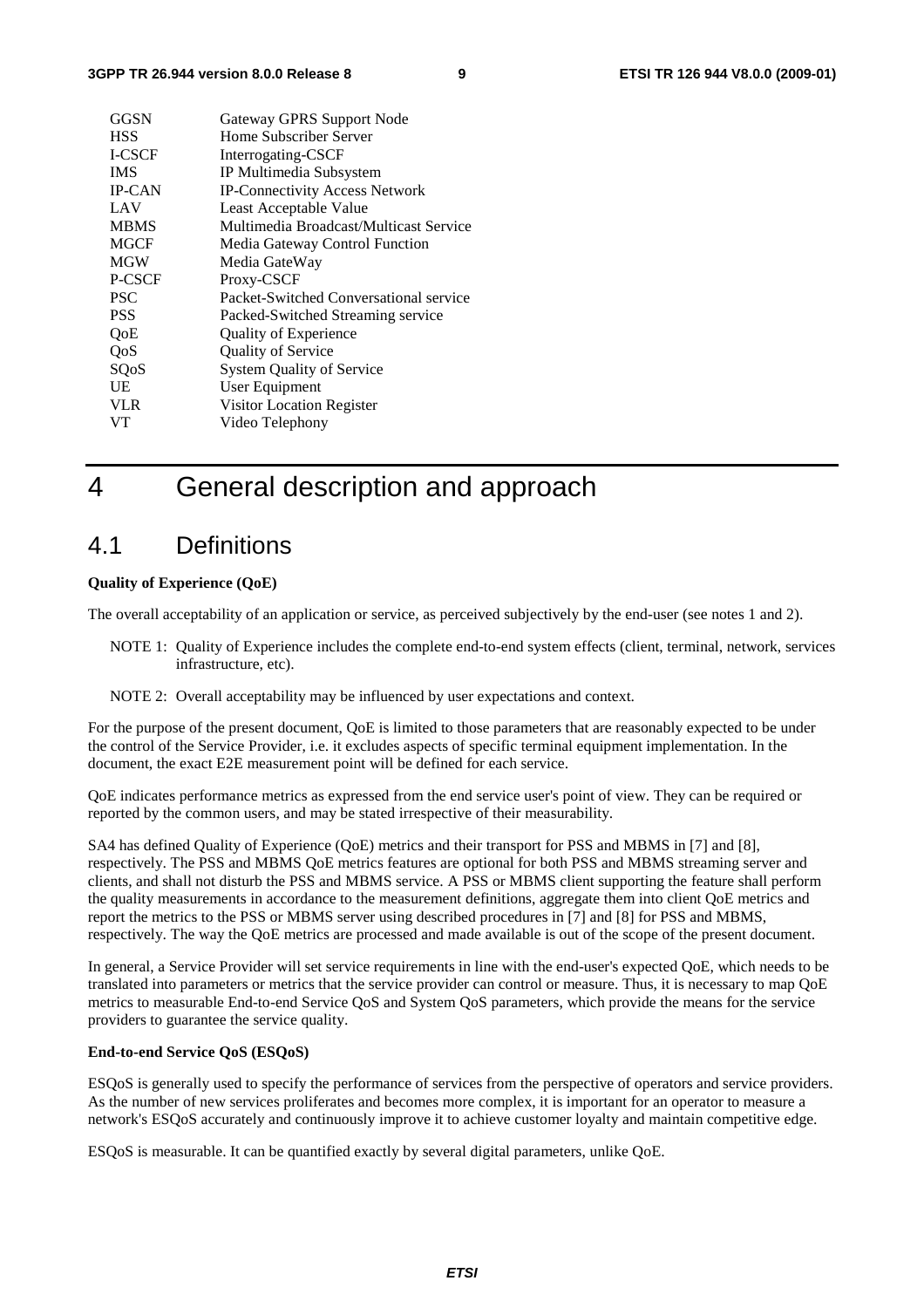#### **System Quality of Service (SQoS)**

The concept of SQoS is a subset of conventional QoS, which is defined in ITU-T Recommendation E.800 as the collective effect of service performances which together determines the satisfaction of a user of a service. It is characterized by the combined aspects of performance factors applicable to all services, such as:

- service support performance;
- service operability performance;
- service accessibility performance;
- service retainability performance;
- service integrity performance;
- service security performance;

Compared with ESQoS, SQoS denotes the point-to-point QoS, which is specifically related to the units and links of network systems, rather than the whole service or a network. SQoS can be viewed as the QoS consideration from the viewpoint of network operators.

## 4.2 QoE parameters

From the user perspective, the QoE cannot be defined only from technical measurements. It should be defined by user investigation using the following methods:

- 1. Users provide an opinion of QoE only with their feeling and experience. The QoE metric is subjective.
- 2. With some classic indicators of QoE, users can make a decision to choose some of them as the necessary indicators of QoE.

Service performance is characterized by the following:

Because QoE parameters and metrics directly relate to the definition of the service itself, it is possible to map the components of the service onto measurable ESQoS and SQoS parameters or metrics, as these relate directly to the performance of the components of the service.

This concept can be illustrated by considering the example of a video service, where QoE includes items such as:

- service setup delay;
- re-buffering duration:
- end to end delay;
- corruption duration;
- mean time between corruption;
- content quality(e.g. digital TV-like quality, analog TV-like quality, DSL-like video conference quality ISDNlike video conference quality, etc.);
- audio/video synchronization (or 'lip sync');
- service availability.

Common user requirements for different services are therefore collected and classified as our QoE, disregarding the measurability.

Users have different requirements for different services. So the QoE for service analysis varies with the types of services, methods of delivery and points of monitoring.

Figure 1 shows the model.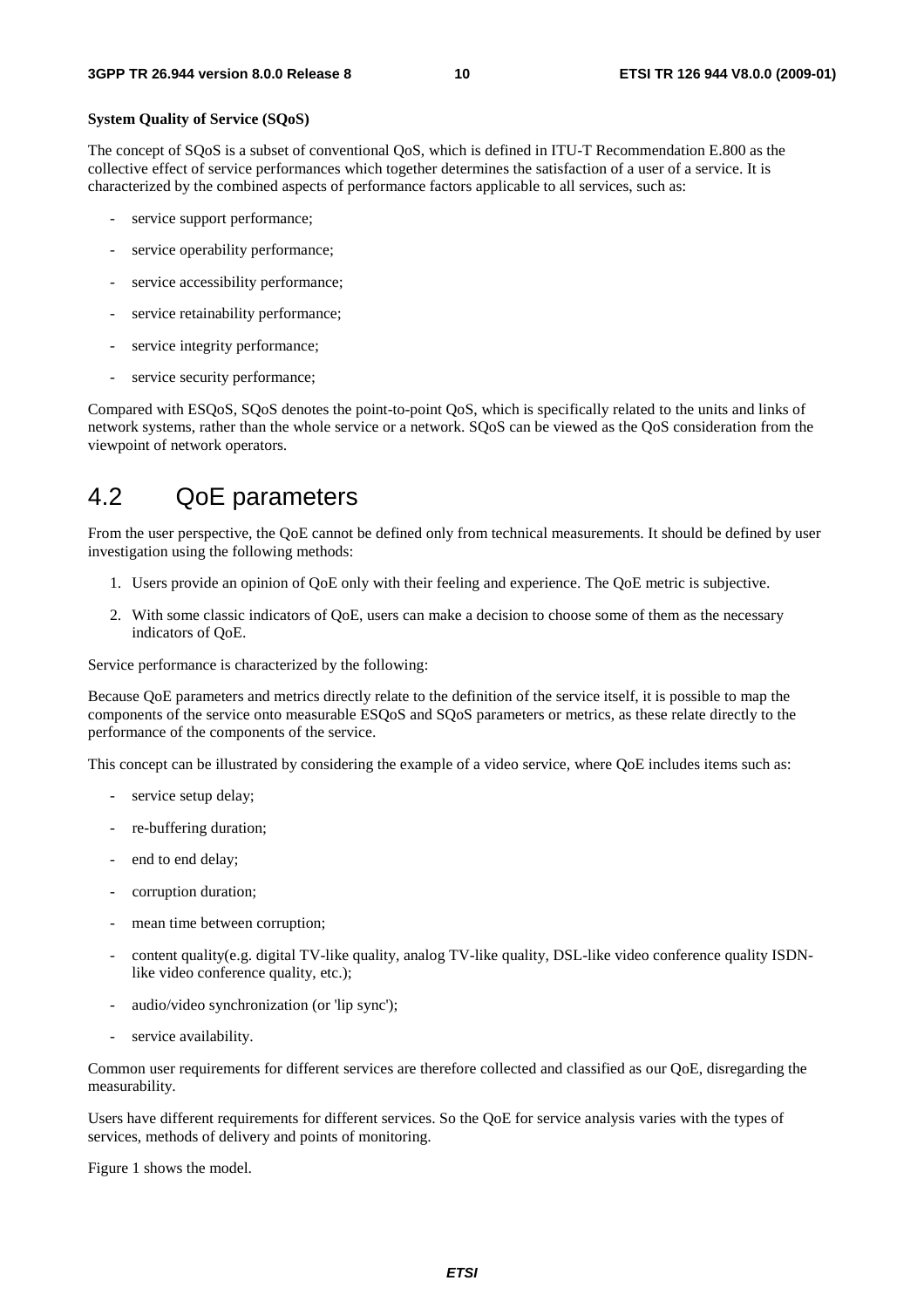

**Figure 1: QoE** 

## 4.3 ESQoS parameters

As discussed, the user's definition of QoE does not consider measurability and so ESQoS parameters need to be introduced. These express QoS from the viewpoint of operators and service providers. ESQoS parameters are from endto-end perspective, i.e. across the full set of components which together provide a service, and, most importantly can be measured and quantified.

ESQoS parameters depend on the type of service, and so there will be a set corresponding to each service.

Figure 2 shows the model including both the QoE and ESQoS aspects.



**Figure 2: QoE and ESQoS parameters** 

## 4.4 SQoS parameters

The quality of a service perceived by the user perceives is influenced by the network as well as by the terminal equipment. As the intelligence and complexity of an application used in 3G increases, application performance becomes an important factor in determining the quality perceived by the user. Within the present document, the influence of the terminal equipment and application have not been included.

Services are applications running on the common network components. SQoS parameters are specific metrics that provide measurements which reflect network component status, and are defined from the viewpoint of the service provider rather than the service user.

SQoS parameters can be classified to five classes as shown in figure 3.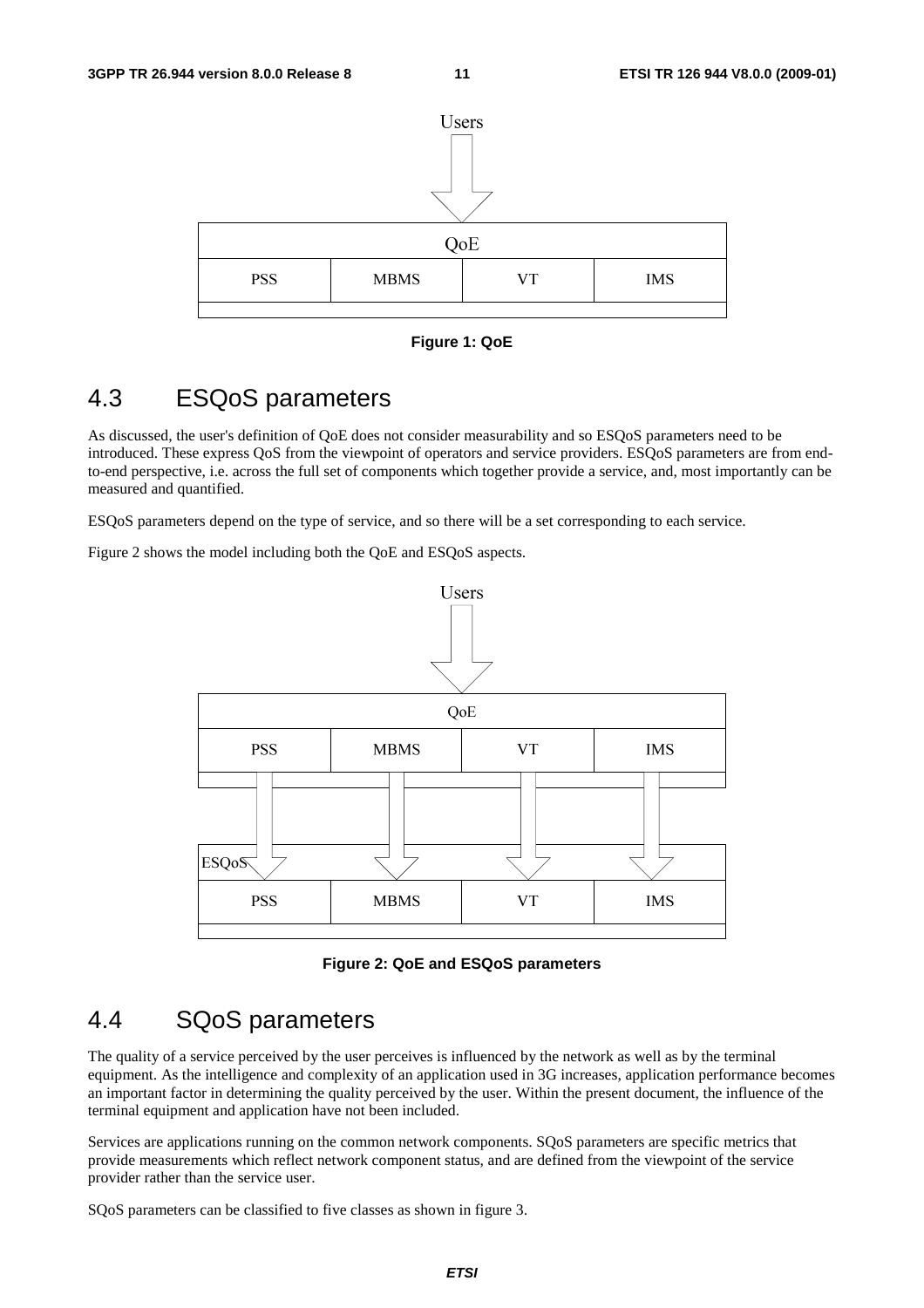

NOTE: The network entities in the core network (CN) can be considered as servers.



Each class also has three layers which reflect the protocol layers in the network.

- The first s the Application layer.
- The second is the Transport layer.
- The third consists of Network, Data link and Physical layers.

Figure 4 presents the overall model.



**Figure 4: QoE, ESQoS and SQoS parameters**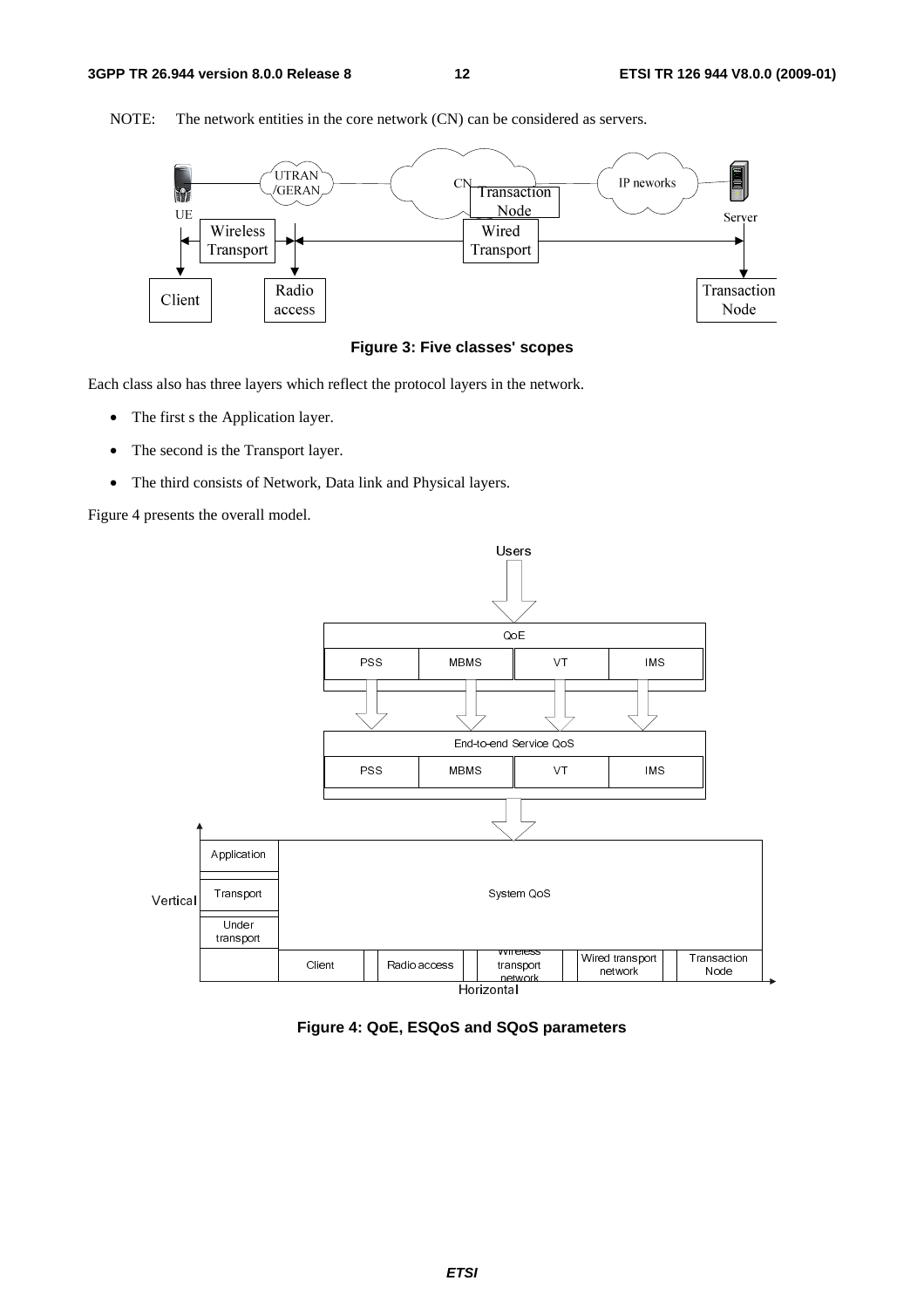## 5 QoE parameters

## 5.1 General

The parameters and values in the following sections are necessary for the support of 3G services.

Firstly, for mobile communication systems, service performance depends on network availability factors expressed in terms of time availability (% of the time) and radio coverage availability (% of the radio coverage).

Service-specific QoE parameters may include, for the telephony service as an example, speech quality, level of background noise, level of echo, delay, etc. This section provides a parameter list for a Audio/Video service, each parameter would be calibrated on the following basis:

- 95 % probability;
- mean;
- target value:
- Least Acceptable Value (LAV).

This forms the basis of candidate material for standardization, and must be aligned with the work of the ITU-T.

## 5.2 Service non-access

The service cannot be accessed by the UE when requested by the user. The service non-access may be caused by the network unavailability or shutdown of service server, etc.

## 5.3 Service failure

The service can be accessed, but something occurs once the service is in use resulting in failure of service for the user. The service failure may be caused by overload of server, handoff of user or network congestion, etc.

## 5.4 Service setting-up time

The service setting-up time is the period from the time of service request to the time of service playing. The service setting-up time may vary from microsecond to seconds, and depends on the service requested by the user.

## 5.5 Re-buffering

Re-buffering denotes the time and the frequency of re-buffering during the usage of service. The main reason of rebuffering is the data network transmission rate cannot keep up with the real-time play requirements of the user's terminal.

### 5.6 Image corruption

Image corruption refers to the degree of corruption quality of a single image.

## 5.7 Edge noise

Edge Noise denotes the form of edge busyness that is characterized by spatially varying distortion that occurs in close proximity to the edges of objects in a video display.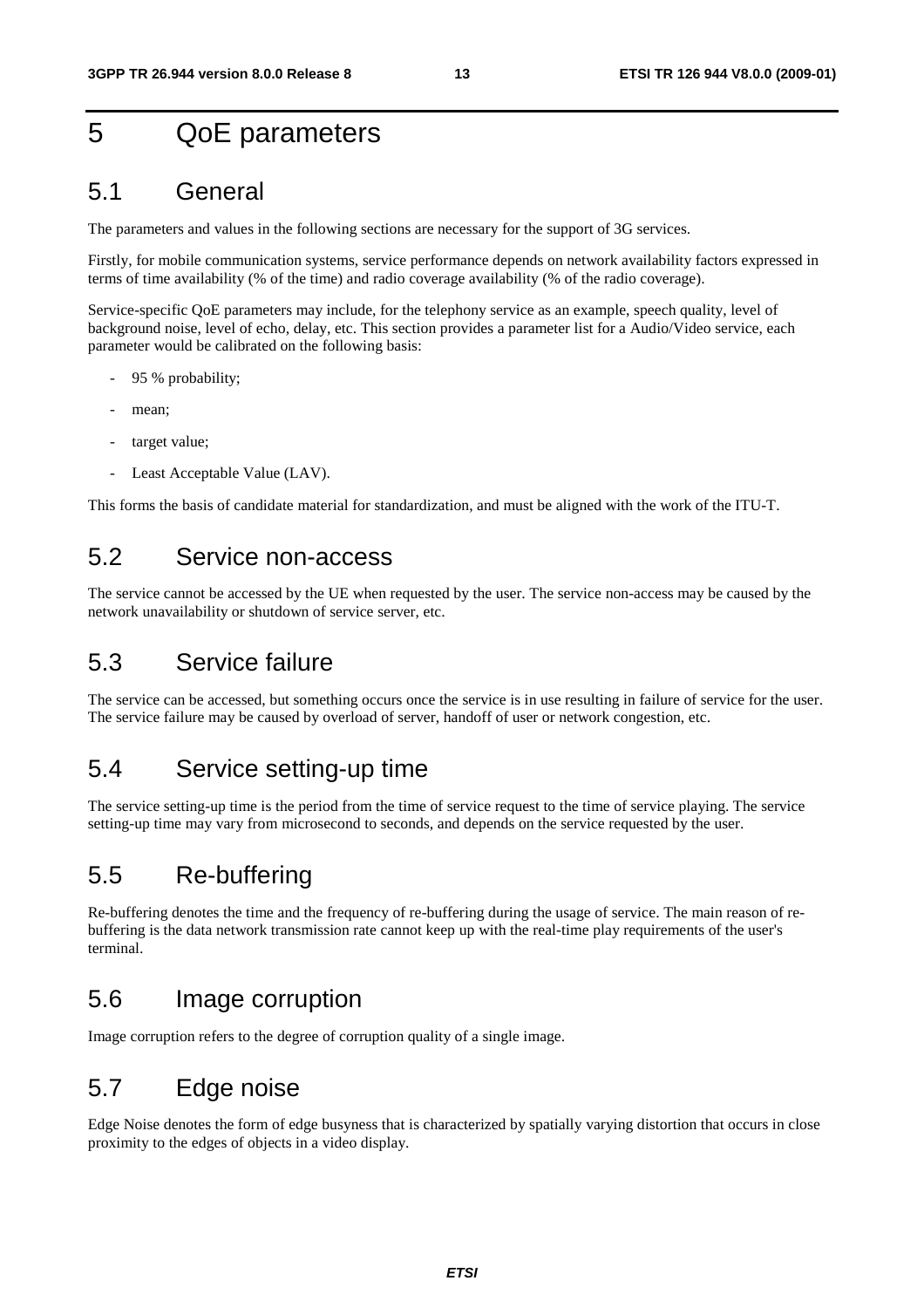## 5.8 Blurriness

Blurriness denotes the image/video quality as being indistinct.

## 5.9 Colour reproduction accuracy

Colour reproduction denotes the quality of accuracy in colour reproduction procedure.

## 5.10 Blockiness

Blockiness refers to the degree of image distortions that occurs in DCT-block edge compression due to compression error or packet loss.

## 5.11 Incontinuous image with block

Incontinuous image with block denotes the degree of data block consistency among continuous frames.

## 5.12 Freeze image

Freeze image refers to the degree of frozen image when video is playing, which is caused by inadequate received data or low frame transmission rate.

## 5.13 Audio quality

Audio quality describes the quality of audio as perceived by the user and mainly is decided by the codec algorithm, network transmission delay and capacity of terminal.

## 5.14 Audio/Video synchronization error

Audio/video synchronization error describes the time difference of the audio and video signal at the user side. Audio/video synchronization error is mainly caused by the network transmission delay and buffering delay.

## 6 ESQoS parameters

## 6.1 General

The ESQoS parameters can be obtained directly from the QoE. The process is shown in figure 5.



**Figure 5: The ESQoS parameters from QoE**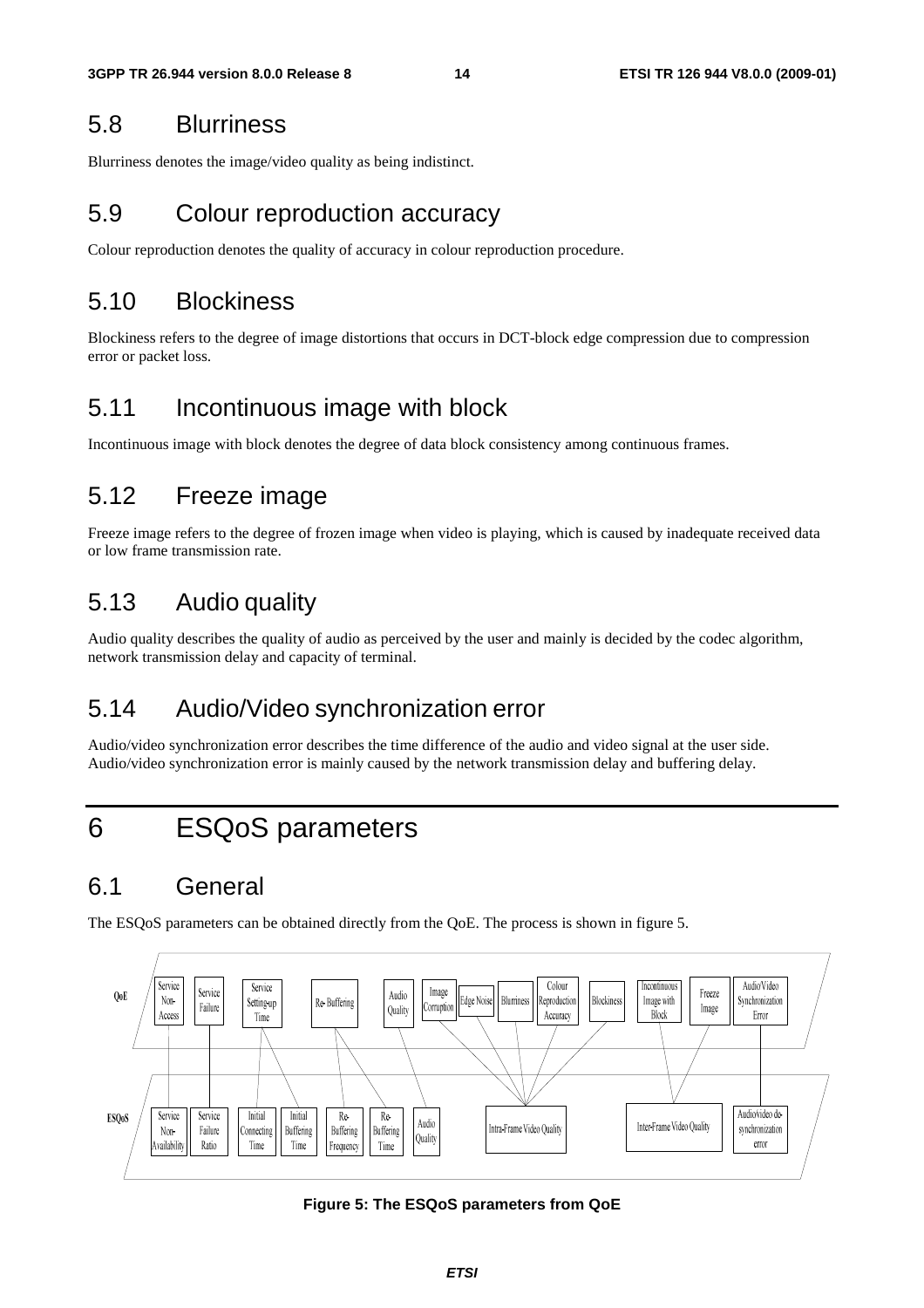There are perfect and reasonable definitions of service QoS parameters in the TS 102 250-2 [3] of ETSI STQ Mobile. Parts of the outputs of TS 102 250-2 [3] are introduced to E2EMSPM's End-to-End Service QoS area for reference.

### 6.2 Service non-availability

### 6.2.1 Abstract definition

The Service Non-Availability describes the probability that the first data packet of the stream cannot be received by the UE when requested by the user. The "packet reception" is completed by appearance of the "buffering" message on the player at user side.

### 6.2.2 Equation

 $\times 100\%$ allstream request attempts Sreaming Service Non - Availability  $[\%] = \frac{\text{unsuccessful stream request attempts}}{\text{...}}$ 

### 6.2.3 Trigger point

| Trigger point from customer's<br>Event from abstract equation<br>point of view |                                 | Technical description / protocol part |
|--------------------------------------------------------------------------------|---------------------------------|---------------------------------------|
| Service access attempt                                                         | <b>Start: Stream request</b>    | <b>IStart: RTSP: Setup</b>            |
| Successful attempt                                                             | Stop: "Buffering" message       | Stop: Reception of first data packet  |
| Unsuccessful attempt                                                           | Stop trigger point not reached. |                                       |

NOTE: The main causes of Service unavailable are:

- 1) Radio access is blocked or failed.
- 2) Transport network is busy or failed.
- 3) A server is busy or failed.

This parameter also depends on the connecting time limitation of the client.

## 6.3 Service failure ratio

### 6.3.1 Abstract definition

The Service Failure Ratio describes the probability that the service cannot be available for the UE of the user once the service is running. The typical case of "service failure" is by appearance of unexpected interruption of video or/and audio.

### 6.3.2 Equation

 $\times100\%$ allsuccessfulservice connections Service Failure Ratio  $=$   $\frac{\text{times of incomplete service provision}}{}$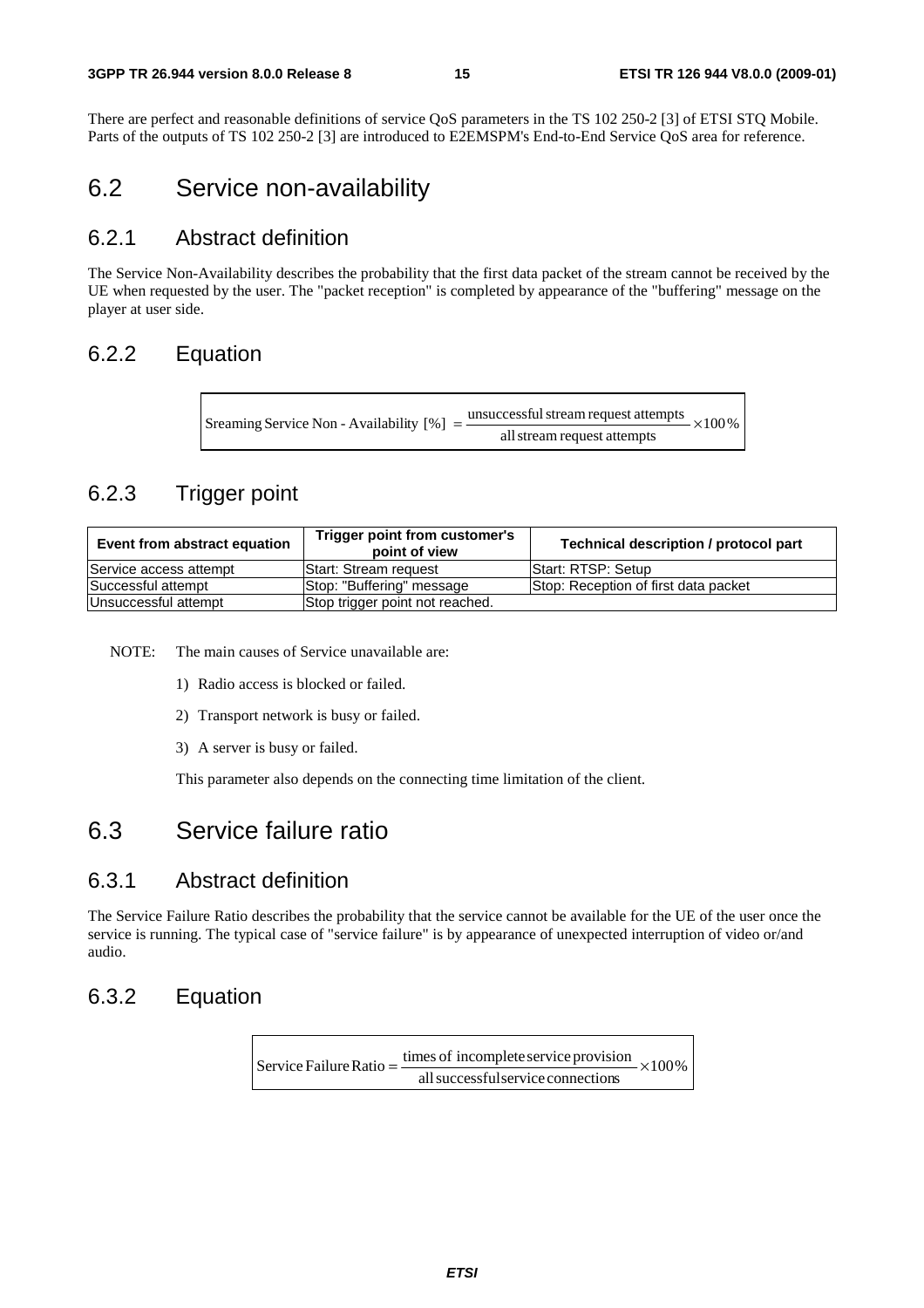### 6.3.3 Trigger point

| Event from abstract equation    | Trigger point from customer's<br>point of view | Technical description / protocol part     |
|---------------------------------|------------------------------------------------|-------------------------------------------|
| Service connection succeed      | Start: "Buffering" message                     | Start: Reception of the first data packet |
| Complete service provisioning   | Stop: service provisioning is over             | Stop: Reception of the last data packet   |
| incomplete service provisioning | Stop trigger point not reached.                |                                           |

NOTE: The main causes of Service Failure are:

- 1) Network congestion.
- 2) Inadequate UE resources.
- 3) Some servers are failed.

## 6.4 Initial connection time

### 6.4.1 Abstract definition

The Initial Connection Time describes the time period needed to complete the establishment of service session.

### 6.4.2 Equation

Initial Connection Time =  $t_{\text{reception of first data packet}} - t_{\text{service request}}$ 

### 6.4.3 Trigger Point

| Event from abstract equation                                       | Trigger point from customer's<br>point of view | Technical description / protocol part |
|--------------------------------------------------------------------|------------------------------------------------|---------------------------------------|
| Time when service is requested                                     | <b>Start: Service request</b>                  | Start: RTSP: Setup                    |
| Time when first data packet is received Sttop: "buffering" message |                                                | Stop: Reception of first data packet  |

## 6.5 Initial buffering time

### 6.5.1 Abstract definition

The Initial Buffering Time describes the interval from the time of reception of first data packet to the time of service playing.

### 6.5.2 Equation

Initial Buffering Time =  $t_{\text{service playing}} - t_{\text{reception of first data packet}}$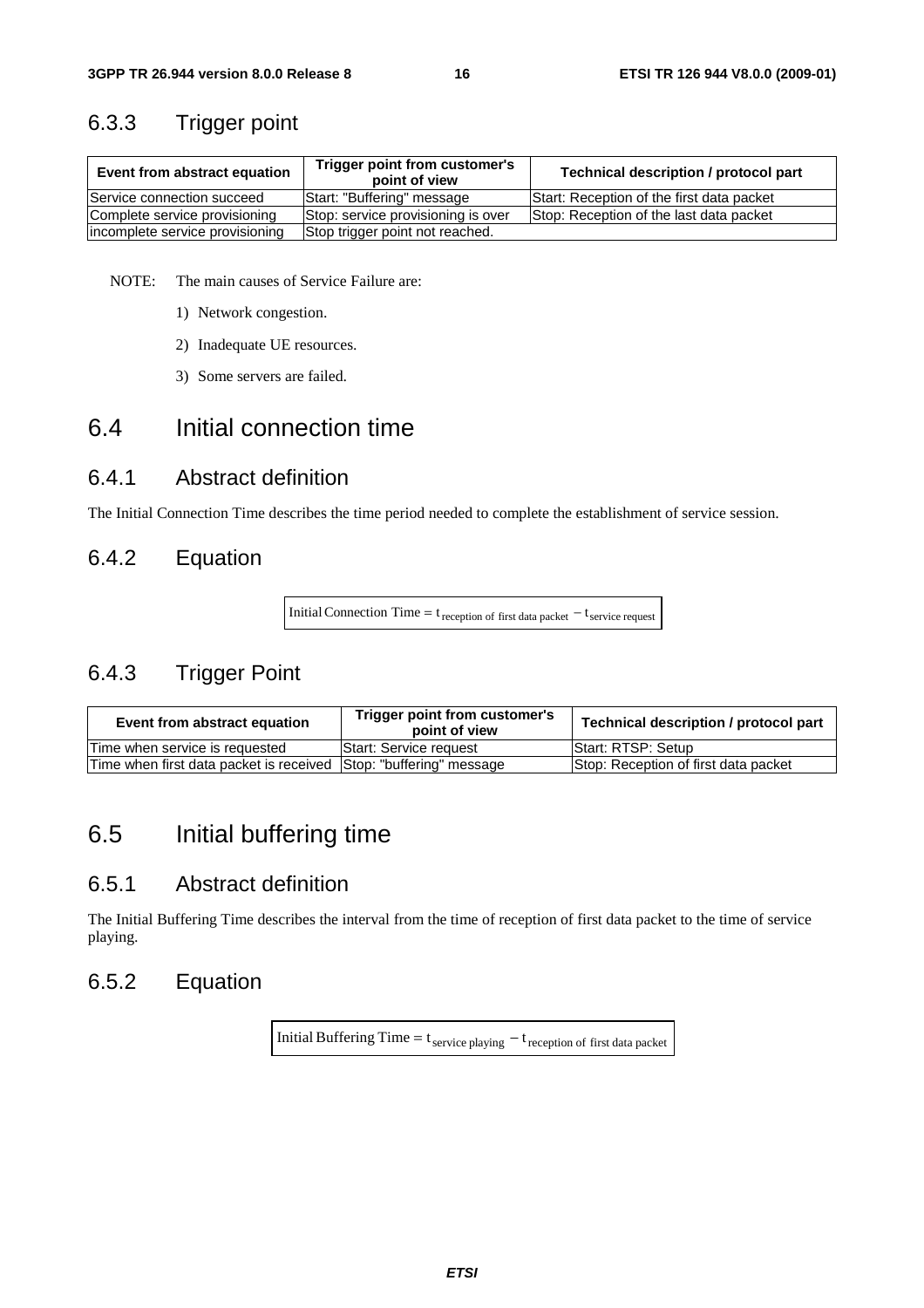## 6.5.3 Trigger Point

| Event from abstract equation                      | Trigger point from customer's<br>point of view | Technical description / protocol part                                            |
|---------------------------------------------------|------------------------------------------------|----------------------------------------------------------------------------------|
| Time when first data packet is<br><b>received</b> | Start: "buffering" message                     | Start: Reception of first data packet                                            |
| Time when service is playing                      | Stop: Video / Audio playing                    | Stop: The number of received packet reaches<br>the threshold to play the service |

## 6.6 Re-buffering frequency

### 6.6.1 Abstract definition

The Re-Buffering Frequency describes the times of occurrence of re-buffering during the service is provisioning.

### 6.6.2 Equation

 $\text{Re}$  - Buffering Frequency =  $\frac{\text{times of re} \cdot \text{buffering}}{\text{total time of service provision}}$ 

## 6.6.3 Trigger point

| Event from abstract equation                                 | Trigger point from customer's<br>point of view | Technical description / protocol part       |
|--------------------------------------------------------------|------------------------------------------------|---------------------------------------------|
| Times of occurrence of                                       | The number of "buffering"                      | The buffer for the service is empty         |
| re-buffering                                                 | messages                                       |                                             |
| Total time of service provisioning The total time of playing |                                                | The period of data transmission for service |

## 6.7 Re-buffering time

### 6.7.1 Abstract definition

The Re-Buffering Time describes the average time of an event of re-buffering during the service is provisioning.

### 6.7.2 Equation

| $Re$ - Buffering Time = $-\frac{1}{2}$ | total time of re-buffering    |
|----------------------------------------|-------------------------------|
|                                        | total times of re - buffering |

### 6.7.3 Trigger point

| Event from abstract equation            | Trigger point from customer's<br>point of view | <b>Technical description / protocol part</b>                                                                  |
|-----------------------------------------|------------------------------------------------|---------------------------------------------------------------------------------------------------------------|
| Total time of re-buffering              | The total show time of "buffering"<br>message  | The time from buffer is empty to the packet of<br>the buffer reaches the threshold of service<br>provisioning |
| Times of occurrence of re-<br>buffering | The number of "buffering"<br>messages          | The buffer for the service is empty                                                                           |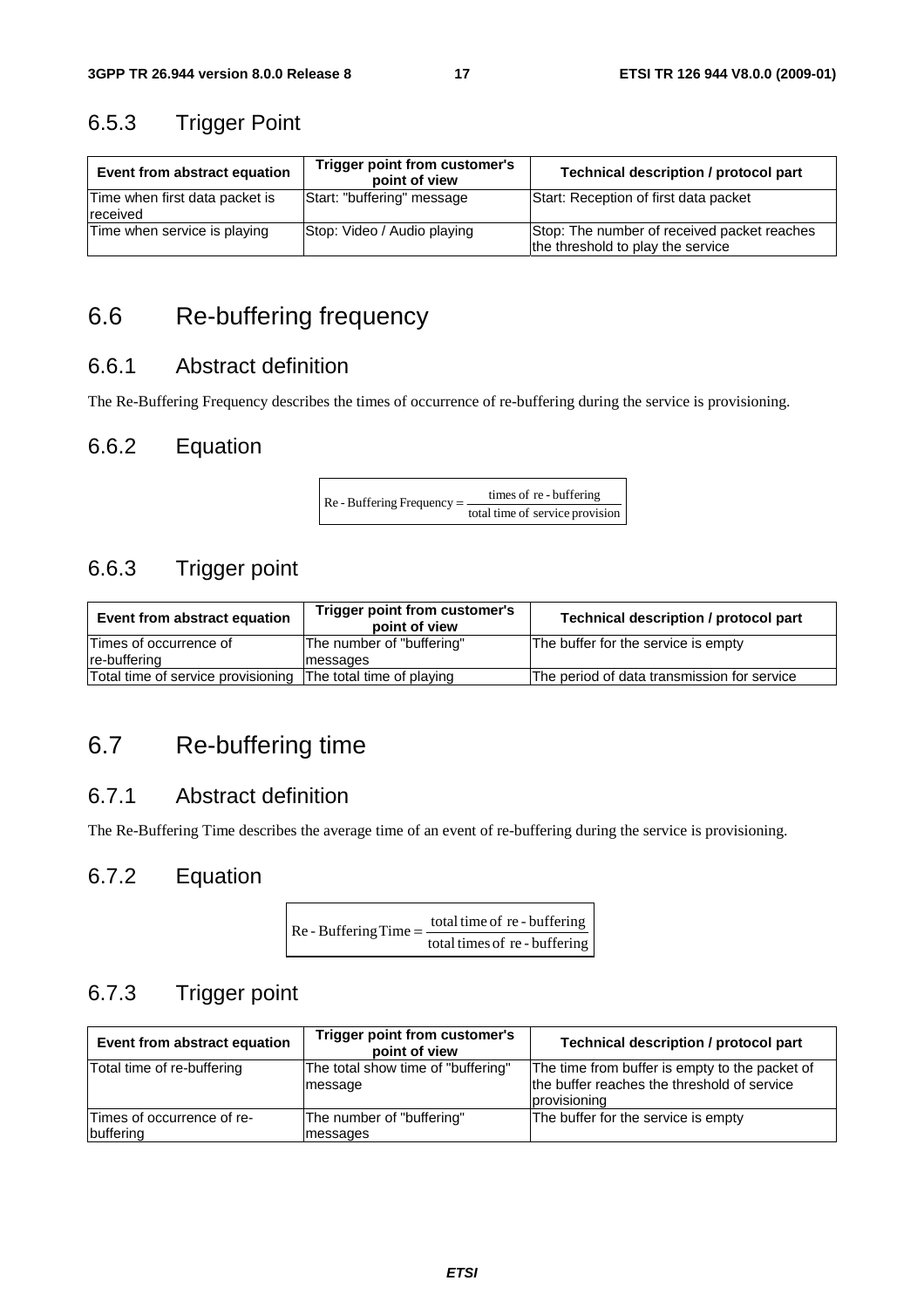## 6.8 Audio quality

### 6.8.1 Abstract definition

The parameter Audio Quality describes the audio quality as perceived by the end-user.

ITU-R has defined an algorithm defined for audio information. It can be found in [6].

### 6.8.2 Equation

To be defined.

### 6.8.3 Trigger point

| Event from abstract equation | Trigger point from customer's<br>point of view | Technical description / protocol part                                        |
|------------------------------|------------------------------------------------|------------------------------------------------------------------------------|
| to be determined             | Start: Begin of audio service<br>reproduction  | Start: Service players signal when the<br>reproduction of the service starts |
| to be determined             | Stop: End of audio service<br>reproduction     | Stop: RTSP: TEARDOWN                                                         |

## 6.9 Intra-frame video quality

### 6.9.1 Abstract definition

The parameter Inter-Frame Video Quality measures the quality within a single video frame. It is noted that a standardized algorithm for the evaluation of intra-frame video quality does not exist, and further study is needed. In this document, PSNR is used to denote the intra-frame video quality.

### 6.9.2 Equation

$$
Dist_n = \sum_{i} \sum_{k} MSE(x_{i,k}, y_{i,k})
$$
  
PSNR = 
$$
\frac{\sum_{i} 10 \log_{10}(255 \times 255/Dist_n))}{N}
$$

where  $x_{jk}$  and  $y_{jk}$  are the pixel values of the n<sup>th</sup> original and reconstructed frames, respectively, *N* is the total number of frames, and  $MSE(a,b)$  is the mean square error between value *a* and *b*, i.e.,  $MSE(a,b) = (a-b)^2$ .

### 6.9.3 Trigger point

| Event from abstract equation | Trigger point from customer's<br>point of view | Technical description / protocol part                                        |
|------------------------------|------------------------------------------------|------------------------------------------------------------------------------|
| to be determined             | Start: Begin of video service<br>reproduction  | Start: Service players signal when the<br>reproduction of the service starts |
| to be determined             | Stop: End of video service<br>reproduction     | Stop: RTSP: TEARDOWN                                                         |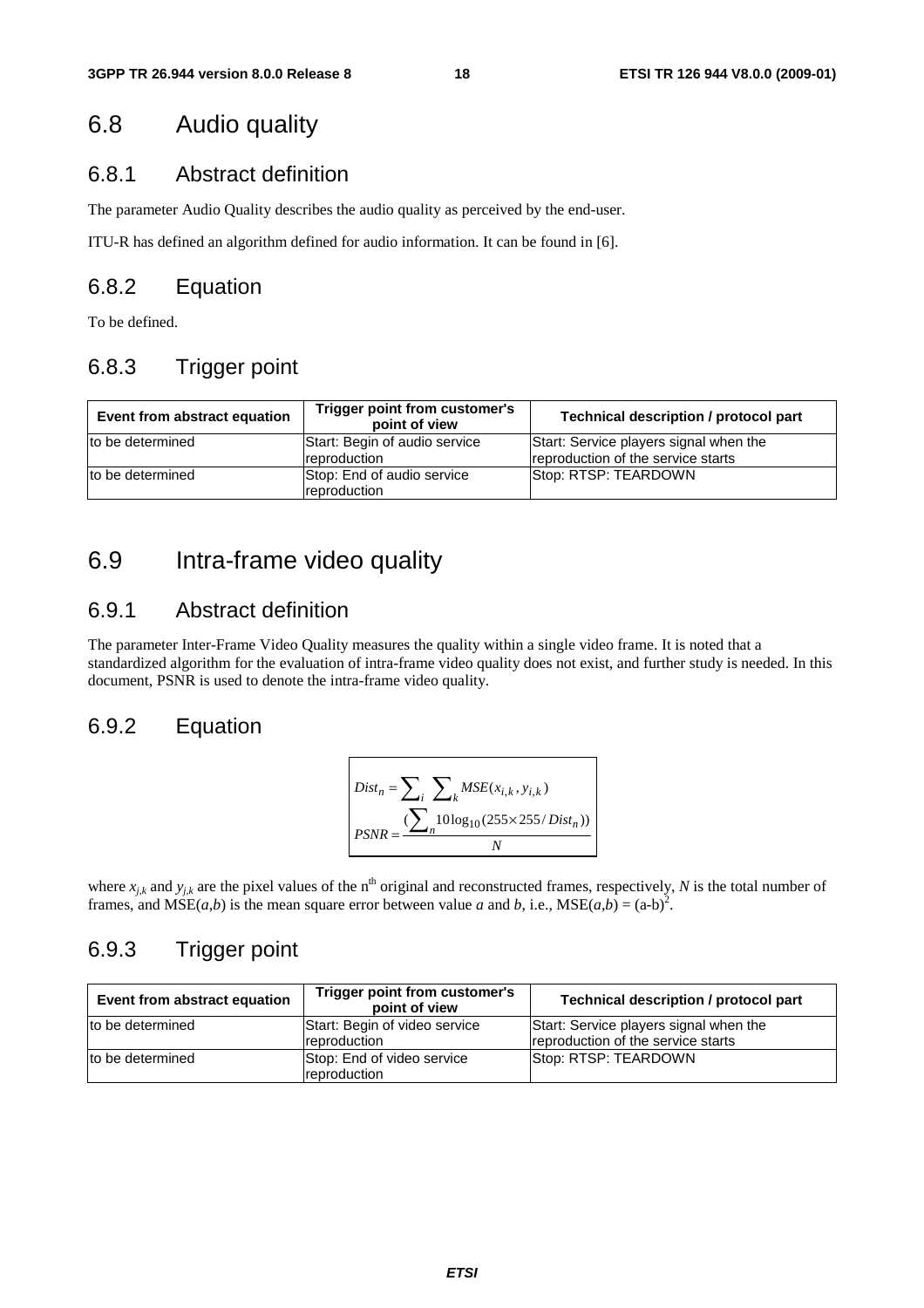## 6.10 Inter-frame video quality

## 6.10.1 Abstract definition

The parameter Inter-Frame Video Quality measures the quality of continuous video frames. It is noted that a standardized algorithm for the evaluation of inter-frame video quality does not exist, and further study is needed. In this document, standard deviation of PSNR (STD\_PSNR) is used to denote the inter-frame video quality.

## 6.10.2 Equation



This metric captures the variability of PSNR over the entire video sequence.

### 6.10.3 Trigger point

| Event from abstract equation | Trigger point from customer's<br>point of view | Technical description / protocol part                                        |
|------------------------------|------------------------------------------------|------------------------------------------------------------------------------|
| Ito be determined            | Start: Begin of video service<br>reproduction  | Start: Service players signal when the<br>reproduction of the service starts |
| to be determined             | Stop: End of video service<br>reproduction     | Stop: RTSP: TEARDOWN                                                         |

## 6.11 Audio/Video de-synchronization error

### 6.11.1 Abstract definition

The parameter Audio/Video De-Synchronization Error describes the percentage of time difference of the audio and video signal at the user side exceeds a predefined threshold.

### 6.11.2 Equation

| Audio/Video De - Synchronizatin Error = $\frac{1}{2}$ | total time of audio/video de - synchronization |
|-------------------------------------------------------|------------------------------------------------|
|                                                       | total time of service provision                |

### 6.11.3 Trigger point

| Event from abstract equation                                 | Trigger point from customer's<br>point of view | Technical description / protocol part                                       |  |  |  |
|--------------------------------------------------------------|------------------------------------------------|-----------------------------------------------------------------------------|--|--|--|
| Total time of audio/video de-                                |                                                | Accumulative time that audio/video Difference of the audio and video signal |  |  |  |
| svnchronization                                              | lis de- synchronous                            | exceeds a predefined threshold                                              |  |  |  |
| Total time of service provisioning The total time of playing |                                                | The period of data transmission for service                                 |  |  |  |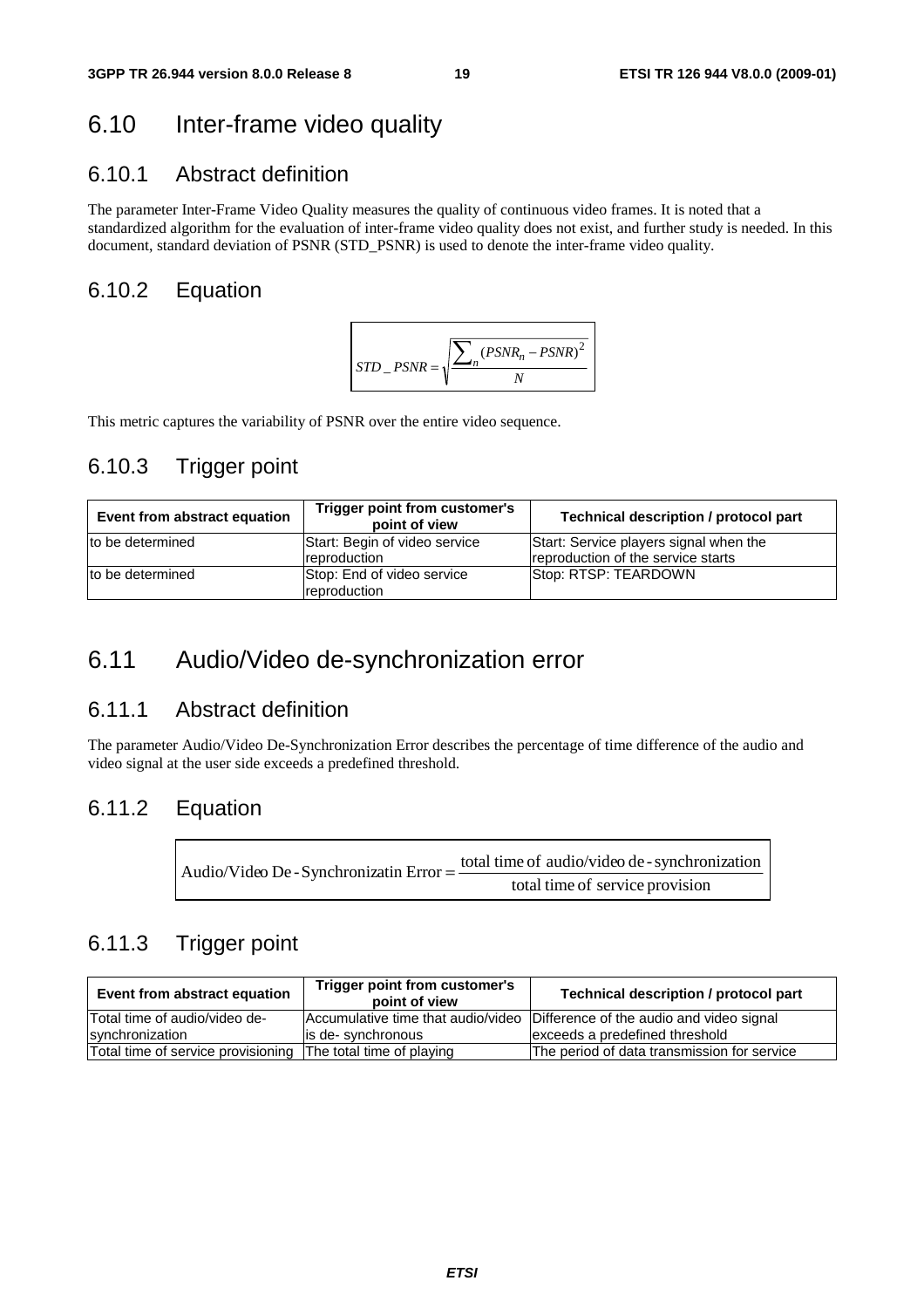## 7 SQoS parameters

## 7.1 SQoS parameters of each layer

SQoS parameters are defined according to one of three layers (Application, Transport and sub-Transport) as well as the network structure, SQoS parameters are first classified according to the layers.

Some parameters are selected according to protocol layers and give the definitions of each parameter. Most of the definitions are cited from documents of standards.

### 7.1.1 Application

#### 7.1.1.1 Frame rate

Definition: The playing rate of frames, i.e. 30 frame/sec denotes a playing of 30 frames in one second.

#### 7.1.1.2 Frame loss ratio

Definition: Frame loss ratio indicates the extent of frame loss between the sender and receiver. Frame loss ratio=number of the unreceived frames / number of all sending frames.

#### 7.1.1.3 Frame error ratio

Definition: Frame error ratio=number of all error frame received/ number of all frames sent.

#### 7.1.1.4 Transaction rate

Definition: The average rate for servers to transact the data packet. Those servers may include: SGSN, GGSN, VLR, HLR, AuC, web server, media server, etc.

#### 7.1.1.5 Transaction delay

Definition: The sum of the time for a data packet to wait in queue and receive the service during the server transaction.

### 7.1.2 Transport

#### 7.1.2.1 Bandwidth

Definition: The quantity of data transmitted per unit time in the network, usually expressed as bps.

#### 7.1.2.2 Transfer delay

Definition: dT, the transfer delay from Src to Dst at time T is defined by the statement: Src sent the first bit of a unit data to Dst at wire-time T and that Dst received the last bit of that packet at wire-time T+dT.

NOTE: If the transfer delay from Src to Dst at T is undefined (informally, infinite), this means that Src sent the first bit of a unit data to Dst at wire-time T and that Dst did not receive that unit data [4].

#### 7.1.2.3 Jitter

Definition: The differential time between the packet actual arrival time and its expected arrival time according to a standard clock.

#### 7.1.2.4 Packet loss ratio

Definition: Packet loss ratio=the number of unreceived packets/the number of packets sent.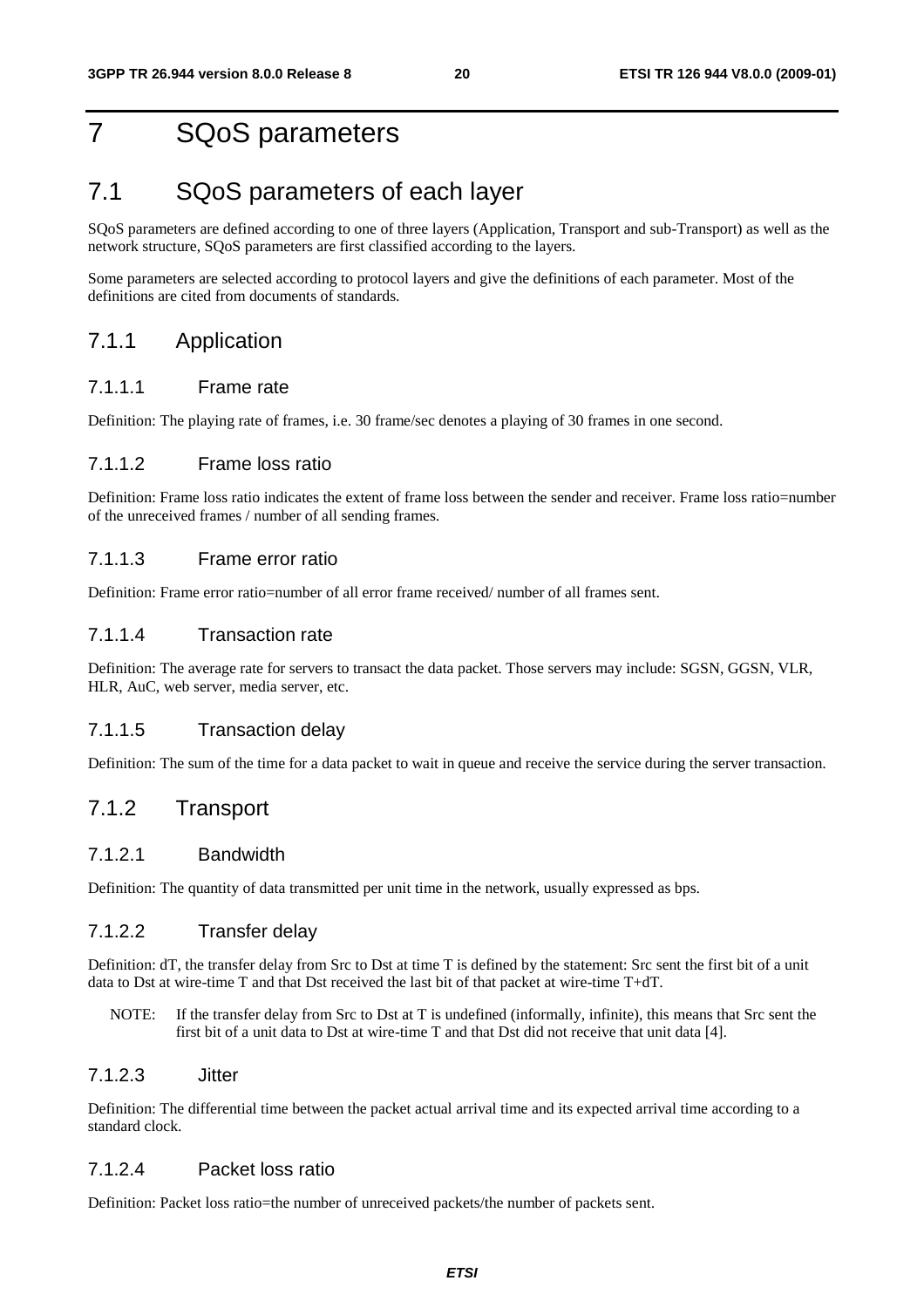#### 7.1.2.5 Packet error ratio

Definition: Packet error ratio the number of received frames that contain an error in the frame payload divided by the total number of transmitted frames.

### 7.1.3 Sub-transport

#### 7.1.3.1 Frame loss ratio

Definition: Frame loss ratio= the number of unreceived frames/the number of all sending frames.

#### 7.1.3.2 Residual frame error ratio

Definition: The residual frame error ratio is the number of undetected error frames divided by the total number of transmitted frames in one direction of a single virtual connection.

#### 7.1.3.3 Frame discard ratio

Definition: The number of received frames that are discarded because of a frame error divided by the total number of transmitted frames in one direction of a single virtual connection. Frame errors are defined as follows:

- 1) Frames those are too long or too short;
- 2) Frames that are not a multiple of 8 bits in length;
- 3) Frames with an invalid or unrecognized DLCI;
- 4) Frames with an abort sequence;
- 5) Frames with improper flag delimitation;
- 6) Frames that fail FCS [5].

#### 7.1.3.4 Residual bit ratio

Definition: Indicates the undetected bit error ratio in the delivered SDUs. If no error detection is requested, Residual bit error ratio indicates the bit error ratio in the delivered SDUs [1].

#### 7.1.3.5 Access delay

Definition: The delay time in queue of the station waiting for base station to assign a channel.

#### 7.1.3.6 Block ratio

Definition: The frequency of channel arrangement request failure.

### 7.1.3.7 Soft handoff rate

Definition: The average rate for clients to handoff from one district to another.

## 7.2 SQoS parameters of each class

Some SQoS parameters are selected that is important enough for the five classes as table 1.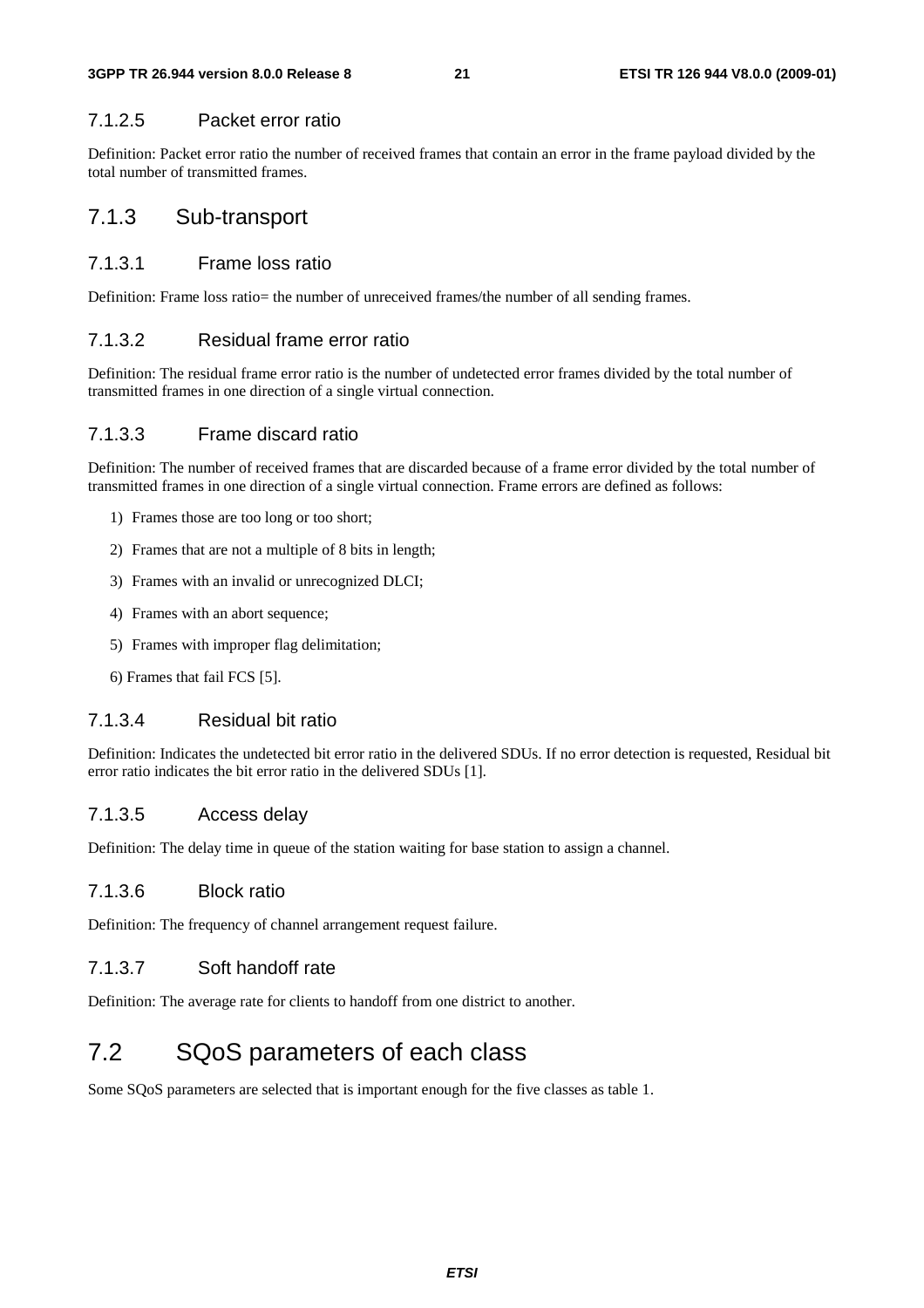| <b>Class</b>               | <b>SQoS parameters</b>          |  |  |  |
|----------------------------|---------------------------------|--|--|--|
| Client                     | Frame rate<br>1)                |  |  |  |
|                            | Frame loss ratio<br>2)          |  |  |  |
|                            | Frame error ratio<br>3)         |  |  |  |
| IRadio access network      | 1)<br>Access delay              |  |  |  |
|                            | Soft handoff rate<br>2)         |  |  |  |
|                            | <b>Block ratio</b><br>3)        |  |  |  |
| Wireless transport network | <b>Bandwidth</b><br>1)          |  |  |  |
|                            | Transfer delay<br>2)            |  |  |  |
|                            | 3)<br>Jitter                    |  |  |  |
|                            | Packet loss ratio<br>(4         |  |  |  |
|                            | 5)<br>Frame loss ratio          |  |  |  |
|                            | Frame error ratio<br>$\vert 6)$ |  |  |  |
|                            | Frame discard ratio<br>7)       |  |  |  |
|                            | Residual bit error ratio<br>8)  |  |  |  |
| Wired transport network    | 1)<br><b>Bandwidth</b>          |  |  |  |
|                            | Transfer delay<br>$\bf{2)}$     |  |  |  |
|                            | 3)<br>Jitter                    |  |  |  |
|                            | Packet loss ratio<br>(4         |  |  |  |
|                            | Frame loss ratio<br>5)          |  |  |  |
|                            | 6)<br>Frame error ratio         |  |  |  |
|                            | Frame discard ratio<br>7)       |  |  |  |
|                            | Residual bit error ratio<br> 8) |  |  |  |
| <b>Transaction Node</b>    | 1)<br><b>Transaction rate</b>   |  |  |  |
|                            | <b>Transaction delay</b><br>2)  |  |  |  |
|                            | 3)<br>Transaction capacity      |  |  |  |

#### **Table 1: SQoS parameters of each class**

## 7.3 SQoS parameters of each service

The general applicable SQoS parameters for each service (IMS, MBMS, PSS, and Video Telephone) are listed in table 2 according to both class and layers. A specific list of transaction node SQoS of each service is listed in table 3.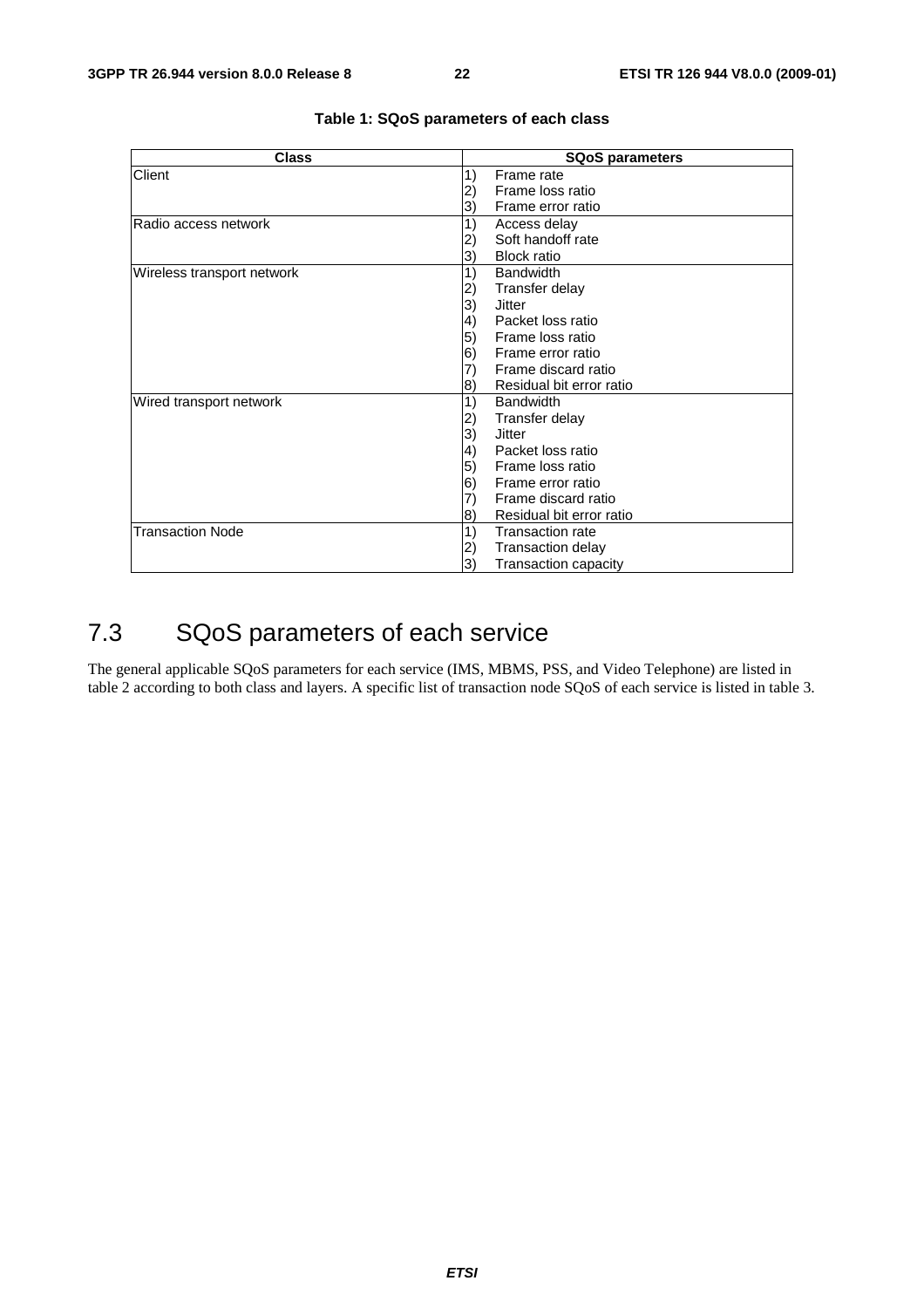| <b>Applicable SQoS parameters</b> |                          |                                                           |
|-----------------------------------|--------------------------|-----------------------------------------------------------|
| of IMS, MBMS, PSS, VT class       |                          |                                                           |
| Client                            | <b>Application Layer</b> | <b>IFrame</b> rate                                        |
|                                   |                          | Frame loss ratio,                                         |
|                                   |                          | Frame error ratio                                         |
|                                   | Transport Layer          |                                                           |
|                                   | Under transports         |                                                           |
| Radio access network              | Application Layer        |                                                           |
|                                   | <b>Transport Layer</b>   |                                                           |
|                                   | Under transports         | <b>Block ratio</b>                                        |
|                                   |                          | Access delay                                              |
|                                   |                          | Soft handoff rate                                         |
| Wireless transport                | <b>Application Layer</b> |                                                           |
| <b>Network</b>                    | Transport Laver          | <b>Bandwidth</b>                                          |
|                                   |                          | Transfer Delay                                            |
|                                   |                          | Jitter                                                    |
|                                   |                          | Packet loss ratio                                         |
|                                   | Under transports         | Frame loss ratio, Frame error ratio, Frame discard ratio, |
|                                   |                          | Residual bit error ratio                                  |
| Wired transport                   | <b>Application Layer</b> | Bandwidth                                                 |
| <b>Network</b>                    | Transport Layer          | <b>Transfer Delay</b>                                     |
|                                   |                          | <b>Jitter</b>                                             |
|                                   |                          | Packet loss ratio                                         |
|                                   | Under transports         | Frame loss ratio, Frame error ratio, Frame discard ratio, |
|                                   |                          | Residual bit error ratio                                  |
| <b>Transaction Node</b>           | <b>Application Layer</b> | <b>Transaction rate</b>                                   |
|                                   |                          | <b>Transaction delay</b>                                  |
|                                   |                          | Transaction capacity                                      |
|                                   | Transport Layer          |                                                           |
|                                   | Under transports         |                                                           |

| Table 2: General applicable SQoS parameters for service |  |  |  |  |
|---------------------------------------------------------|--|--|--|--|
|---------------------------------------------------------|--|--|--|--|

The SQoS metrics of each service are different in the transaction node class.

#### **Table 3: Specific SQoS parameters for transaction node of each service**

| <b>Service and SQoS</b>      | <b>PSS</b>                                                                     | <b>IMS</b>                                                                                                                                            | <b>MBMS</b>                                                                                                | Video Telephony                                 |
|------------------------------|--------------------------------------------------------------------------------|-------------------------------------------------------------------------------------------------------------------------------------------------------|------------------------------------------------------------------------------------------------------------|-------------------------------------------------|
| Applicable Functional Entity | Base Station,<br>SGSN, GGSN,<br>VLR, HLR, AuC,<br>web server,<br>Imedia server | Base Station,<br>ISGSN.GGSN.<br>IVLR, HLR,<br>IAuCIP-CAN.P-<br>ICSCF.I-CSCF.S-<br>ICSCF,HSS,DHC<br>P.DNS.MGW.MG<br>CF, BGCF, AS, MR<br><b>FC.MRFP</b> | Base Station,<br>SGSN, GGSN,<br>VLR, HLR, AuC,<br>IBM-SC, CBC,<br>Data Sources<br>land Content<br>Provider | Base Station, SGSN, GGSN,<br>VLR, HLR, AuC, MGW |
| <b>SQoS Parameter</b>        | 1) Transaction rate<br>2) Transaction delay<br>3) Transaction capacity         |                                                                                                                                                       |                                                                                                            |                                                 |

## 8 Mapping between ESQoS and SQoS

## 8.1 General

Firstly, a general mapping between ESQoS and SQoS parameters for all the new services is presented, and then the specific characters of them are given.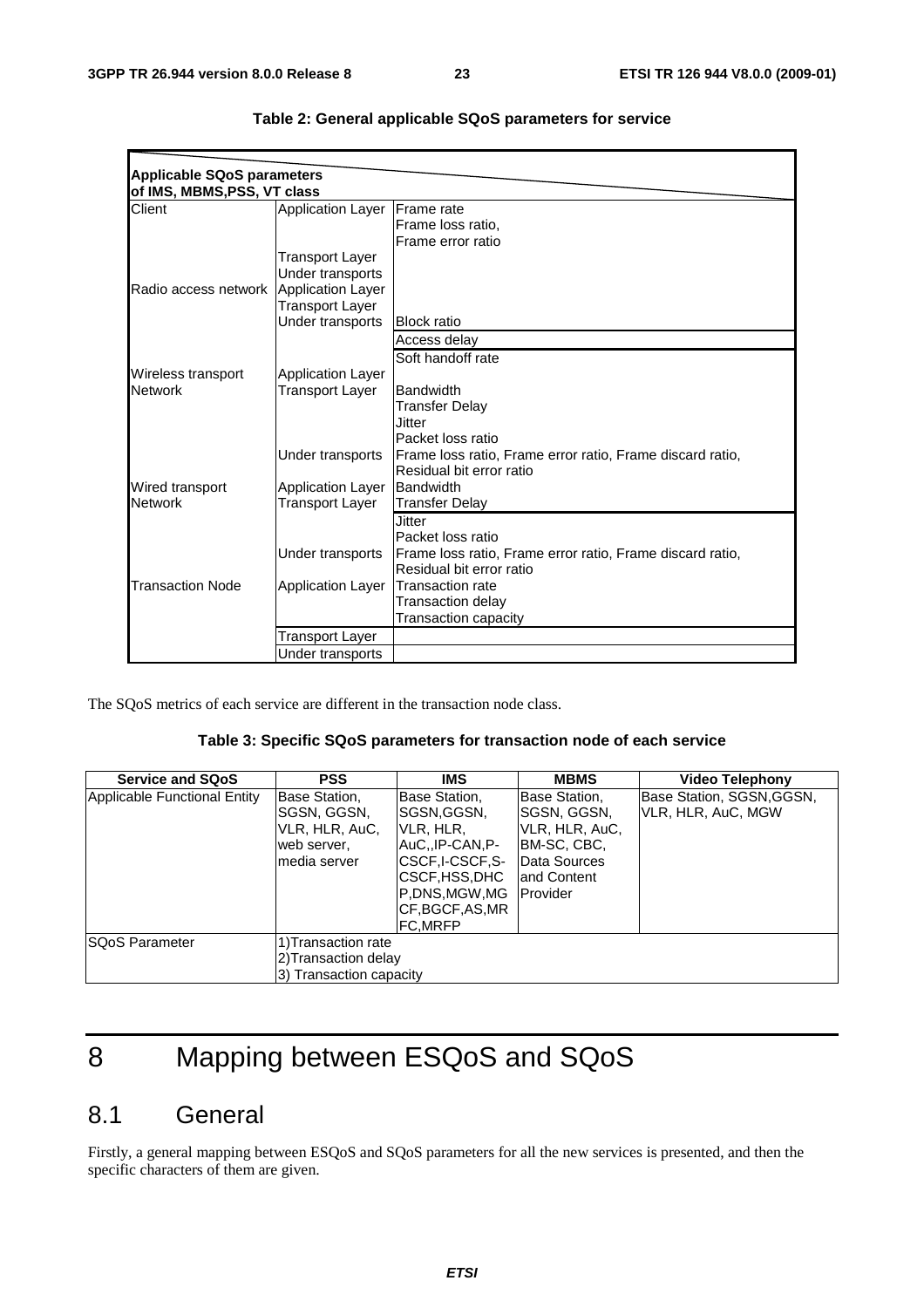#### **Table 4: the ESQoS and SQoS parameters mapping**

| <b>ESQoS</b>                    |                                                             |                                                                                             | Service Non-<br>Availability | <b>Service</b><br>failure<br>ratio | <b>Initial</b><br>connection<br>time | <b>Initial</b><br>buffering<br>time | Rebuffering<br>frequency | Rebuffering<br>time | <b>Audio</b><br>quality | Intra-<br>frame/inter-<br>frame Video | Audio/video de-<br>synchronization<br>error |
|---------------------------------|-------------------------------------------------------------|---------------------------------------------------------------------------------------------|------------------------------|------------------------------------|--------------------------------------|-------------------------------------|--------------------------|---------------------|-------------------------|---------------------------------------|---------------------------------------------|
| <b>SQoS</b>                     |                                                             |                                                                                             |                              |                                    |                                      |                                     |                          |                     |                         | quality                               |                                             |
| <b>Client</b>                   | Application                                                 | Frame rate<br>Frame loss ratio,<br>Frame error ratio                                        |                              |                                    |                                      |                                     |                          |                     |                         |                                       |                                             |
| Radio access<br><b>Inetwork</b> | Transports<br>Under transports<br>Application<br>Transports |                                                                                             |                              |                                    |                                      |                                     |                          |                     |                         |                                       |                                             |
|                                 | Under transports                                            | <b>Block ratio</b><br>Access delay<br>Soft handoff rate                                     |                              |                                    |                                      |                                     |                          |                     | N                       |                                       |                                             |
| <b>Wireless</b>                 | Application                                                 |                                                                                             |                              |                                    |                                      |                                     |                          |                     |                         |                                       |                                             |
| transport<br><b>Network</b>     | Transports                                                  | <b>Bandwidth</b><br><b>Transfer Delay</b><br><b>Jitter</b><br>Packet loss ratio             |                              |                                    |                                      |                                     |                          |                     |                         |                                       |                                             |
|                                 | Under transports                                            | Frame loss ratio, Frame<br>error ratio, Frame<br>discard ratio, Residual<br>bit error ratio |                              |                                    |                                      |                                     |                          |                     |                         |                                       |                                             |
| <b>Wired</b>                    | Application                                                 |                                                                                             |                              |                                    |                                      |                                     |                          |                     |                         |                                       |                                             |
| transport<br><b>Network</b>     | Transports                                                  | <b>Bandwidth</b><br><b>Transfer Delay</b><br><b>Jitter</b><br>Packet loss ratio             |                              |                                    |                                      |                                     |                          |                     |                         |                                       |                                             |
|                                 | Under transports                                            | Frame loss ratio, Frame<br>error ratio, Frame<br>discard ratio, Residual<br>bit error ratio |                              |                                    |                                      |                                     |                          |                     |                         |                                       |                                             |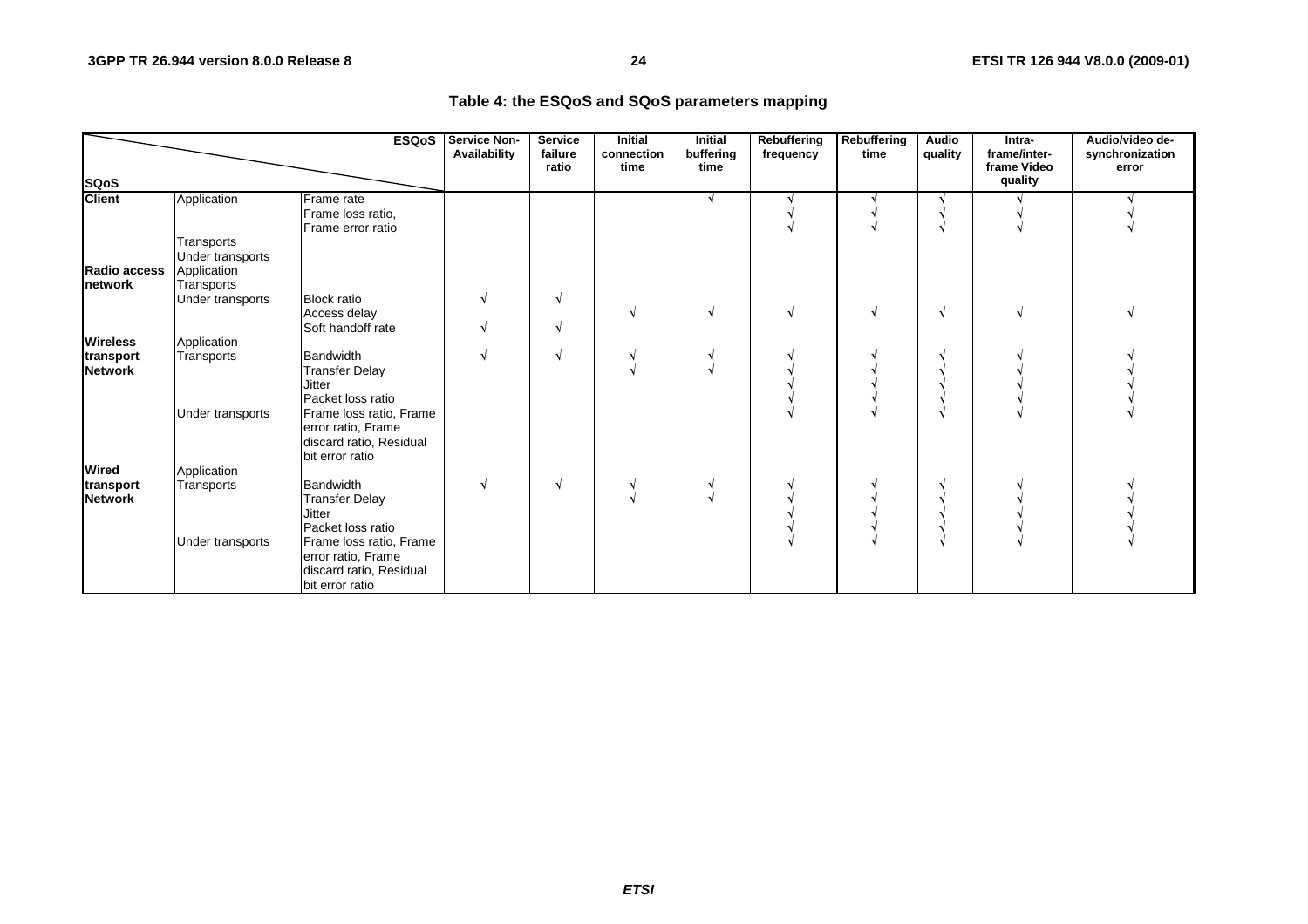|             |             |             | <b>ESQoS</b>                | <b>Service Non-</b><br>Availability | <b>Service</b><br>failure<br>ratio | Initial<br>connection<br>time | Initial<br>buffering<br>time | Rebuffering<br>frequency | Rebuffering<br>time | Audio<br>quality | Intra-<br>frame/inter-<br>frame Video | Audio/video de-<br>synchronization<br>error |
|-------------|-------------|-------------|-----------------------------|-------------------------------------|------------------------------------|-------------------------------|------------------------------|--------------------------|---------------------|------------------|---------------------------------------|---------------------------------------------|
| <b>SQoS</b> |             |             |                             |                                     |                                    |                               |                              |                          |                     |                  | quality                               |                                             |
| Transaction | Application | Base        | Transaction rate            |                                     |                                    |                               |                              |                          |                     |                  |                                       |                                             |
| <b>Node</b> |             | Station     | <b>Transaction delay</b>    |                                     |                                    |                               |                              |                          |                     |                  |                                       |                                             |
|             |             |             | Transaction capacity        |                                     |                                    |                               |                              |                          |                     |                  |                                       |                                             |
|             |             | <b>SGSN</b> | Transaction rate            |                                     |                                    |                               |                              |                          |                     |                  |                                       |                                             |
|             |             |             | <b>Transaction delay</b>    |                                     |                                    |                               |                              |                          |                     |                  |                                       |                                             |
|             |             |             | Transaction capacity        |                                     |                                    |                               |                              |                          |                     |                  |                                       |                                             |
|             |             | <b>GGSN</b> | Transaction rate            |                                     |                                    |                               |                              |                          |                     |                  |                                       |                                             |
|             |             |             | Transaction delay           |                                     |                                    |                               |                              |                          |                     |                  |                                       |                                             |
|             |             |             | Transaction capacity        |                                     |                                    |                               |                              |                          |                     |                  |                                       |                                             |
|             |             | HLR.        | Transaction rate            |                                     |                                    |                               |                              |                          |                     |                  |                                       |                                             |
|             |             |             | <b>Transaction delay</b>    |                                     |                                    |                               |                              |                          |                     |                  |                                       |                                             |
|             |             |             | Transaction capacity        |                                     |                                    |                               |                              |                          |                     |                  |                                       |                                             |
|             |             | <b>VLR</b>  | Transaction rate            |                                     |                                    |                               |                              |                          |                     |                  |                                       |                                             |
|             |             |             | Transaction delay           |                                     |                                    |                               |                              |                          |                     |                  |                                       |                                             |
|             |             |             | Transaction capacity        |                                     |                                    |                               |                              |                          |                     |                  |                                       |                                             |
|             |             | AuC         | Transaction rate            |                                     |                                    |                               |                              |                          |                     |                  |                                       |                                             |
|             |             |             | Transaction delay           |                                     |                                    |                               |                              |                          |                     |                  |                                       |                                             |
|             |             |             | <b>Transaction capacity</b> |                                     |                                    |                               |                              |                          |                     |                  |                                       |                                             |

## 8.2 PSS

The specific transaction nodes that PSS involves are HLR, VLR, AuC, web servers and media servers, so these nodes are listed in table 5.

**Table 5: the ESQoS and SQoS parameters mapping of PSS** 

|                             |        |             | <b>ESQoS</b>   Service Non-<br>Availability | <b>Service</b><br>failure | Initial<br>connection | Initial<br>buffering | Rebuffering<br>frequency | Rebuffering<br>time | Audio<br>quality | Intra-frame/inter-<br>frame Video | Audio/video de-<br>synchronization |
|-----------------------------|--------|-------------|---------------------------------------------|---------------------------|-----------------------|----------------------|--------------------------|---------------------|------------------|-----------------------------------|------------------------------------|
| <b>SQoS</b>                 |        |             |                                             | ratio                     | time                  | time                 |                          |                     |                  | quality                           | error                              |
| Transaction Application Web |        | Transaction |                                             |                           |                       |                      |                          |                     |                  |                                   |                                    |
| Node                        | server | rate        |                                             |                           |                       |                      |                          |                     |                  |                                   |                                    |
|                             |        | Transaction |                                             |                           |                       |                      |                          |                     |                  |                                   |                                    |
|                             |        | delay       |                                             |                           |                       |                      |                          |                     |                  |                                   |                                    |
|                             |        | Transaction |                                             |                           |                       |                      |                          |                     |                  |                                   |                                    |
|                             |        | capacity    |                                             |                           |                       |                      |                          |                     |                  |                                   |                                    |
|                             | Media  | Transaction |                                             |                           |                       |                      |                          |                     |                  |                                   |                                    |
|                             | server | rate        |                                             |                           |                       |                      |                          |                     |                  |                                   |                                    |
|                             |        | Transaction |                                             |                           |                       |                      |                          |                     |                  |                                   |                                    |
|                             |        | delay       |                                             |                           |                       |                      |                          |                     |                  |                                   |                                    |
|                             |        | Transaction |                                             |                           |                       |                      |                          |                     |                  |                                   |                                    |
|                             |        | capacity    |                                             |                           |                       |                      |                          |                     |                  |                                   |                                    |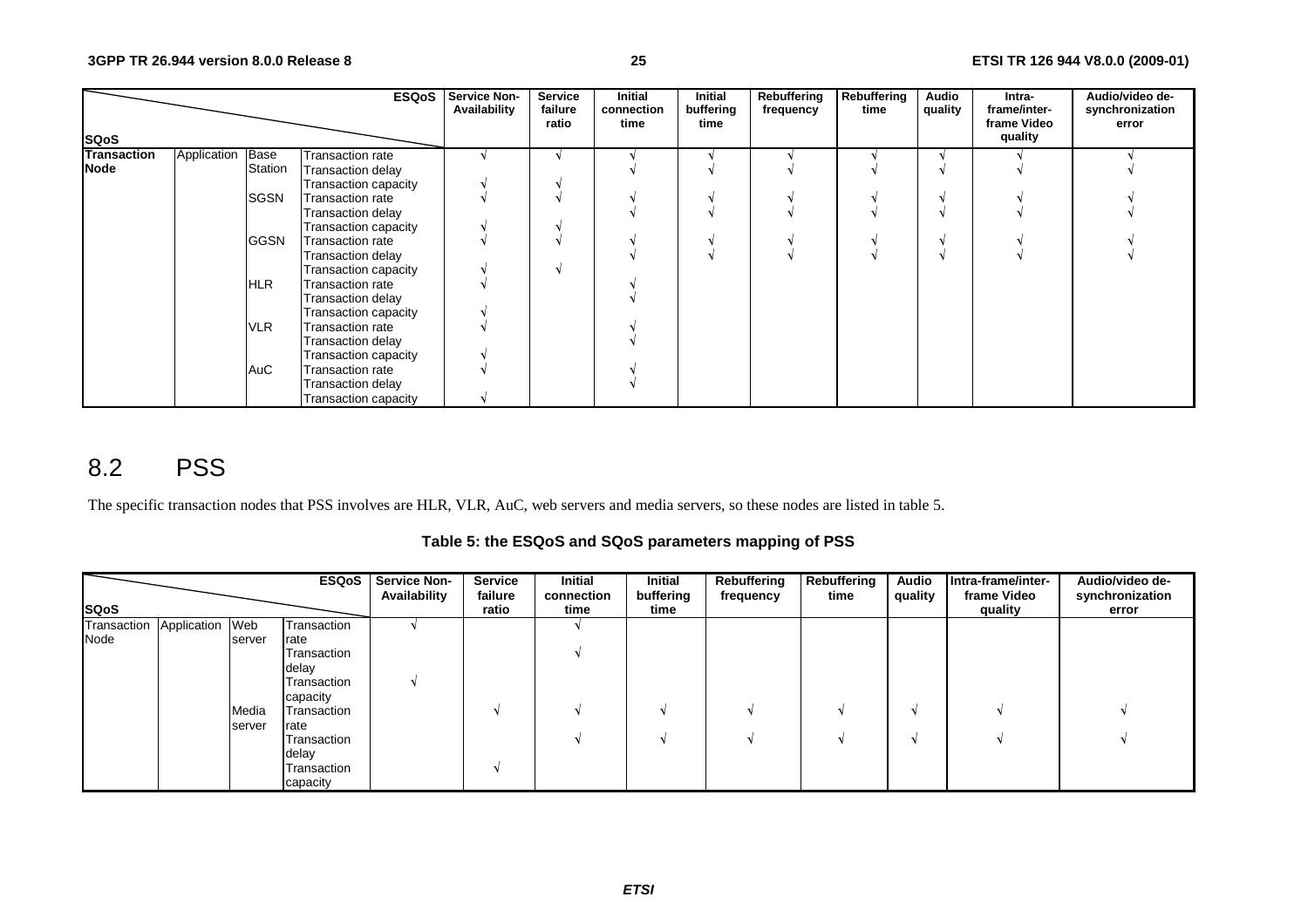## 8.3 MBMS

The specific transaction nodes that MBMS involves are BM-SC, CBC, Data Sources and Content Provider, so these nodes are listed in table 6.

|                     |                   |            | <b>ESQoS</b>        | <b>Service Non-</b> | <b>Service</b>   | <b>Initial</b>     | <b>Initial</b>    | <b>Rebuffering</b> | Rebuffering | Audio   | Intra-                                 | Audio/video de-          |
|---------------------|-------------------|------------|---------------------|---------------------|------------------|--------------------|-------------------|--------------------|-------------|---------|----------------------------------------|--------------------------|
| <b>SQoS</b>         |                   |            |                     | Availability        | failure<br>ratio | connection<br>time | buffering<br>time | frequency          | time        | quality | frame/inter-<br>frame Video<br>quality | synchronization<br>error |
| Transaction<br>Node | Application BM-SC |            | Transaction<br>rate |                     |                  |                    |                   |                    |             |         |                                        |                          |
|                     |                   |            | Transaction         |                     |                  |                    |                   |                    |             |         |                                        |                          |
|                     |                   |            | delay               |                     |                  |                    |                   |                    |             |         |                                        |                          |
|                     |                   |            | Transaction         |                     |                  |                    |                   |                    |             |         |                                        |                          |
|                     |                   |            | capacity            |                     |                  |                    |                   |                    |             |         |                                        |                          |
|                     |                   | <b>CBC</b> | Transaction         |                     |                  |                    |                   |                    |             |         |                                        |                          |
|                     |                   |            | rate                |                     |                  |                    |                   |                    |             |         |                                        |                          |
|                     |                   |            | Transaction         |                     |                  |                    |                   |                    |             |         |                                        |                          |
|                     |                   |            | delay               |                     |                  |                    |                   |                    |             |         |                                        |                          |
|                     |                   |            | Transaction         |                     |                  |                    |                   |                    |             |         |                                        |                          |
|                     |                   |            | capacity            |                     |                  |                    |                   |                    |             |         |                                        |                          |
|                     |                   | Data       | Transaction         |                     |                  |                    |                   |                    |             |         |                                        |                          |
|                     |                   | Sources    | rate<br>Transaction |                     |                  |                    |                   |                    |             |         |                                        |                          |
|                     |                   |            | delay               |                     |                  |                    |                   |                    |             |         |                                        |                          |
|                     |                   |            | Transaction         |                     |                  |                    |                   |                    |             |         |                                        |                          |
|                     |                   |            | capacity            |                     |                  |                    |                   |                    |             |         |                                        |                          |
|                     |                   | Content    | Transaction         |                     | N                |                    | V                 | N                  |             | N       |                                        |                          |
|                     |                   | Provider   | rate                |                     |                  |                    |                   |                    |             |         |                                        |                          |
|                     |                   |            | Transaction         |                     |                  |                    | V                 | N                  |             | N       |                                        |                          |
|                     |                   |            | delay               |                     |                  |                    |                   |                    |             |         |                                        |                          |
|                     |                   |            | Transaction         |                     | N                |                    |                   |                    |             |         |                                        |                          |
|                     |                   |            | capacity            |                     |                  |                    |                   |                    |             |         |                                        |                          |

#### **Table 6: the ESQoS and SQoS parameters mapping of MBMS**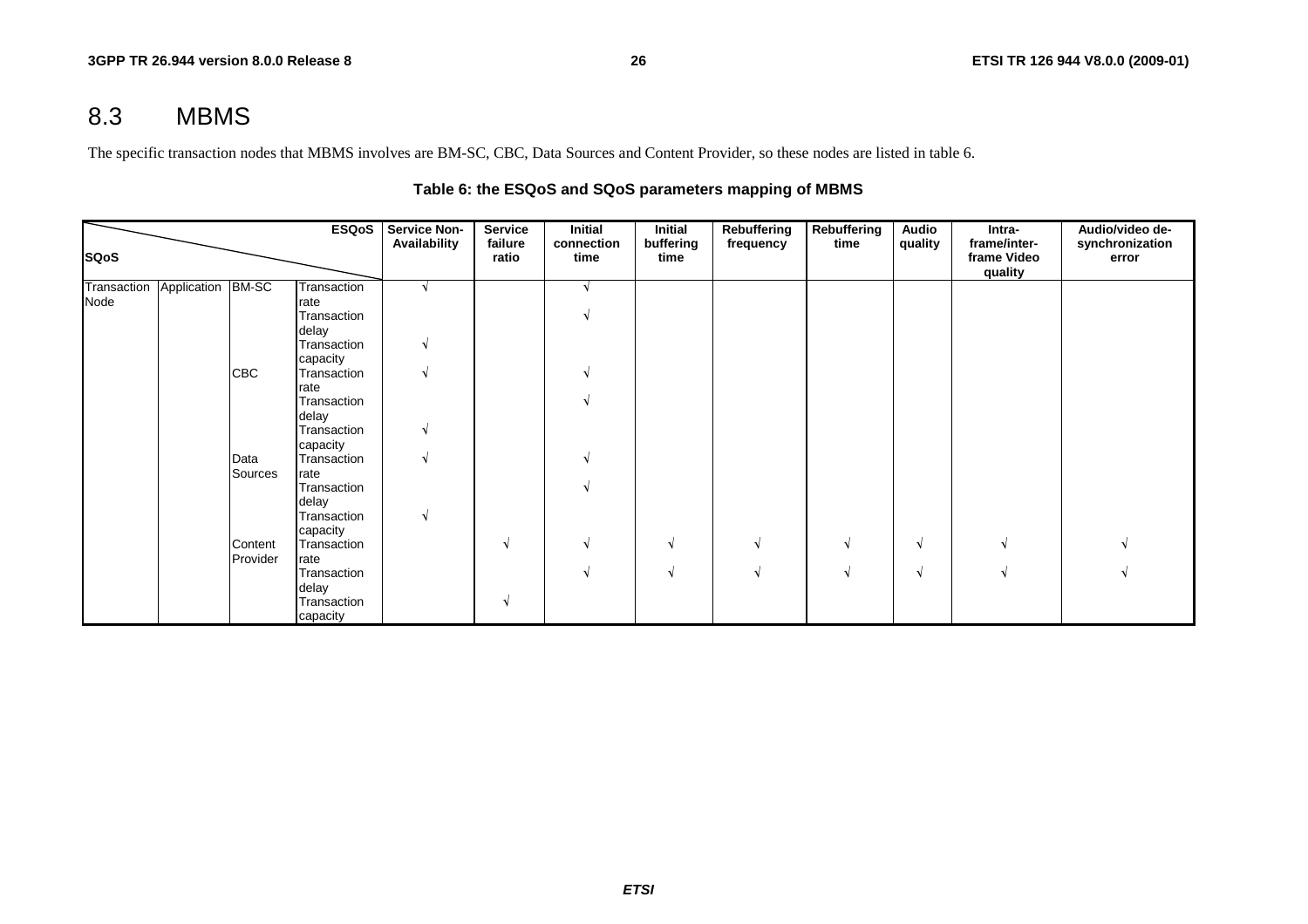## 8.4 Video telephony

The specific transaction nodes that Video Telephony involves are VLR and MGW, so these nodes are listed in table 7.

#### **Table 7: the ESQoS and SQoS parameters mapping of VT**

|              |  | <b>ESQoS</b>                | <b>Service Non-</b><br>Availability | <b>Service</b><br>failure | <b>Initial</b><br>connection | <b>Initial</b><br>buffering | Rebuffering<br>frequency | <b>Rebuffering</b><br>time | <b>Audio</b><br>quality | Intra-frame/inter-<br>frame Video | Audio/video de-<br>synchronization |
|--------------|--|-----------------------------|-------------------------------------|---------------------------|------------------------------|-----------------------------|--------------------------|----------------------------|-------------------------|-----------------------------------|------------------------------------|
| <b>ISQoS</b> |  |                             |                                     | ratio                     | time                         | time                        |                          |                            |                         | quality                           | error                              |
| Transaction  |  | Application MGW Transaction |                                     |                           |                              |                             |                          |                            |                         |                                   |                                    |
| Node         |  | rate                        |                                     |                           |                              |                             |                          |                            |                         |                                   |                                    |
|              |  | Transaction                 |                                     |                           |                              |                             |                          |                            |                         |                                   |                                    |
|              |  | delay                       |                                     |                           |                              |                             |                          |                            |                         |                                   |                                    |
|              |  | Transaction                 |                                     |                           |                              |                             |                          |                            |                         |                                   |                                    |
|              |  | capacity                    |                                     |                           |                              |                             |                          |                            |                         |                                   |                                    |

## 8.5 IMS

The specific transaction nodes that IMS involves are HLR, VLR, AuC, IP-CAN, P-CSCF, I-CSCF, S-CSCF, HSS, DHCP, DNS, MGW, MGCF, BGCF, AS, MRFC and MRFP, so these nodes are listed in table 8.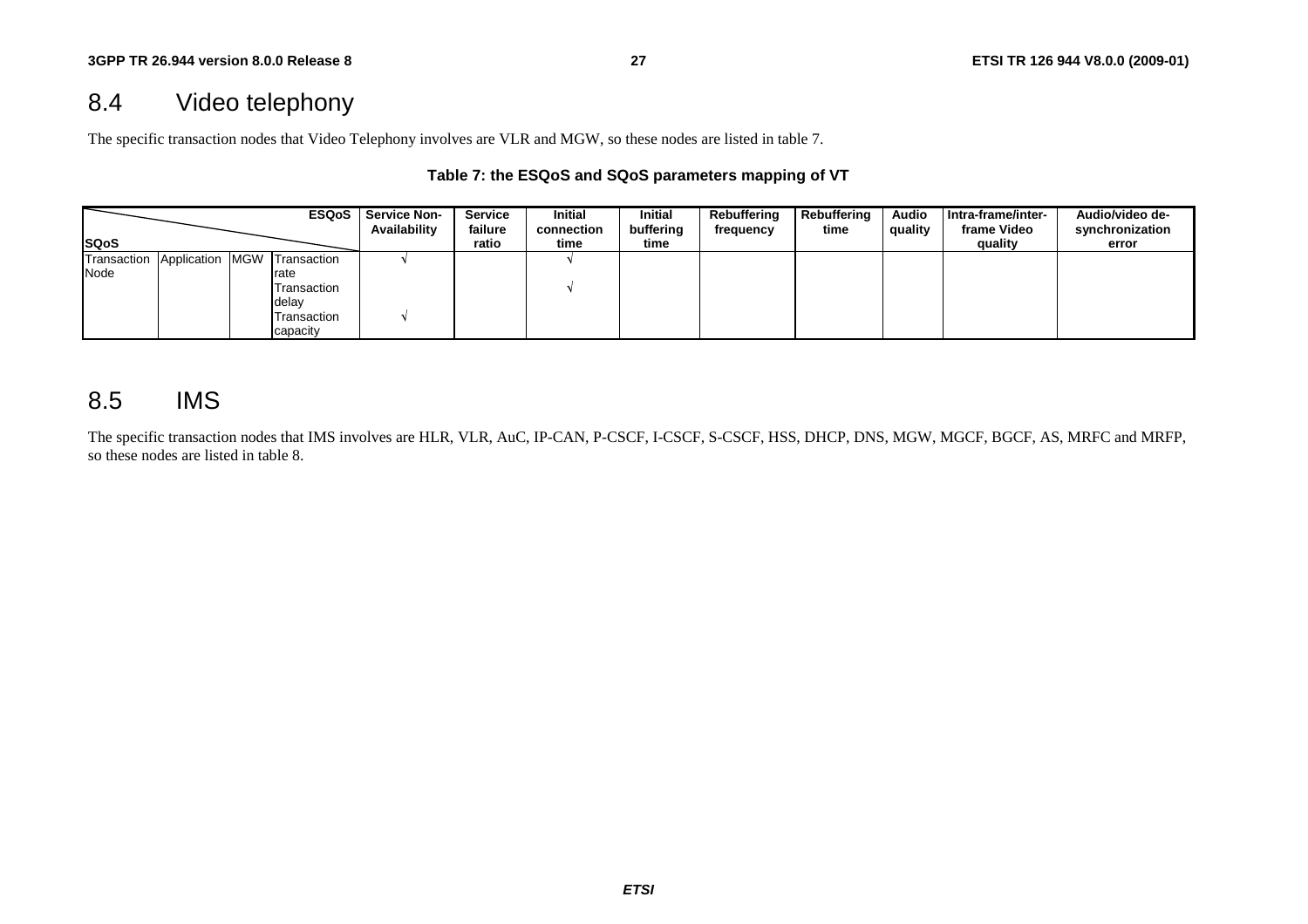| Table 8: the ESQoS and SQoS parameters mapping of IMS |  |
|-------------------------------------------------------|--|
|-------------------------------------------------------|--|

|                                        |  |             | <b>ESQoS</b>                           | <b>Service Non-</b><br>Availability | Service<br>failure | <b>Initial</b><br>connection | <b>Initial</b><br>buffering | <b>Rebuffering</b><br>frequency | Rebuffering<br>time | <b>Audio</b><br>quality | Intra-<br>frame/inter- | Audio/video de-<br>synchronization |
|----------------------------------------|--|-------------|----------------------------------------|-------------------------------------|--------------------|------------------------------|-----------------------------|---------------------------------|---------------------|-------------------------|------------------------|------------------------------------|
| <b>SQoS</b>                            |  |             |                                        |                                     | ratio              | time                         | time                        |                                 |                     |                         | frame Video<br>quality | error                              |
| Transaction Application IP-CAN<br>Node |  |             | <b>Transaction rate</b><br>Transaction | $\sqrt{}$                           |                    | N                            |                             |                                 |                     |                         |                        |                                    |
|                                        |  |             | delay                                  |                                     |                    |                              |                             |                                 |                     |                         |                        |                                    |
|                                        |  |             | Transaction                            | V                                   |                    |                              |                             |                                 |                     |                         |                        |                                    |
|                                        |  |             | capacity                               |                                     |                    |                              |                             |                                 |                     |                         |                        |                                    |
|                                        |  | P-CSCF      | Transaction rate                       | V                                   |                    |                              |                             |                                 |                     |                         |                        |                                    |
|                                        |  |             | Transaction                            |                                     |                    |                              |                             |                                 |                     |                         |                        |                                    |
|                                        |  |             | delay                                  |                                     |                    |                              |                             |                                 |                     |                         |                        |                                    |
|                                        |  |             | Transaction                            |                                     |                    |                              |                             |                                 |                     |                         |                        |                                    |
|                                        |  |             | capacity                               |                                     |                    |                              |                             |                                 |                     |                         |                        |                                    |
|                                        |  | I-CSCF      | Transaction rate                       | V                                   |                    |                              |                             |                                 |                     |                         |                        |                                    |
|                                        |  |             | Transaction                            |                                     |                    |                              |                             |                                 |                     |                         |                        |                                    |
|                                        |  |             | delay                                  |                                     |                    |                              |                             |                                 |                     |                         |                        |                                    |
|                                        |  |             | Transaction<br>capacity                |                                     |                    |                              |                             |                                 |                     |                         |                        |                                    |
|                                        |  | S-CSCF      | Transaction rate                       | V                                   |                    |                              |                             |                                 |                     |                         |                        |                                    |
|                                        |  |             | Transaction                            |                                     |                    |                              |                             |                                 |                     |                         |                        |                                    |
|                                        |  |             | delay                                  |                                     |                    |                              |                             |                                 |                     |                         |                        |                                    |
|                                        |  |             | Transaction                            |                                     |                    |                              |                             |                                 |                     |                         |                        |                                    |
|                                        |  |             | capacity                               |                                     |                    |                              |                             |                                 |                     |                         |                        |                                    |
|                                        |  | <b>HSS</b>  | Transaction rate                       | V                                   |                    |                              |                             |                                 |                     |                         |                        |                                    |
|                                        |  |             | Transaction                            |                                     |                    |                              |                             |                                 |                     |                         |                        |                                    |
|                                        |  |             | delay                                  |                                     |                    |                              |                             |                                 |                     |                         |                        |                                    |
|                                        |  |             | Transaction                            | N                                   |                    |                              |                             |                                 |                     |                         |                        |                                    |
|                                        |  |             | capacity                               |                                     |                    |                              |                             |                                 |                     |                         |                        |                                    |
|                                        |  | <b>DHCP</b> | Transaction rate                       | V                                   |                    |                              |                             |                                 |                     |                         |                        |                                    |
|                                        |  |             | Transaction                            |                                     |                    |                              |                             |                                 |                     |                         |                        |                                    |
|                                        |  |             | delay                                  |                                     |                    |                              |                             |                                 |                     |                         |                        |                                    |
|                                        |  |             | Transaction<br>capacity                |                                     |                    |                              |                             |                                 |                     |                         |                        |                                    |
|                                        |  | <b>DNS</b>  | Transaction rate                       | ٧                                   |                    |                              |                             |                                 |                     |                         |                        |                                    |
|                                        |  |             | Transaction                            |                                     |                    |                              |                             |                                 |                     |                         |                        |                                    |
|                                        |  |             | delay                                  |                                     |                    |                              |                             |                                 |                     |                         |                        |                                    |
|                                        |  |             | Transaction                            | V                                   |                    |                              |                             |                                 |                     |                         |                        |                                    |
|                                        |  |             | capacity                               |                                     |                    |                              |                             |                                 |                     |                         |                        |                                    |
|                                        |  | <b>MGW</b>  | Transaction rate                       | V                                   |                    |                              |                             |                                 |                     |                         |                        |                                    |
|                                        |  |             | Transaction                            |                                     |                    |                              |                             |                                 |                     |                         |                        |                                    |
|                                        |  |             | delay                                  |                                     |                    |                              |                             |                                 |                     |                         |                        |                                    |
|                                        |  |             | Transaction                            |                                     |                    |                              |                             |                                 |                     |                         |                        |                                    |
|                                        |  |             | capacity                               |                                     |                    |                              |                             |                                 |                     |                         |                        |                                    |
|                                        |  | <b>MGCF</b> | Transaction rate                       | V                                   |                    |                              |                             |                                 |                     |                         |                        |                                    |
|                                        |  |             | Transaction                            |                                     |                    |                              |                             |                                 |                     |                         |                        |                                    |
|                                        |  |             | delay                                  |                                     |                    |                              |                             |                                 |                     |                         |                        |                                    |
|                                        |  |             | Transaction<br>capacity                | V                                   |                    |                              |                             |                                 |                     |                         |                        |                                    |
|                                        |  | <b>BGCF</b> | <b>Transaction rate</b>                | $\sqrt{ }$                          |                    |                              |                             |                                 |                     |                         |                        |                                    |
|                                        |  |             |                                        |                                     |                    | N.                           |                             |                                 |                     |                         |                        |                                    |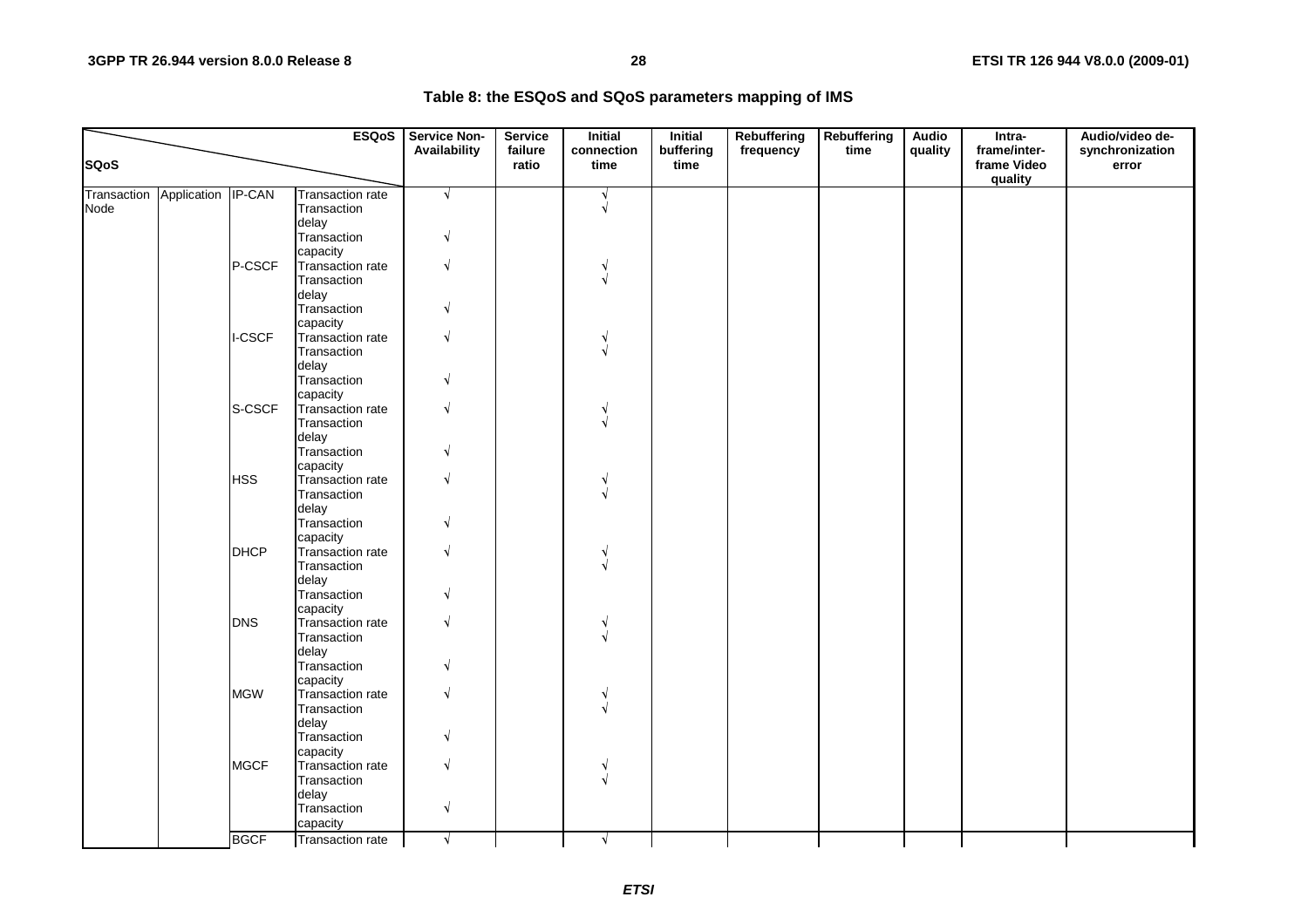| <b>SQoS</b> |             | <b>ESQoS</b>     | <b>Service Non-</b><br>Availability | <b>Service</b><br>failure<br>ratio | Initial<br>connection<br>time | Initial<br>buffering<br>time | Rebuffering<br>frequency | Rebuffering<br>time | <b>Audio</b><br>quality | Intra-<br>frame/inter-<br>frame Video<br>quality | Audio/video de-<br>synchronization<br>error |
|-------------|-------------|------------------|-------------------------------------|------------------------------------|-------------------------------|------------------------------|--------------------------|---------------------|-------------------------|--------------------------------------------------|---------------------------------------------|
|             |             | Transaction      |                                     |                                    |                               |                              |                          |                     |                         |                                                  |                                             |
|             |             | delay            |                                     |                                    |                               |                              |                          |                     |                         |                                                  |                                             |
|             |             | Transaction      |                                     |                                    |                               |                              |                          |                     |                         |                                                  |                                             |
|             |             | capacity         |                                     |                                    |                               |                              |                          |                     |                         |                                                  |                                             |
|             | AS          | Transaction rate |                                     |                                    |                               |                              |                          |                     |                         |                                                  |                                             |
|             |             | Transaction      |                                     |                                    |                               |                              |                          |                     |                         |                                                  |                                             |
|             |             | delay            |                                     |                                    |                               |                              |                          |                     |                         |                                                  |                                             |
|             |             | Transaction      | $\lambda$                           |                                    |                               |                              |                          |                     |                         |                                                  |                                             |
|             |             | capacity         |                                     |                                    |                               |                              |                          |                     |                         |                                                  |                                             |
|             | <b>MRFC</b> | Transaction rate |                                     |                                    |                               |                              |                          |                     |                         |                                                  |                                             |
|             |             | Transaction      |                                     |                                    |                               |                              |                          |                     |                         |                                                  |                                             |
|             |             | delay            |                                     |                                    |                               |                              |                          |                     |                         |                                                  |                                             |
|             |             | Transaction      |                                     |                                    |                               |                              |                          |                     |                         |                                                  |                                             |
|             |             | capacity         |                                     |                                    |                               |                              |                          |                     |                         |                                                  |                                             |
|             | <b>MRFP</b> | Transaction rate | A.                                  |                                    |                               |                              |                          |                     |                         |                                                  |                                             |
|             |             | Transaction      |                                     |                                    |                               |                              |                          |                     |                         |                                                  |                                             |
|             |             | delay            |                                     |                                    |                               |                              |                          |                     |                         |                                                  |                                             |
|             |             | Transaction      |                                     |                                    |                               |                              |                          |                     |                         |                                                  |                                             |
|             |             | capacity         |                                     |                                    |                               |                              |                          |                     |                         |                                                  |                                             |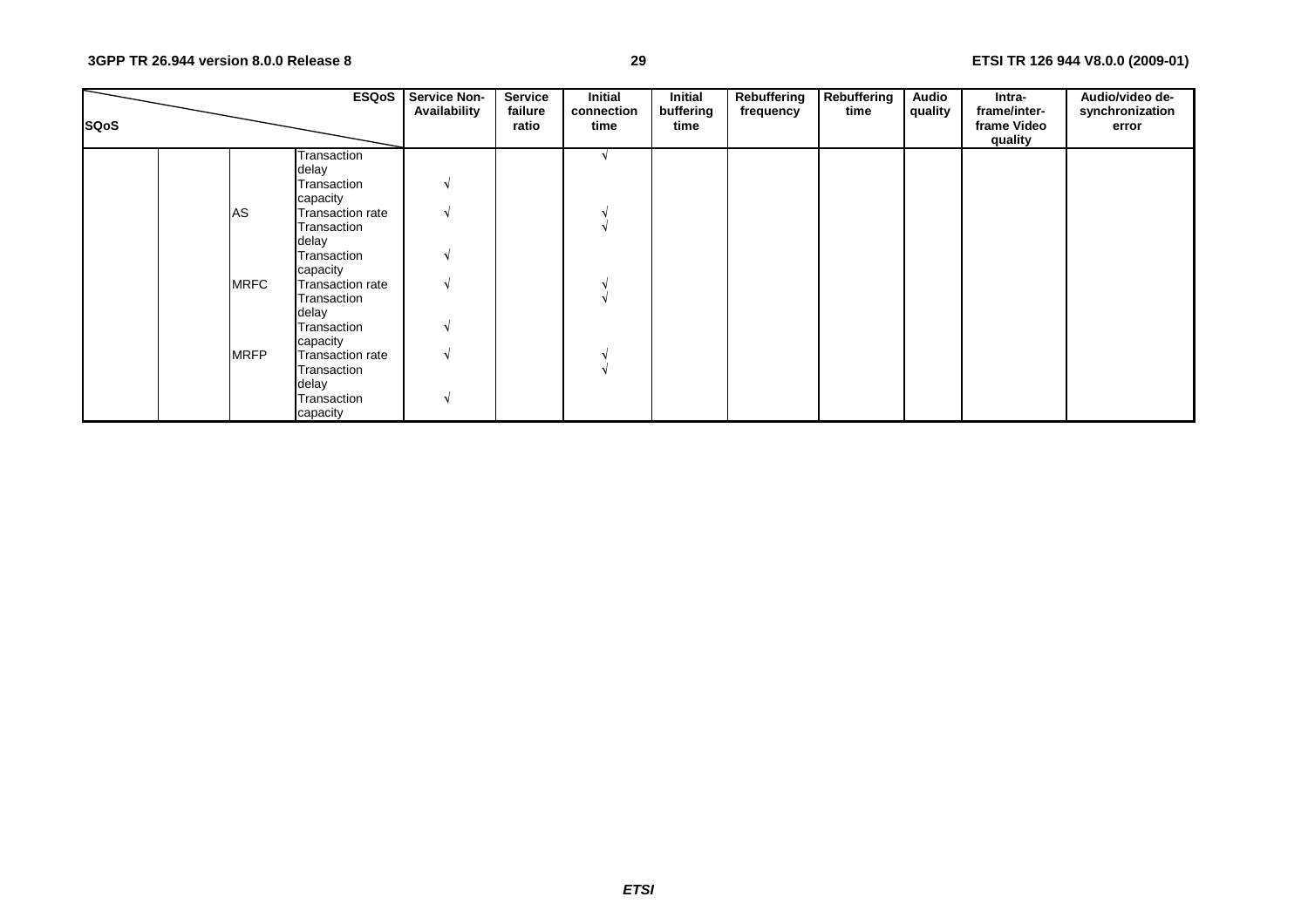## Annex A: PSS Performance Analysis with Theoretical Models

## A.1 Introduction

The "End-to-end Multimedia Services Performance Metrics" work item is conducting a research on the performance metrics for popular multimedia services, including streaming, multimedia broadcast multicast service (MBMS), video telephony and IP Multimedia subsystem Service (IMS), etc. This annex will support and justify the results in the present document.

In this annex, the performance evaluation for end-to-end multimedia services based on System QoS (SQoS) and end-to-End Service QoS (ESQoS) parameters is conducted, to provide the possible operational methods for operators/service providers to guarantee the quality of the provided services. The quantitative study of ESQoS and SQoS parameters would benefit both operators/service providers and end users as well. It would offer models and metrics for operators/service providers to better manage network capacity and deploy services. It would also guide operators/service providers to provide the best service in limited bandwidth with little latency and packet loss.

In this annex, packet-switched streaming service is taken as an example.

## A.2 Scope

Theoretical models are introduced to study the ESQoS and SQoS parameters. The inherent relationship between the ESQoS and SQoS parameters of PSS is described, which provide the possible operational methods for the operators/service providers to guarantee of the service performance.

First, some general models are proposed to study the performance parameters of the multimedia services. Then, the accurate and concrete models are created to figure out the relationships of the ESQoS and SQoS parameters.

Further, these methods and models can be extended to other multimedia services.

## A.3 References

The following documents contain provisions which, through reference in this text, constitute provisions of the present document.

- References are either specific (identified by date of publication, edition number, version number, etc.) or non-specific.
- For a specific reference, subsequent revisions do not apply.
- For a non-specific reference, the latest version applies. In the case of a reference to a 3GPP document (including a GSM document), a non-specific reference implicitly refers to the latest version of that document *in the same Release as the present document*.
- [1] CACC, Department of ECE, Duke University, Kishor S. Trivedi, Dharmaraja Selvamuthu, Xiaomin Ma: "Analytic Modeling of Handoffs in Wireless Cellular Networks", 2002.
- [2] MISCHA SCHWARTZ, broadband integrated networks, Prentice Hall, 1996.
- [3] Lin C. Performance evaluation of computer networks and computer systems, Tsinghua University Press, 2001.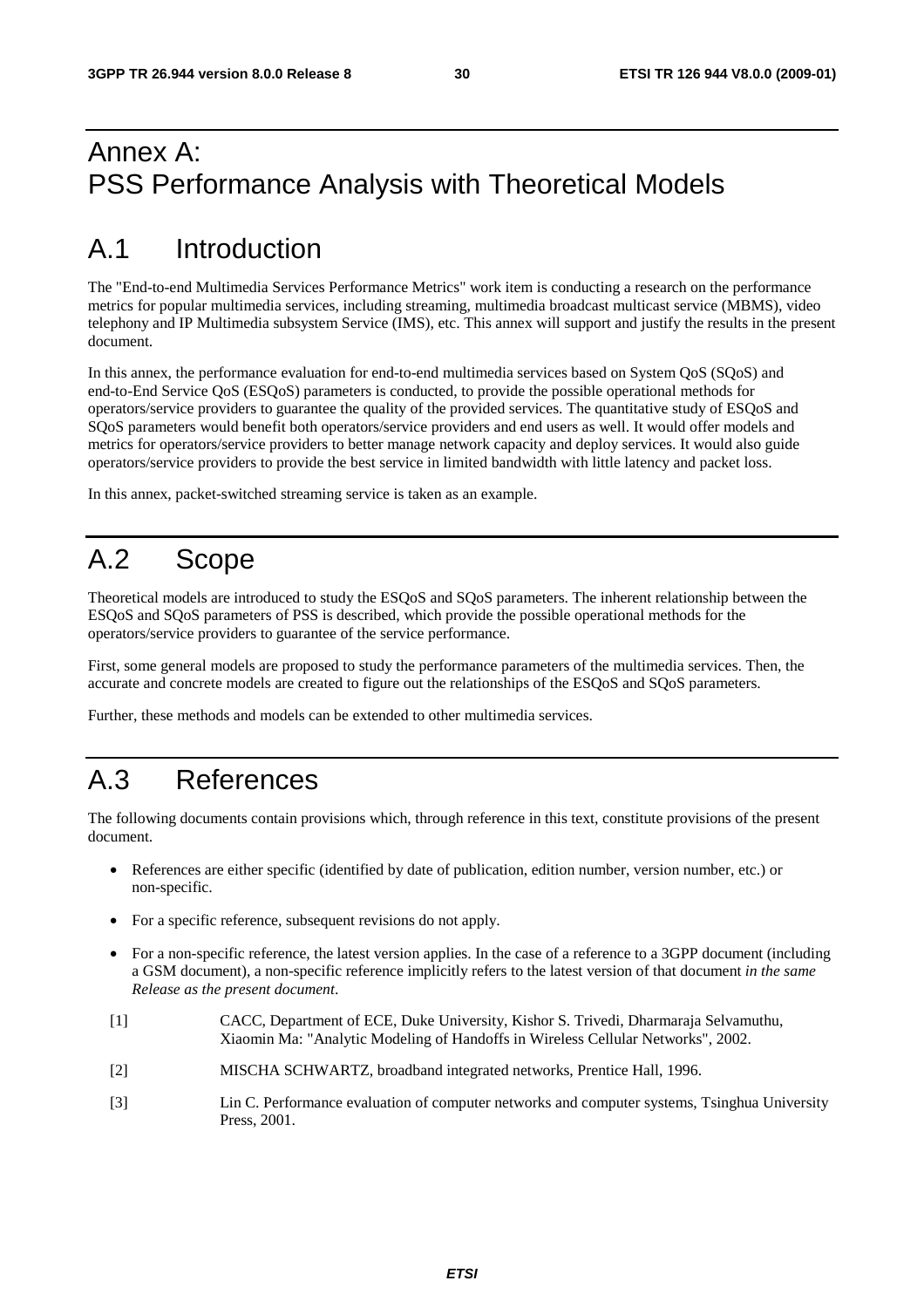## A.4 General models

Three classes of general models are presented including radio access network modelling, transport network modelling, node modelling. And there are two types of node models: simple node model and complex node model. These models can be used to study the performance metrics of various multimedia services and the network conditions. In this annex, queuing models are introduced to get the metrics, including the delay, failure ratio and loss ratio.

## A.4.1 Radio access network model

Some analytical models are introduced for the radio access network to evaluate some important parameters, such as the block ratio of new calls, the failure ratio of handoff calls.

### A.4.1.1 Model description

As an example, a queuing model can be used for Streaming Service in the access cell [1].

The new calls and handoff calls share a fixed numbers of channels in the cell, and the left channels are reserved. A new call will be connected if an idle channel is available among the sharing channels, otherwise the call is blocked. A handoff call will be connected if an idle channel is available in the cell, otherwise the call is failed.

For simplicity, assume that the arrival stream of new calls, the stream of handoff arrivals, the channel holding time for new calls and handoff calls are all of exponential distributions. Besides, the model also considers the platform failure and the base repeater failure. All failures are assumed to be mutually independent. Times to platform and base repeater failures and repair are assumed to be exponentially distributed.

The parameters' definitions are as follows:

| $\lambda_n$ :                 | the rate of arrival stream of new calls.      |
|-------------------------------|-----------------------------------------------|
| $\lambda_h$ :                 | the rate of stream of handoff arrivals.       |
| $\mu_c$ :                     | the channel holding time for new calls.       |
| $\mu_n$ :                     | the channel holding time for handoff calls.   |
| $N_b$ :                       | the number of the base repeaters in the cell. |
| M:                            | the channel number of each base repeater.     |
| g:                            | the reserved resources.                       |
| $\frac{1}{\lambda_s}$ :       | mean time of platform failure.                |
| $\frac{1}{\mu_s}$ :           | mean time of platform repair.                 |
| $\frac{1}{\lambda_b}$ :       | mean time of base repeater failure.           |
| $\vert$<br>$\overline{\mu_b}$ | mean time of base repeater repair.            |

Now the system can be basically modelled as a queue, which can be presented by a Markov chain.

Solving the model, the block ratio of new calls and the failure ratio of handoff calls can be easily obtained.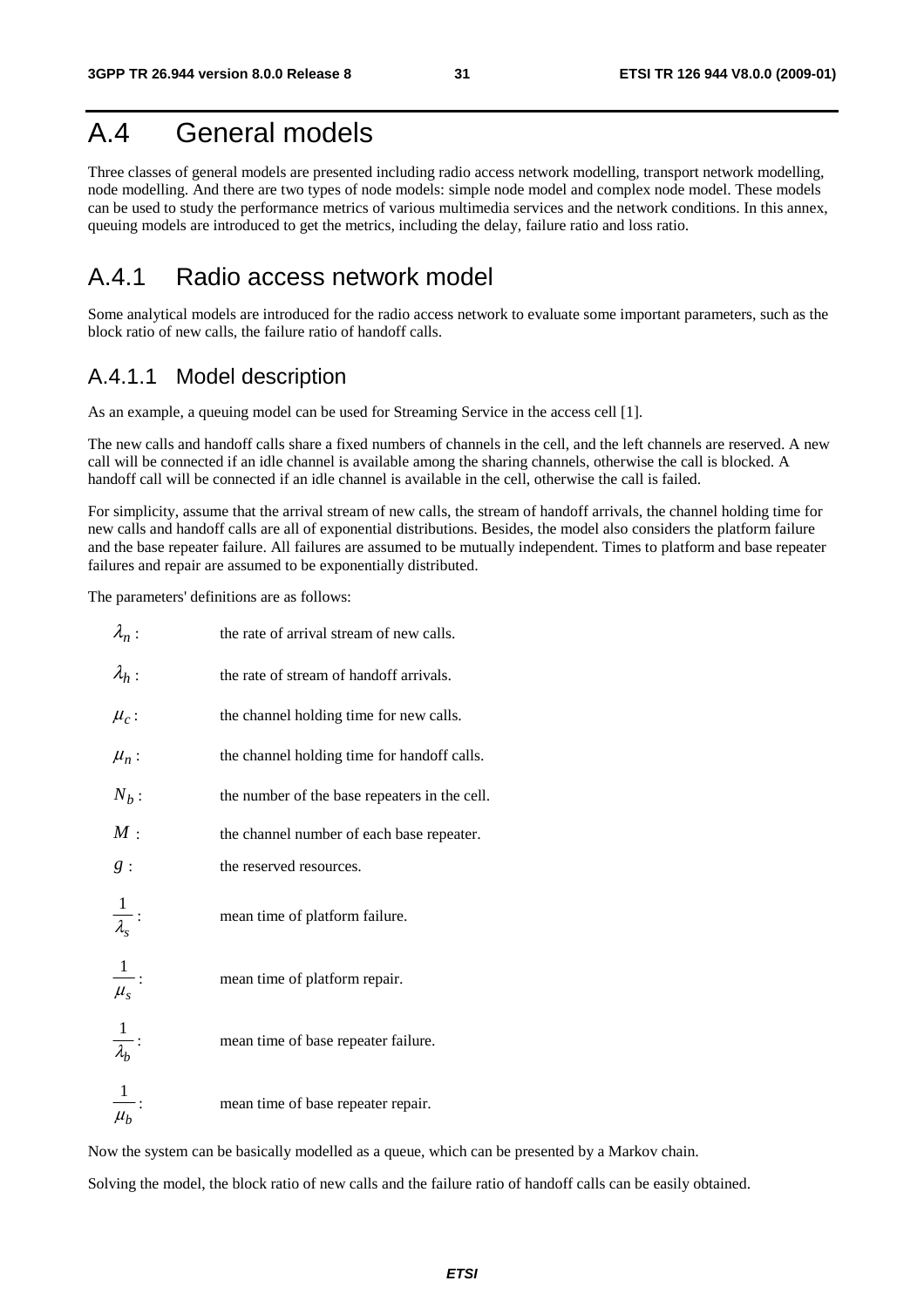A.4.1.2 The block ratio of new calls and the failure ratio of handoff calls Let:

$$
\lambda = \lambda_n + \lambda_h
$$

$$
\mu = \mu_c + \mu_h
$$

$$
A = \frac{\lambda}{\mu}
$$

$$
A_1 = \frac{\lambda_h}{\mu_c + \mu_h}
$$

Solving the Markov chain, it can be obtained:

$$
P_d(N,g) = \frac{A^{N-g}}{N!} A_1^g
$$
  
\n
$$
P_d(N,g) = \frac{A^{N-g-1}}{N!} A_1^m + \sum_{n=N-g}^{N} \frac{A^{N-g}}{n!} A_1^{n-(N-g)}
$$
  
\n
$$
P_b(N,g) = \frac{\sum_{n=N-g}^{N} A_1^{N-g}}{N!} A_1^{n-(N-g)}
$$
  
\n
$$
P_b(N,g) = \frac{\sum_{n=N-g}^{N} A_1^{N-g}}{n!} A_1^{n-(N-g)}
$$
  
\n
$$
= A^{N-g} \frac{\sum_{k=0}^{g} A_1^k}{(k+N-g)!}
$$
  
\n
$$
= A^{N-g} \frac{\sum_{n=0}^{g} A_1^k}{n!} + \sum_{n=N-g}^{N} \frac{A^{N-g}}{n!} A_1^{n-(N-g)}
$$
  
\n
$$
P(s,k;N_b) = \left[ \frac{\lambda_s}{\lambda_s + \mu_s} \frac{1}{k!} \left( \frac{\mu_b}{\lambda_b} \right)^k \left[ 1 + \sum_{j=1}^{N_b} \frac{1}{j!} \left( \frac{\mu_b}{\lambda_b} \right)^j \right]^{-1}, \text{ if } s = 0,
$$

$$
\begin{cases} \n\lambda_s + \mu_s \ k! \left( \lambda_b \right) \left[ \frac{\lambda_{j=1}^2 j! \left( \lambda_b \right) \right]^{-1}}{\lambda_s + \mu_s \ k! \left( \frac{\mu_b}{\lambda_b} \right)^k \left[ 1 + \sum_{j=1}^{N_b} \frac{1}{j!} \left( \frac{\mu_b}{\lambda_b} \right)^j \right]^{-1}, & \text{if } s = 1. \n\end{cases}
$$

$$
\overline{A}(N_b) = \begin{cases}\n\sum_{k=0}^{N_b} P(0, k; N_b) + \sum_{k=0}^{N_b} P(1, k; N_b) \frac{N_b - k}{N_b}, & \text{w/o APS} \\
\sum_{k=0}^{N_b} P(0, k; N_b) + P(1, 0; N_b), & \text{w/ APS.} \n\end{cases}
$$

*ETSI*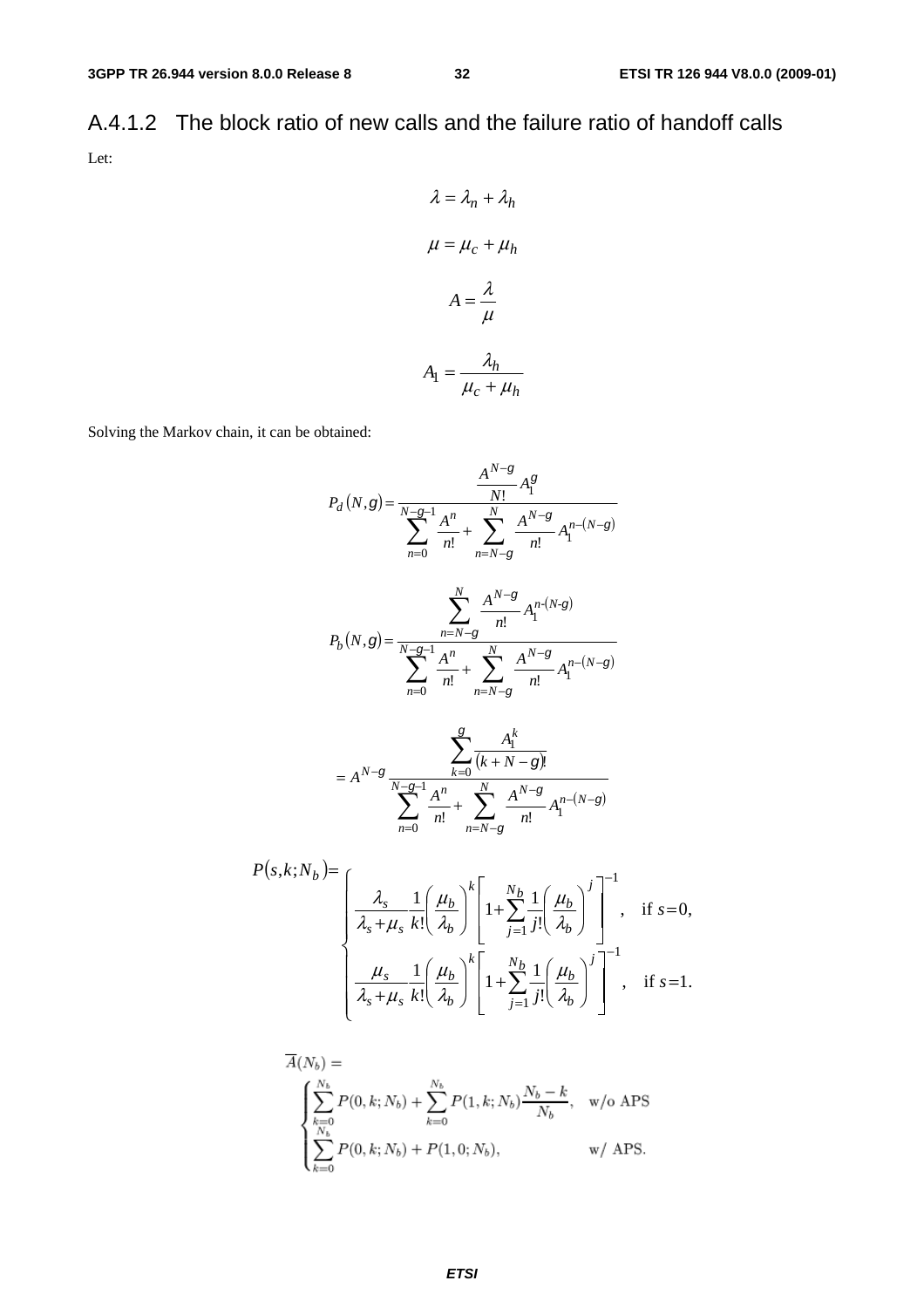$$
P_b^o(N_b, M, g) = \overline{A}(N_b)
$$
  
\n
$$
1(G > 0) \sum_{k=1}^G P(1, k; N_b) \left(\frac{k}{N_b}\right)
$$
  
\n
$$
+ \sum_{k=G+1}^{N_b} P(1, k; N_b) P_b(kM - 1, g) \left(\frac{k}{N_b}\right),
$$
  
\n
$$
1(G > 0) \sum_{k=1}^G P(1, k; N_b)
$$
  
\n
$$
+ \sum_{k=G+1}^{N_b} P(1, k; N_b) P_b(kM - 1, g),
$$
  
\n
$$
w / APS
$$

$$
P_d^o(N_b, M, g) = \overline{A}(N_b)
$$
  
+ 
$$
\begin{cases} \sum_{k=1}^{N_b} P(1, k; N_b) P_d(kM - 1, g) \frac{k}{N_b}, & \text{w/o APS} \\ \sum_{k=1}^{N_b} P(1, k; N_b) P_d(kM - 1, g), & \text{w/ APS.} \end{cases}
$$

Where  $I(e)$  is the indicator function:  $I(e) = 1$  if expression e is true; otherwise  $I(e) = 0$ ;

$$
G = \lfloor (g+1)/M \rfloor;
$$

0  $P_b^0(N_b, M, g)$  is the block ratio of new calls and  $P_a^0(N_b, M, g)$  is the failure ratio of handoff calls.

## A.4.2 Transport network model

There are two types of network: wireless network and wired network. First the average transfer delay of a packet in the wired network is analyzed. In the transfer delay model, the transfer time is ignored. Then consider the transfer time of a mount of data in the whole transport network.

The transport network is very complex and to get the transfer delay of a packet is not so easy. For simplicity, the transport network with a Jackson network is modeled and the average transfer delay of a packet is analyzed [2].

### A.4.2.1 Model description

It is assumed that the packet switching network as a Jackson network to analysis the average transfer delay of a packet in the network.

|                                                                                       | ,,            | THE total load of the network from outside. |  |  |  |  |
|---------------------------------------------------------------------------------------|---------------|---------------------------------------------|--|--|--|--|
|                                                                                       | $\lambda_i$ : | The load on link i.                         |  |  |  |  |
|                                                                                       | L:            | The number of links in the network.         |  |  |  |  |
|                                                                                       | $M$ .         | The average length of a packet.             |  |  |  |  |
|                                                                                       | $R_i$ :       | The data transport rate of link i.          |  |  |  |  |
| The analysis to the transfer time is very simple. The parameters used are as follows. |               |                                             |  |  |  |  |

*D* : The size of the data to be transported.

*dwireless* The mean bandwidth in wireless network.

γ : The total load of the network from outside.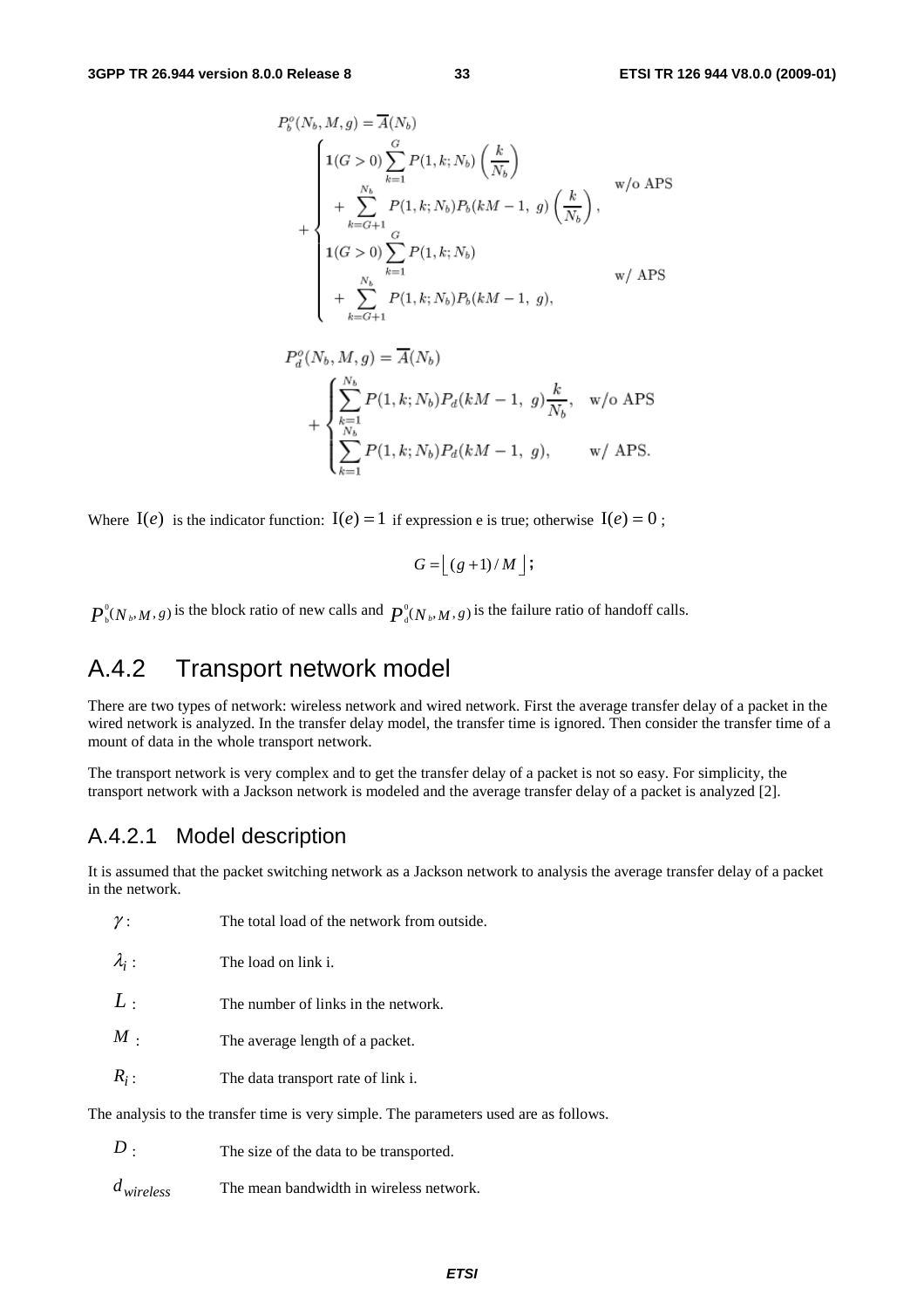*dwired* The mean bandwidth in wired network.

#### A.4.2.2 The mean transfer delay and the transfer time

Solving the transfer delay model, it can be obtained:

$$
T_{\text{tran\_delay}} = \frac{1}{\gamma} \sum_{i=1}^{L} \frac{M}{R_i - M \lambda_i}
$$

 $T_{\textit{tran\_delay}}$  is the mean transfer delay of a packet over the network.

It can be easily to get the transfer time:

$$
T_{\text{tran\_time}} = \frac{D}{d_{\text{wireless}}} + \frac{D}{d_{\text{wired}}}
$$

 $T_{\text{tran time}}$  is the transfer time of data D over the wireless and wired transport network.

### A.4.3 Node model

The work "node" there means all the entities handling data in the network including the gateway, router, and server. There are four class of traffic in the network according to 3GPP. Among all the nodes, some just handle one class of traffic or some information requests and some need to handle all the four class of traffic. According to the class of data flow handled by each node, the nodes are classified into two kinds: simple nodes and complex nodes. A simple node only handles one class of traffic or some information requests and a complex node handles all the four class of traffic.

#### A.4.3.1 Simple node model

In all the nodes related to the streaming service, the web server, media server, HLR, VLR and AuC are considered as the simple node.

Because these nodes just handle one class of traffic or some information requests, so a simple node is modelled as a queuing system. Solving the mode the transaction delay and the data loss ratio in the node can be get.

#### A.4.3.1.1 Model description

Assume that the data unit arrival into the node is Poisson distributed, and the transaction time of a data unit is exponentially distributed. These data units are scheduled using FIFO algorithm. And the buffer size is B (data unit). The parameters are defined as follows:

| $\lambda$ : | The arrival rate of data units. |
|-------------|---------------------------------|
|             |                                 |

μ 1 The mean transaction time to a data unit of the node.

*B* : The buffer size in the node.

The model is as figure A.1.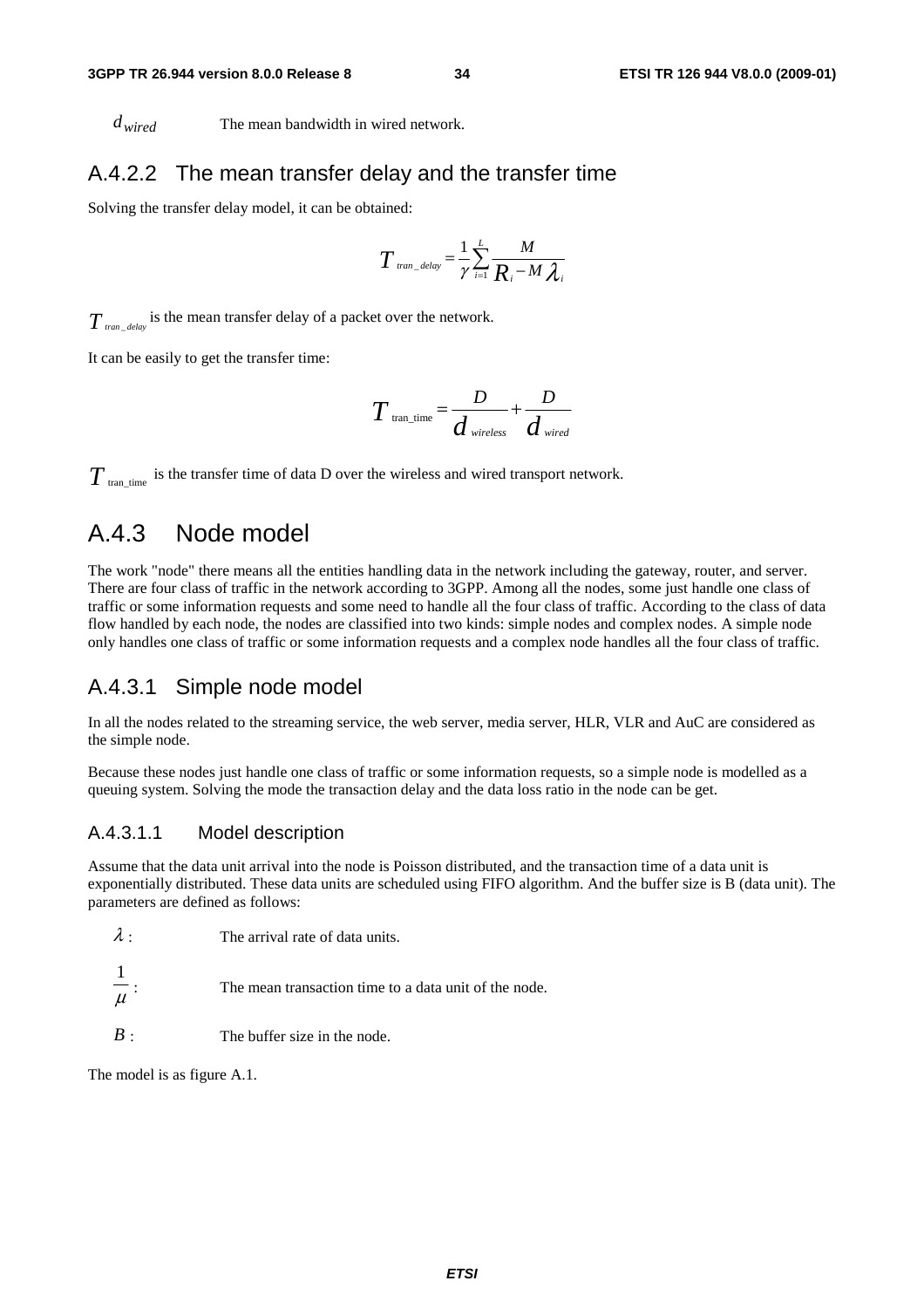

**Figure A.1: A queuing model of a simple node** 

#### A.4.3.1.2 The transaction delay and the data loss ratio

Solving the model, it can be obtained.

$$
T = \frac{\lambda}{\mu(\mu - \lambda)}
$$

$$
p_{B} = (1 - \rho)\rho^{B} = (1 - \frac{\lambda}{\mu})(\frac{\lambda}{\mu})
$$

*B*

 $T_w$  is the transaction delay and  $P_B$  is the data loss ratio.

### A.4.3.2 Complex node model

In all the nodes related to the streaming service, the BS, SGSN and GGSN are considered as the complex node.

These nodes need to handle four class of data flow: conversational class, streaming class, interactive class and background class. Their delay requirements are getting stricter, and the transfer priority in a node is according to the delay requirements. So the complex node is modeled as a queuing system with four queues and a single server. Solving the mode, the transaction delay and the data loss ratio in the node can be get.

#### A.4.3.2.1 Model description

In the conversational class the voice traffic is analyzed and in the streaming class the video traffic is analyzed.

#### **The voice traffic model**

In the book Broadband Integrated Networks, Mischa Schwartz points out two models: fluid flow model and MMPP (Markov-modulated Poisson Process) model. Here the MMPP model is adopted. The MMPP model is as follows [3].

The model is a queuing system and the data source is combined by several voice sources as figure A.2. Each voice source has two states: on and off. When the source is in the state on, it generates voice data with Poisson arrival or rather it is silent. The model is as figure A.3.



**Figure A.2: A queuing model for voice traffic** 



**Figure A.3: Two-state model**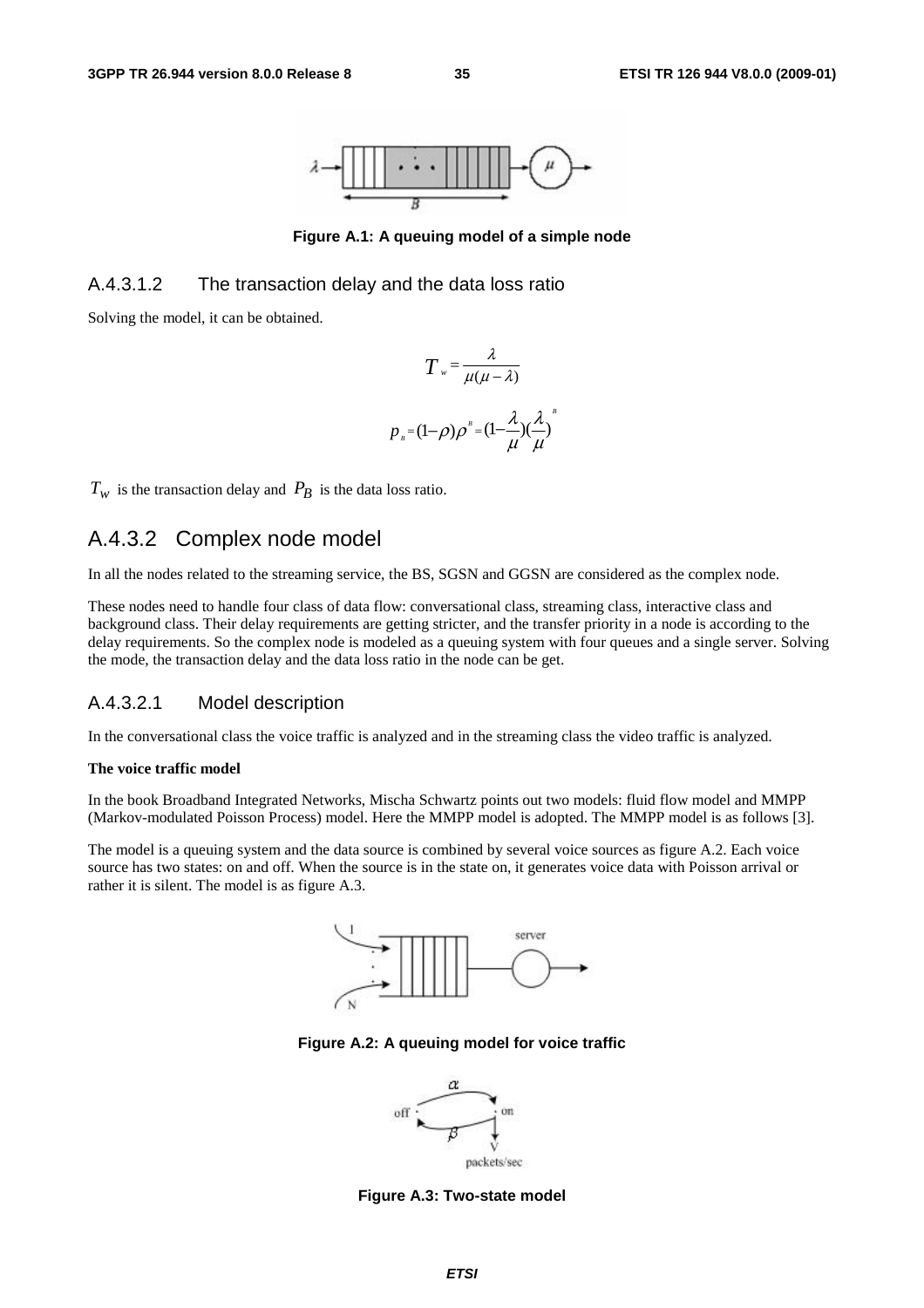The parameters are defined as follows:

| $\,N$ .    | The number of voice source in the voice model.                      |
|------------|---------------------------------------------------------------------|
| $\alpha$ . | The transfer rate from the off state to on state.                   |
| $\beta$ .  | The transfer rate from the on state to off state.                   |
|            | The mean output data rate when the voice source is in the on state. |

#### **The video traffic model**

Also adopting the way in the book "Broadband Integrated Networks", an equivalent process of the sum of M identical two state "minisources" for the video traffic of N video source is defined. The model is as figure A.4.



**Figure A.4: The model of video traffic** 

The traffics of interactive class and background class are both assumed to be Poisson arrival.

And because the protocol of the data link layer is ATM, so it is assumed that the transaction time to each class data of the node is a constant.

All the buffers are infinite.

So the model of a complex node is as figure A.5.



**Figure A.5: The model of a complex node** 

 $\alpha_1$ : The transfer rate of the conversational traffic from the off state the on state.

 $\alpha$ <sup>2</sup>: The transfer rate of the streaming traffic from the off state the on state.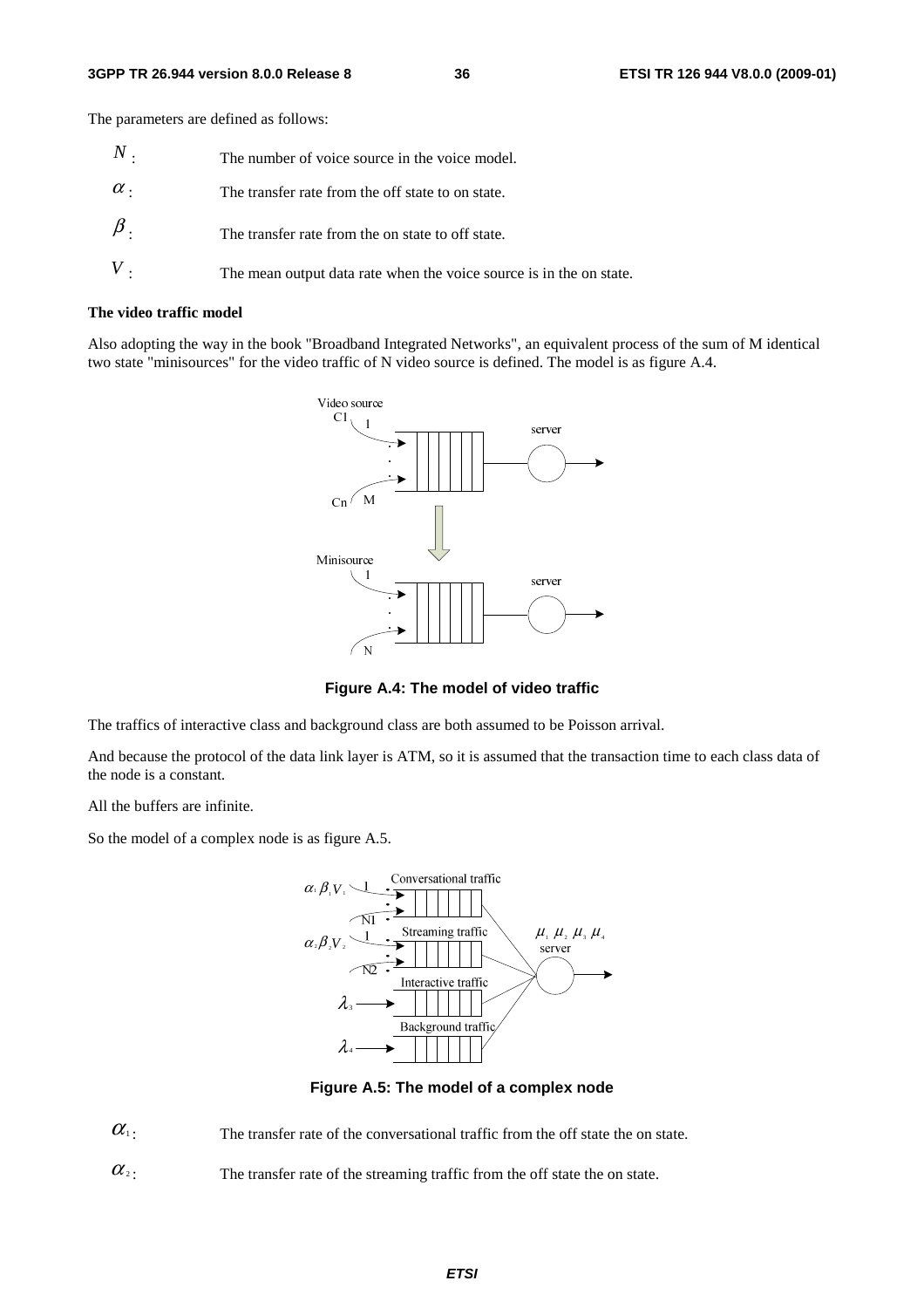| $\beta_{\scriptscriptstyle{\overline{1}}}$ . | The transfer rate of the conversational traffic from the on state to the off state. |
|----------------------------------------------|-------------------------------------------------------------------------------------|
| $\beta_{\scriptscriptstyle 2}$               | The transfer rate of the streaming traffic from the on state to the off state.      |
| $V_{\perp}$                                  | The output data rate when the voice source is in the on state                       |
| $V_{2}$ .                                    | The output data rate when the video source is in the on state                       |
| $\lambda_{3}$                                | The arrival rate of interactive traffic data units.                                 |
| $\lambda_{4}$                                | The arrival rate of background traffic data units.                                  |
| $\mu_{\scriptscriptstyle 1}$ .               | The transaction time of the node to the conversational traffic.                     |
| $\mu_{\scriptscriptstyle 2}$ .               | The transaction time of the node to the streaming traffic.                          |
| $\mu_{\scriptscriptstyle 3}$ .               | The transaction time of the node to the interactive traffic.                        |
| $\mu_{\scriptscriptstyle 4}$ .               | The transaction time of the node to the background traffic.                         |

### A.4.3.2.2 The transaction delay

$$
T_{w} = \frac{1}{2} \sum_{i=1}^{4} \rho_{i} {}^{*}T_{si}
$$
\n
$$
T_{w1} = \frac{T_{w}}{1 - \rho_{1}}
$$
\n
$$
T_{w2} = \frac{T_{w} + \rho_{1} {}^{*}T_{w1}}{1 - \rho_{2} - \rho_{1}}
$$
\n
$$
T_{w3} = \frac{T_{w} + \rho_{2} {}^{*}T_{w2} + \rho_{1} {}^{*}T_{w1}}{1 - \rho_{3} - \rho_{2} - \rho_{1}}
$$
\n
$$
T_{w4} = \frac{T_{w} + \rho_{3} {}^{*}T_{w3} + \rho_{2} {}^{*}T_{w2} + \rho_{1} {}^{*}T_{w1}}{1 - \rho_{4} - \rho_{3} - \rho_{2} - \rho_{1}}
$$

 $T_{W1}$  is the transaction delay of the conversational traffic in the node.  $T_{W2}$  is the transaction delay of the streaming traffic in the node.  $T_{w3}$  is the transaction delay of the interactive traffic in the node.  $T_{w_4}$  is the transaction delay of the background traffic in the node.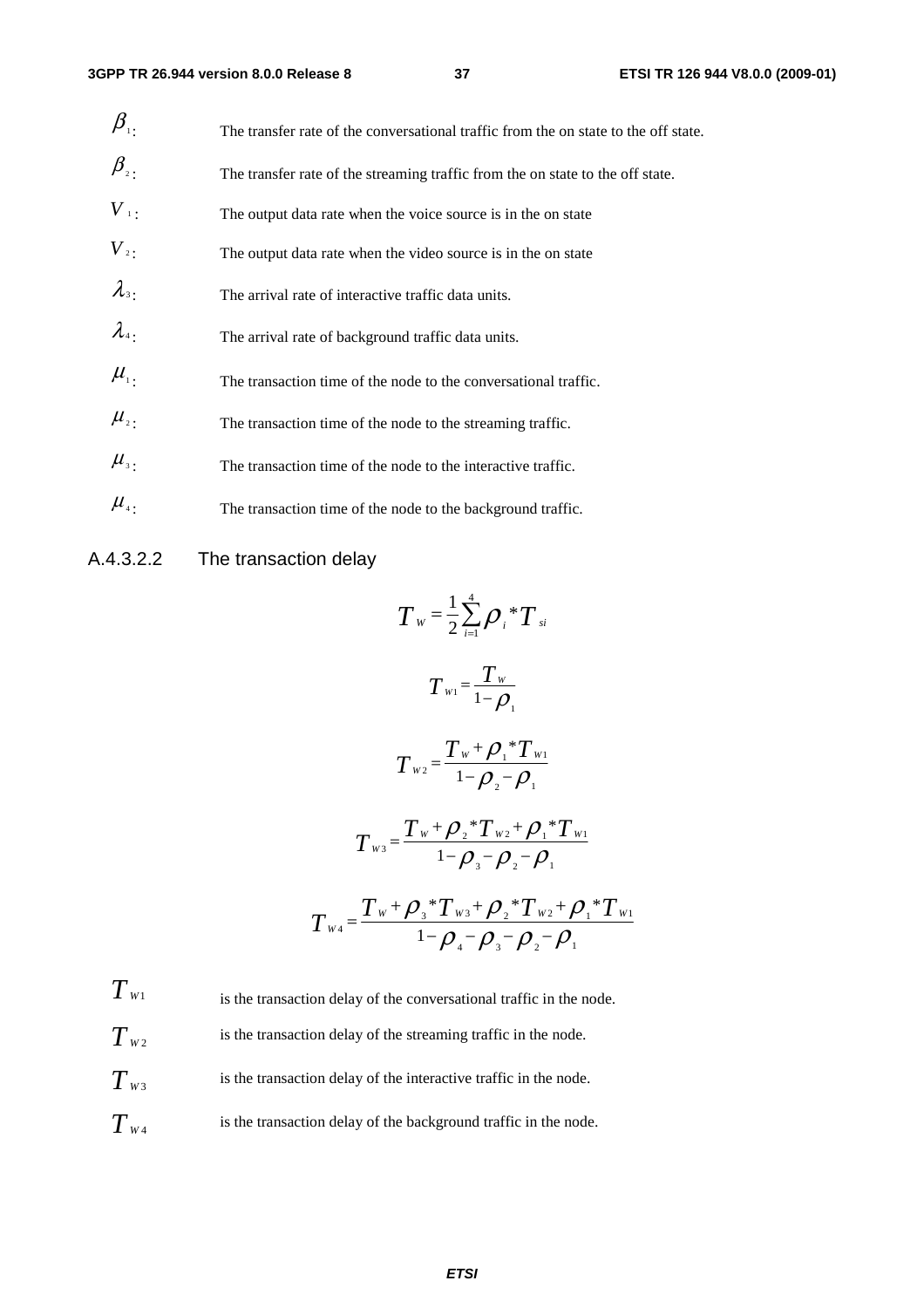## A.5 Modelling the relationship between ESQoS and SQoS

The models of this section aim to describe the relationship of each ESQoS parameter and their relative SQoS parameters pointed out in the present document. Not all the SQoS parameters are analyzed with these models. It only gives some example to justify how to get the mapping between the ESQoS and SQoS in the present document.

## A.5.1 Service Non-Availability

### A.5.1.1 Relative SQoS and other parameters

The parameters used for the service non-availability model are list in table A.1.

#### **Table A.1: the SQoS and other parameters in our model of service non-availability**

| class        | layer            | <b>SQoS</b>        | <b>Other parameters</b> | <b>Model</b>  | <b>Parameters to</b>             |
|--------------|------------------|--------------------|-------------------------|---------------|----------------------------------|
|              |                  |                    |                         |               | calculate                        |
| Radio access | Under transports | <b>Block</b> ratio | The channel number      | Radio access  | the block ratio of new           |
| network      |                  | Soft handoff rate  | The reserved channel    | network model | calls                            |
|              |                  |                    | number                  |               |                                  |
|              |                  |                    | The rate of arrival     |               | $P_{\,\rm access\_fail}$ ure     |
|              |                  |                    | stream of new calls     |               |                                  |
|              |                  |                    | The channel holding     |               |                                  |
|              |                  |                    | time for new calls      |               |                                  |
|              |                  |                    | The channel holding     |               |                                  |
|              |                  |                    | time for handoff calls  |               |                                  |
|              |                  |                    | The number of the       |               |                                  |
|              |                  |                    | base repeaters in the   |               |                                  |
|              |                  |                    | cell                    |               |                                  |
|              |                  |                    | The channel number of   |               |                                  |
|              |                  |                    | each base repeater      |               |                                  |
|              |                  |                    | The reserved            |               |                                  |
|              |                  |                    | resources               |               |                                  |
|              |                  |                    | Mean time of platform   |               |                                  |
|              |                  |                    | failure                 |               |                                  |
|              |                  |                    | Mean time of platform   |               |                                  |
|              |                  |                    | repair                  |               |                                  |
|              |                  |                    | Mean time of base       |               |                                  |
|              |                  |                    | repeater failure        |               |                                  |
|              |                  |                    | Mean time of base       |               |                                  |
|              |                  |                    | repeater repair         |               |                                  |
| Transaction  | Base station,    | Transaction rate   | <b>Buffer</b> size      | Node model    | <b>Transaction failure ratio</b> |
| node         | SGSN, GGSN,      | Transaction        |                         |               |                                  |
|              | HLR, VLR, AuC,   | capacity           |                         |               | $\pmb{P}$ web_failure            |
|              | Web server       |                    |                         |               |                                  |
|              |                  |                    |                         |               |                                  |

The first three columns are from the present document.

Other columns means the parameters affected the ESQoS also, but they are not SQoS parameters.

The general models used in our model are list in the column model. And the parameter to be analyzed are list behind the model column.

The radio access network and the web server for service non-availability without the wireless and wired network failure and the transaction nodes in the network are analyzed.

The parameters' locations used in our model are as figure A.6.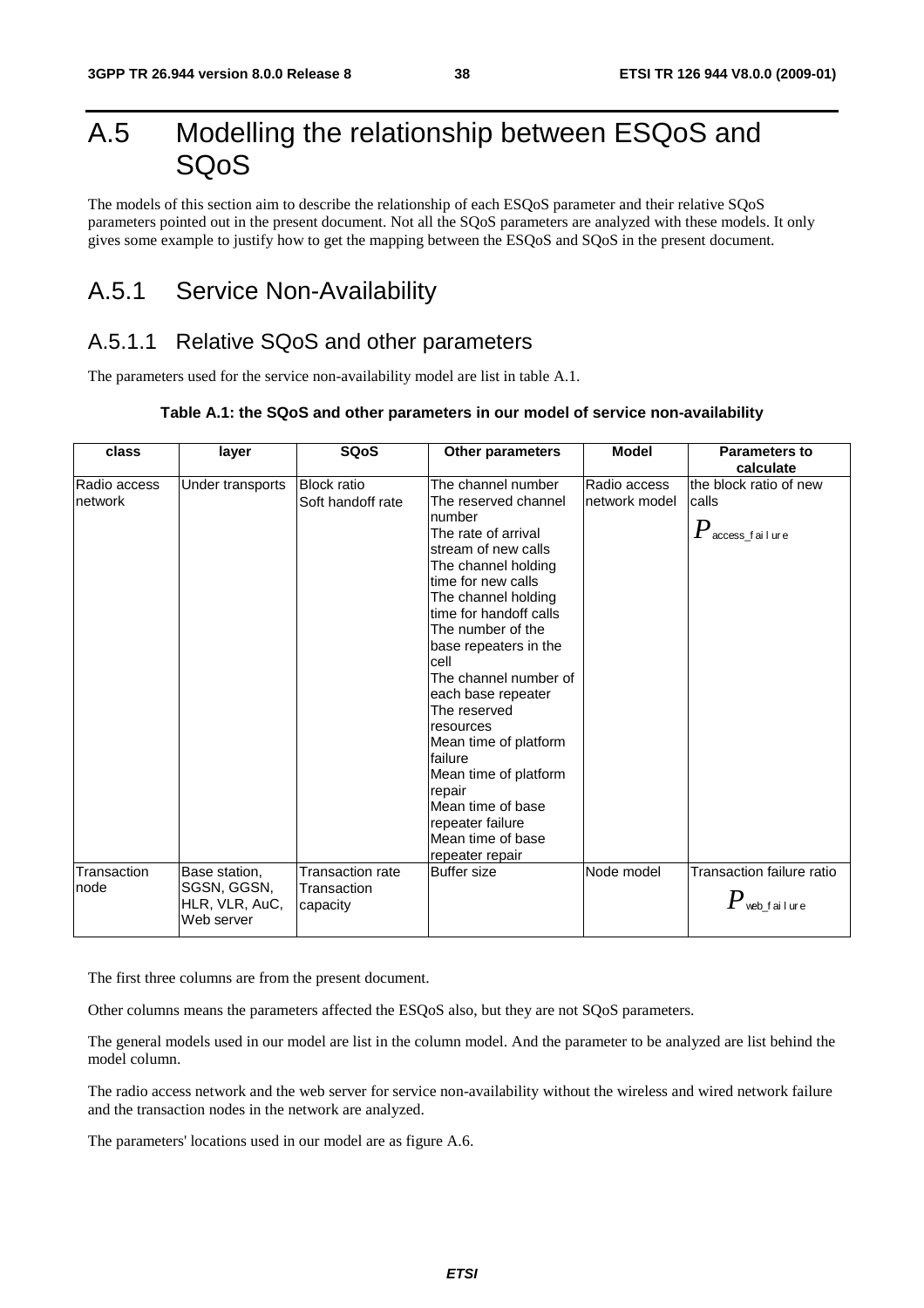



NOTE: The parameter transaction rate and transaction capacity can be got by testing the transaction node. And the buffer size can also be easily got from the node.

The soft handoff rate, the new call arrival rate, new call holding time and handoff call holding time are statistical parameters. They can be got from the cell's statistical data of the cell.

The mean time of platform failure, mean time of platform repair, mean time of base repeater failure and the mean time of base repeater repair can be got by analysing the base station's performance. It is not included in our work. The base repeater's number and the channel number of base repeaters are the cell's setting parameters.

### A.5.1.2 Model description

Ignoring the wireless and wired network failure, the failure ratio of a data unit transferred in the network can be expressed as follows:

$$
p_{\text{failure}} = p_{\text{access\_failure}} + p_{\text{web\_failure}}
$$

$$
P_{access\_failure} = \overline{A}(N_b)
$$
\n
$$
+ \begin{cases}\n1(G > 0) \sum_{k=1}^{G} P(1, k; N_b) \left(\frac{k}{N_b}\right) & \text{w/o APS} \\
+ \sum_{k=G+1}^{N_b} P(1, k; N_b) P_b(kM - 1, g) \left(\frac{k}{N_b}\right), & \text{w/o APS} \\
1(G > 0) \sum_{k=1}^{G} P(1, k; N_b) & \text{w/ APS} \\
+ \sum_{k=G+1}^{N_b} P(1, k; N_b) P_b(kM - 1, g), & \text{w/ APS}\n\end{cases}
$$

$$
p_{\text{web\_failure}} = (1 - \rho)\rho^B = (1 - \frac{\lambda}{\mu})(\frac{\lambda}{\mu})^B
$$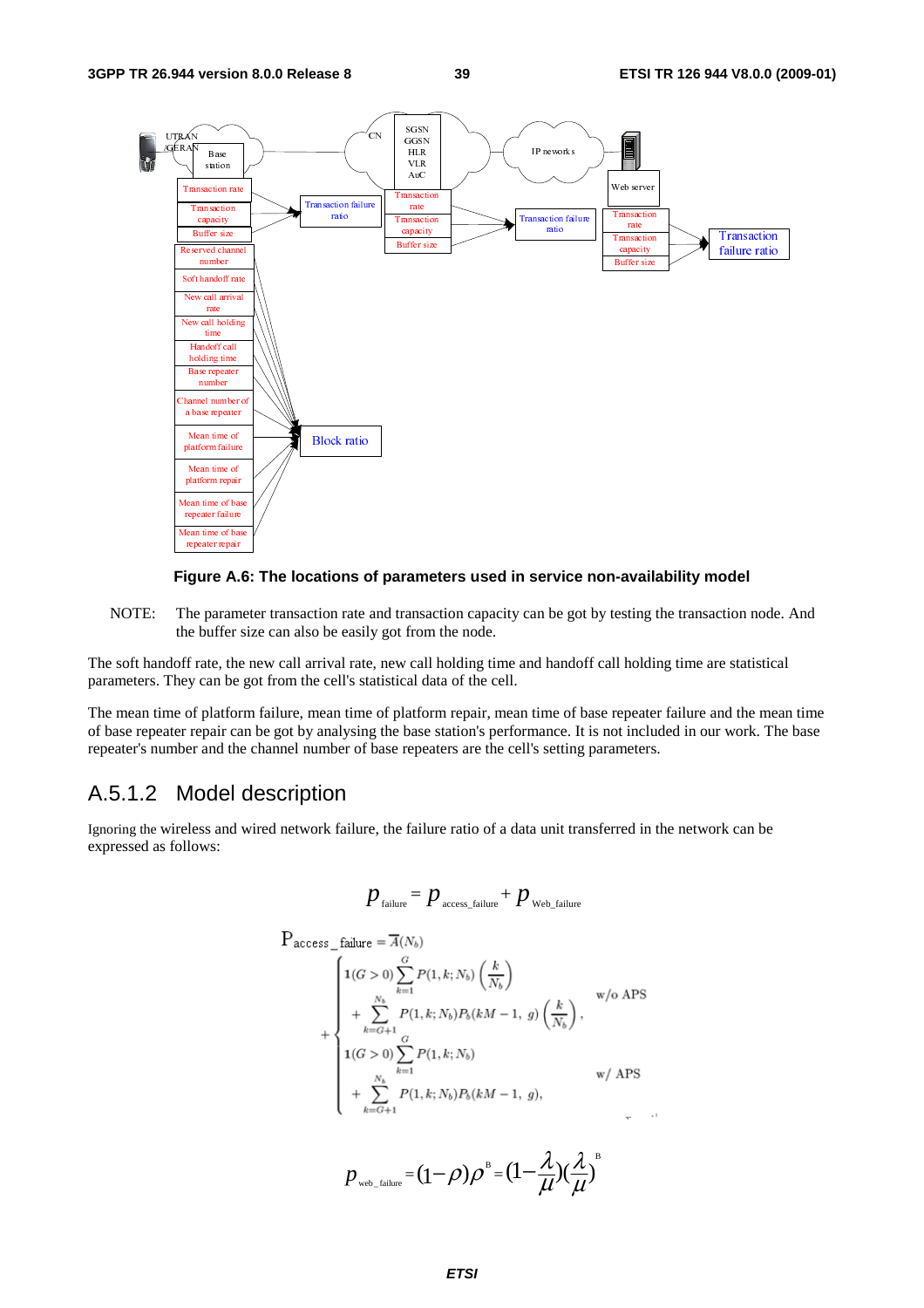All the parameters' definitions are from clause 4.

In the base station, the service non-availability can be changed by adjusting some parameters as table A.2.

#### **Table A.2: The simple relation between service non-availability and other parameters in the base station**

| <b>Parameters</b>                             | Service non-availability |
|-----------------------------------------------|--------------------------|
| Transaction rate $\uparrow$                   |                          |
| Transaction capacity $\uparrow$               |                          |
| Buffer size $\uparrow$                        |                          |
| Reserved channel number $\uparrow$            |                          |
| Soft handoff rate $\uparrow$                  |                          |
| New call arrival rate $\uparrow \uparrow$     |                          |
| Handoff call holding time $\uparrow$          |                          |
| New call holding time $\uparrow$              |                          |
| Base repeater number 1                        |                          |
| Channels number of a base repeater $\uparrow$ |                          |
| Mean time of platform failure $\uparrow$      |                          |
| Mean time of platform repair $\uparrow$       |                          |
| Mean time of base repeater failure $\uparrow$ |                          |
| Mean time of base repeater repair $\uparrow$  |                          |
| means value increases;                        |                          |
| means value decreases.                        |                          |

In the transaction node (SGSN, GGSN, VLR, HLR, AuC, web server), the service non-availability can be changed by adjusting some parameters as table A.3.

#### **Table A.3: The simple relation between service non-availability and other parameters in the transaction nodes**

| <b>Parameters</b>               | Service non-availability |  |
|---------------------------------|--------------------------|--|
| Transaction rate $†$            |                          |  |
| Transaction capacity $\uparrow$ |                          |  |
| Buffer size $\uparrow$          |                          |  |
| means value increases;          |                          |  |
| means value decreases.          |                          |  |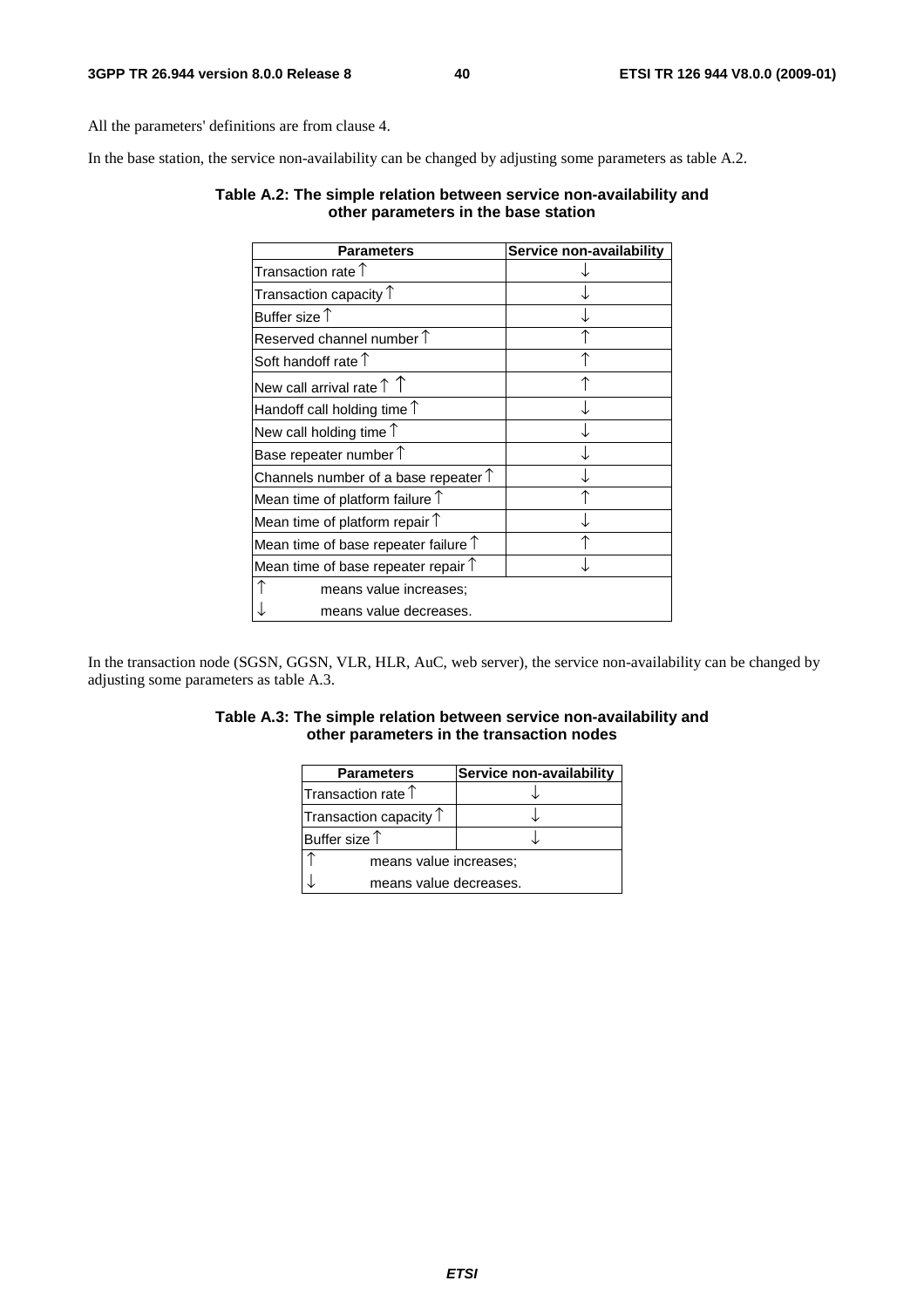## A.5.2 Service Failure Ratio

## A.5.2.1 Relative SQoS and other parameters

The parameters affect the service failure ratio are list in table A.4.

#### **Table A.4: the SQoS and other parameters in the model of service failure ratio**

| class                   | layer                                                          | <b>SQoS</b>                                    | <b>Other parameters</b>                                                                                                                                                                                                                                                                                                                                                                                                      | <b>Model</b>                  | <b>Parameters to</b><br>calculate                                           |
|-------------------------|----------------------------------------------------------------|------------------------------------------------|------------------------------------------------------------------------------------------------------------------------------------------------------------------------------------------------------------------------------------------------------------------------------------------------------------------------------------------------------------------------------------------------------------------------------|-------------------------------|-----------------------------------------------------------------------------|
| Radio access<br>network | Under transports                                               | <b>Block ratio</b><br>Soft handoff<br>rate     | The rate of arrival<br>stream of new calls<br>The channel holding<br>time for new calls<br>The channel holding<br>time for handoff calls<br>The number of the base<br>repeaters in the cell<br>The channel number of<br>each base repeater<br>The reserved resources<br>Mean time of platform<br>failure<br>Mean time of platform<br>repair<br>Mean time of base<br>repeater failure<br>Mean time of base<br>repeater repair | Radio access<br>network model | the failure ratio of<br>handoff calls<br>$\pmb{P}_\text{handoff\_f}$ ailure |
| Transaction<br>node     | Base station,<br>SGSN, GGSN,<br>HLR, VLR, AuC,<br>Media server | Transaction<br>rate<br>Transaction<br>capacity | Buffer size                                                                                                                                                                                                                                                                                                                                                                                                                  | Node model                    | <b>Transaction failure</b><br>$\pmb{P}$ media_failure                       |

The radio access network and the media server for service failure ratio are analyzed, ignoring the wireless and wired network failure and the transaction nodes in the network.

The first three columns are from the present document.

Other columns means the parameters affected the QoE ESQoS also, but they are not SQoS parameters.

The general models used in our model are list in the column model. And the parameter to be analyzed are list behind the model column.

The radio access network and the media server for service failure ratio are analyzed without the wireless and wired network failure and the transaction nodes in the network.

The parameters' locations used in our model are as figure A.7.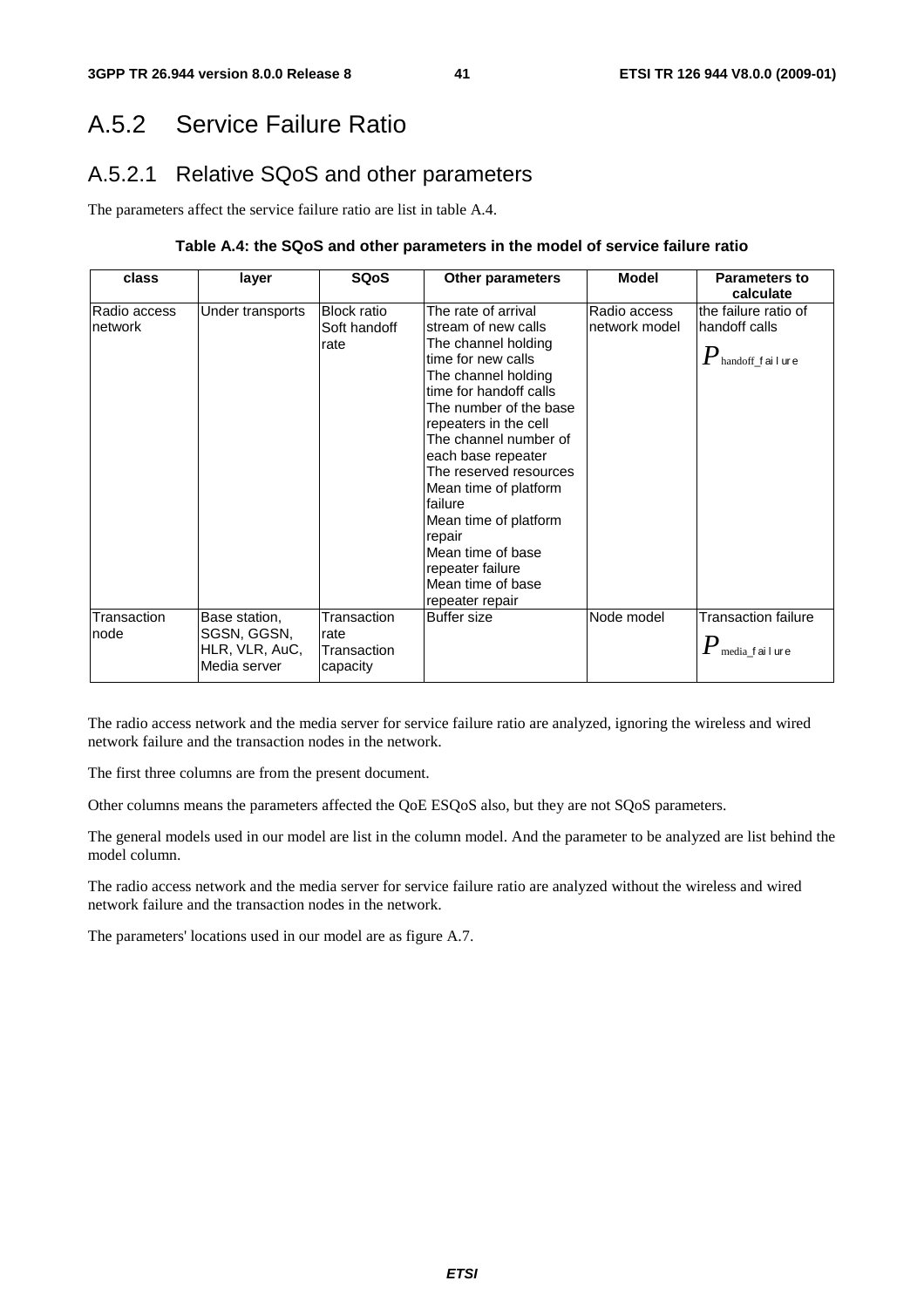

#### **Figure A.7: The locations of parameters used in service failure ratio model**

NOTE: The parameter transaction rate and transaction capacity can be got by testing the transaction node. And the buffer size can also be easily got from the node.

The soft handoff rate, the new call arrival rate, new call holding time and handoff call holding time are statistical parameters. They can be got from the cell's statistical data.

The mean time of platform failure, mean time of platform repair, mean time of base repeater failure and the mean time of base repeater repair can be got by analysing the base station's performance. It is not included in our work. The base repeater's number and the channel number of base repeaters are the cell's setting parameters.

#### A.5.2.2 Model description

Ignoring the wireless and wired network failure, the failure ratio of a data unit transferred in the network can be expressed as follows:

$$
p_{\text{failure}} = p_{\text{handoff\_failure}} + p_{\text{median\_failure}}
$$
\n
$$
P_{\text{handoff\_failure}} = \overline{A}(N_b)
$$
\n
$$
+ \begin{cases} \sum_{k=1}^{N_b} P(1, k; N_b) P_d(kM - 1, g) \frac{k}{N_b}, & \text{w/o APS.} \\ \sum_{k=1}^{N_b} P(1, k; N_b) P_d(kM - 1, g), & \text{w/APS.} \end{cases}
$$
\n
$$
p_{\text{median}} = (1 - \rho)\rho^B = (1 - \frac{\lambda}{\mu})(\frac{\lambda}{\mu})^B
$$

All the parameters' definitions are from clause 4.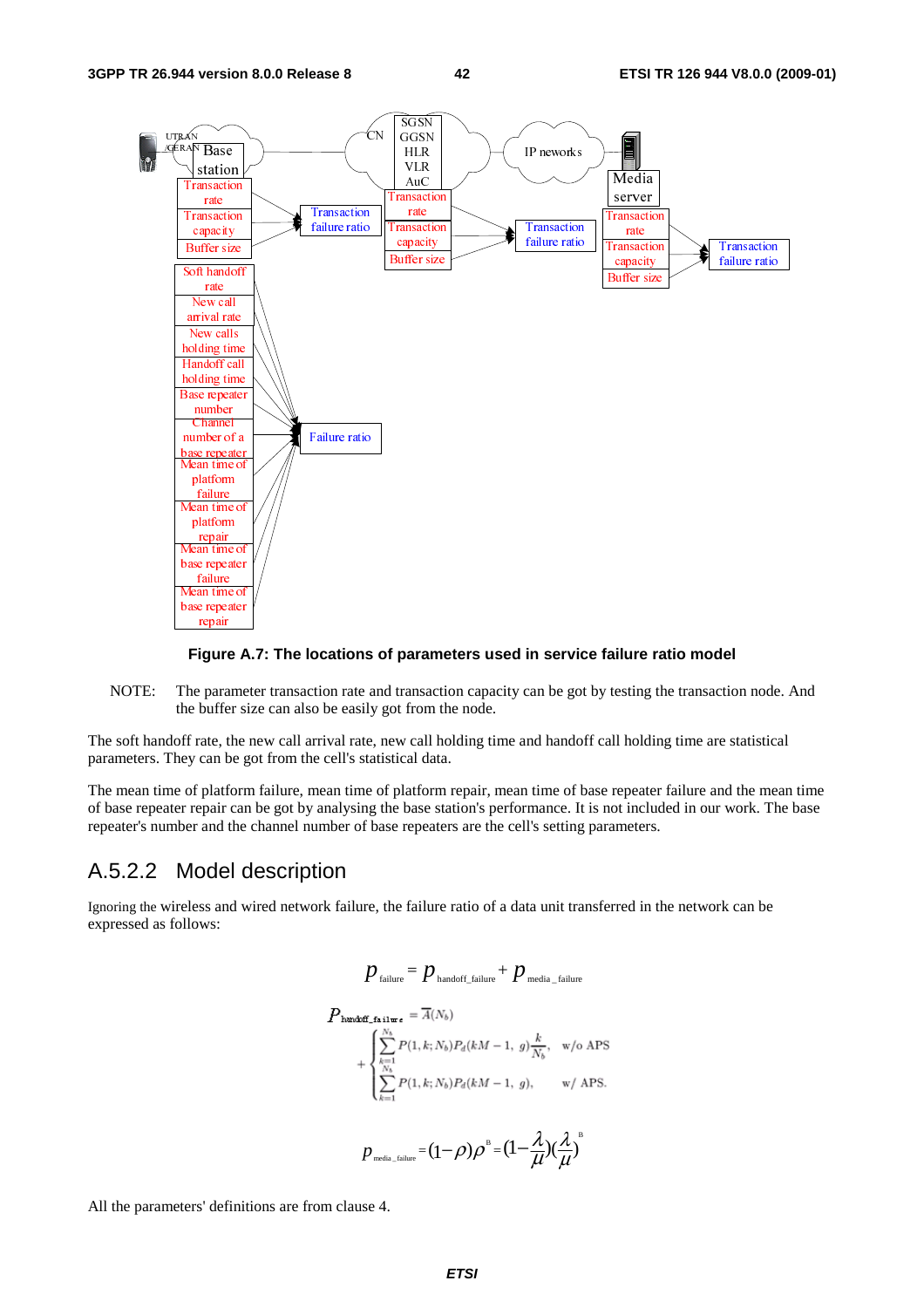In the base station, the service failure ratio can be changed by adjusting some parameters as table A.5.

| <b>Parameters</b>                             | Service non-availability |
|-----------------------------------------------|--------------------------|
| Transaction rate $\uparrow$                   |                          |
| Transaction capacity $\uparrow$               |                          |
| Buffer size $\uparrow$                        |                          |
| Soft handoff rate $\uparrow$                  |                          |
| New call arrival rate $\uparrow$              |                          |
| Handoff call holding time $\uparrow$          |                          |
| New call holding time $\uparrow$              |                          |
| Base repeater number 1                        |                          |
| Channels number of a base repeater $\uparrow$ |                          |
| Mean time of platform failure $\uparrow$      |                          |
| Mean time of platform repair $\uparrow$       |                          |
| Mean time of base repeater failure $\uparrow$ |                          |
| Mean time of base repeater repair $\uparrow$  |                          |
| means value increases;                        |                          |
| means value decreases.                        |                          |

**Table A.5: The simple relation between service failure ratio and other parameters in the base station** 

In the transaction node (SGSN, GGSN, VLR, HLR, AuC, media server), the service failure ratio can be changed by adjusting some parameters as table A.6.

#### **Table A.6: The simple relation between service failure ratio and other parameters in the transaction nodes**

| <b>Parameters</b>               | Service failure ratio |  |
|---------------------------------|-----------------------|--|
| Transaction rate $\uparrow$     |                       |  |
| Transaction capacity $\uparrow$ |                       |  |
| Buffer size $\uparrow$          |                       |  |
| means value increases;          |                       |  |
| means value decreases.          |                       |  |

An example is given to understand the further explain about the relationship.

In the radio access network, to decrease the service non-availability, both of the soft handoff rate and the new call arrival rate can be decreased. The two parameters are both related to the cell's radius.

Increase the total channel number or decrease the reserved channel number can also decrease the service non-availability. The total channel number can be computed from the base repeater number and the channels number of a repeater. The mean time of the repeater's failure and the mean time of repair also affect the total channel number.

To increase the mean time platform failure or decrease the mean time of repair also decreases the service nonavailability.

In these transaction nodes, developing the performance (the transaction rate, transaction capacity and the buffer size) of them will decrease the service non-availability and the service failure ratio.

Adjusting the value of the soft hand rate, new call arriving rate, base repeater number, channels number of a base repeater, mean time of platform failure, mean time of platform repair, mean time of base repeater failure, mean time of base repeater repair, transaction rate, transaction capability and buffer size has the same effect on the service nonavailability and the service failure ratio. But decreasing the reserved channel number will decrease the service nonavailability and increase the service failure ratio.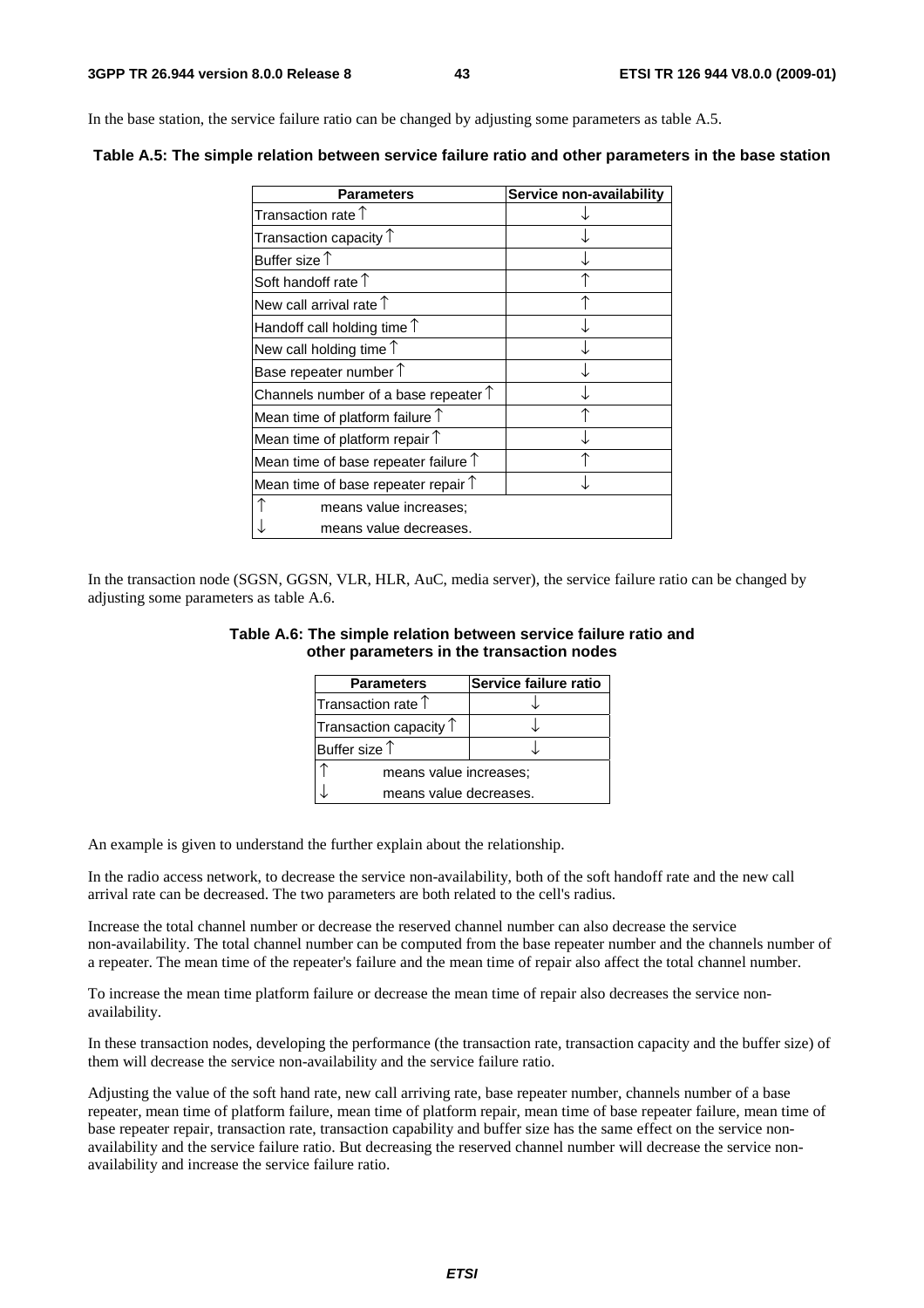## A.5.3 Initial Connection Time

## A.5.3.1 Relative SQoS and other parameters

The parameters affect the initial connection time are list in table A.7.

#### **Table A.7: the SQoS and other parameters in our model of initial connection time**

| class                            | layer                                                                                     | SQoS                                        | Other parameters                                                                                                                                                                                                                            | <b>Model</b>               | <b>Parameters to</b><br>calculate                                                                                                                                     |
|----------------------------------|-------------------------------------------------------------------------------------------|---------------------------------------------|---------------------------------------------------------------------------------------------------------------------------------------------------------------------------------------------------------------------------------------------|----------------------------|-----------------------------------------------------------------------------------------------------------------------------------------------------------------------|
| client                           | Application                                                                               |                                             | Frame size                                                                                                                                                                                                                                  |                            |                                                                                                                                                                       |
| Wireless<br>transport<br>network | Transports                                                                                | <b>Bandwidth</b><br>Transport<br>delay      | The total transport data size during<br>The connection procedure (related to<br>the protocols)                                                                                                                                              | Transport<br>network model | Transfer time<br>$T$ tran_t i me                                                                                                                                      |
| Wired transport<br>network       | Transports                                                                                | <b>Bandwidth</b><br>Transport<br>delay      | The total load from outside<br>The load on one link<br>The links number<br>The average length of packet<br>The link's data transport rate<br>The total transport data size during<br>The connection procedure (related to<br>the protocols) | Transport<br>network model | <b>Transfer time</b><br>$T$ tran_t i me<br>Transfer delay<br>$T$ tran_delay                                                                                           |
| Transaction<br>node              | Base<br>station,<br>SGSN,<br>GGSN,<br>HLR, VLR,<br>AuC, Web<br>server,<br>Media<br>server | Transaction<br>delay<br>Transaction<br>rate | <b>Buffer size</b>                                                                                                                                                                                                                          | Node model                 | Transaction<br>delay<br>$T$ BS_delay<br>$T$ sgsn_delay<br>$T$ GGSN_delay<br>$T$ vlr._delay<br>$T$ HLR_delay<br>$T$ AuC_delay<br>$T_{\rm web\_delay}$<br>T media_delay |

The transfer delay and time of wireless /wired networks, the related transaction delay of transaction nodes for initial connection time are analyzed, disregarding radio access network's delay.

The parameters' locations used in our model are as figure A.8.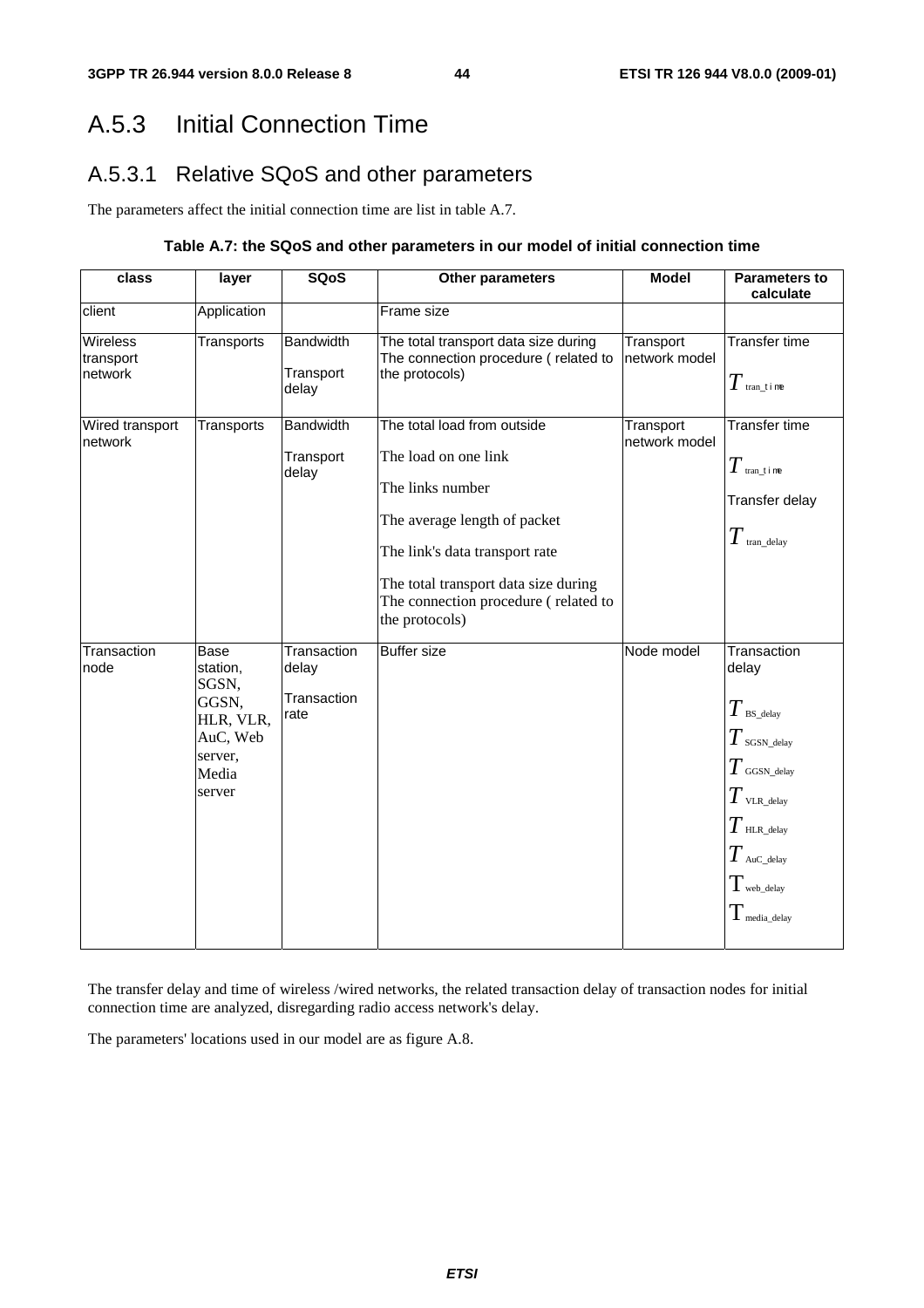

**Figure A.8: The locations of parameters used in service initial connection time model** 

NOTE: The parameter transaction rate and transaction capacity can be got by testing the transaction node. And the buffer size in the transaction node can also be easily got from the node.

The total data size during the connection procedure depends on the frame size in the client and the protocols used. It includes the data for the initiation between client and the server and the first frame data.

The data transport rate of one link and links number are the network's framework parameters.

The load on one link, total load on the network and average length of packet can be got from the network's statistical data.

#### A.5.3.2 Model description

The initial connection time ( $T$  <sub>connect</sub>) can be considered as a function of the transfer delay and the transfer time in network and the transaction delay in all the relative transaction nodes. The expression can be get as follows:

$$
T_{\text{connect}} = \nF(T_{\text{tran\_delay}}, T_{\text{tran\_time}}, T_{\text{BS\_delay}}, T_{\text{SGSN\_delay}}, T_{\text{GGSN\_delay}}, T_{\text{VLR\_delay}}, T_{\text{HL\_delay}}, T_{\text{Auc\_delay}}, T_{\text{web\_delay}}, T_{\text{median}})
$$

And  $T_{\text{connect}}$  varies in the same manner as all the parameters.

$$
T_{\text{tran\_delay}} = \frac{1}{\gamma} \sum_{i=1}^{L} \frac{M}{R_i - M \lambda_i}
$$

$$
T_{\text{tran\_time}} = \frac{D}{d_{\text{wireless}}} + \frac{D}{d_{\text{wire}}
$$

 $T$ <sub>BS\_delay  $T$ <sub>SGSN\_delay</sub>  $T$ <sub>GGSN\_delay</sub> can be got from formula  $T$ <sub>server\_delay1</sub> =  $\frac{T_w + \rho_z * T_{w_2} + \rho_1 * T_{w_1}}{1 - \rho_z - \rho_z - \rho_z}$ </sub> 3  $\mu_2$   $\mu_1$  $T_{w_2}$ +  $Q^*$  $T_{\text{server\_delay1}} = \frac{T_w + \rho_{2} * T_{w2} + \rho_{1} * T_w}{1 - \rho_{3} - \rho_{2} - \rho_{1}}$ 

$$
T_{\text{VLR\_delay}} \sum_{\text{HLR\_delay}} T_{\text{Auc\_delay}} \sum_{\text{web\_delay}} T_{\text{median}} \sum_{\text{c} \text{mean}} \sum_{\text{c} \text{norm formula}} T_{\text{Sover\_delay}} = \frac{\lambda}{\mu(\mu - \lambda)}.
$$

All the parameters' definitions are from clause 4.

In the client, the initial connection time can be changed by adjusting some parameters as table A.8.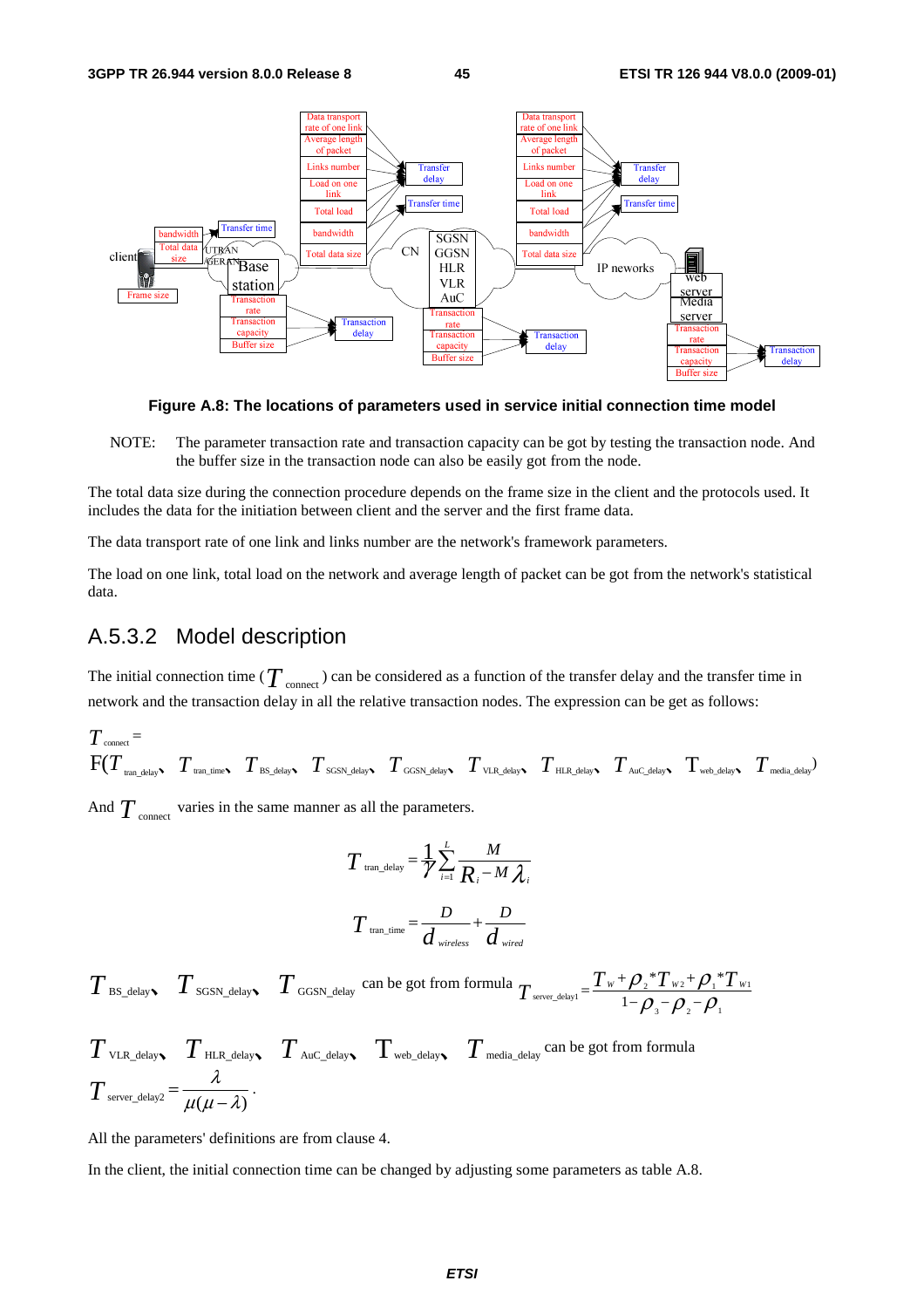#### **Table A.8: The simple relation between initial connection time and other parameters in the client**

|                        | Parameters   Initial connection time |
|------------------------|--------------------------------------|
| Buffer size $\uparrow$ |                                      |
|                        | means value increases:               |
|                        | means value decreases.               |

In the wireless network, the initial connection time can be changed by adjusting some parameters as table A.9.

#### **Table A.9: The simple relation between initial connection time and other parameters in the wireless network**

| <b>Parameters</b>          | Initial connection time |  |
|----------------------------|-------------------------|--|
| Bandwidth $\uparrow$       |                         |  |
| Total data size $\uparrow$ |                         |  |
| means value increases;     |                         |  |
| means value decreases.     |                         |  |

In the wired network, he initial connection time can be changed by adjusting some parameters as table A.10.

| <b>Parameters</b>                          | Initial connection time |  |
|--------------------------------------------|-------------------------|--|
| Bandwidth $\uparrow$                       |                         |  |
| Total data size $\uparrow$                 |                         |  |
| Total load $\uparrow$                      |                         |  |
| Load on one link $\uparrow$                |                         |  |
| Links number $\mathop\uparrow$             |                         |  |
| Average length of packet $\uparrow$        |                         |  |
| Data transport rate of one link $\uparrow$ |                         |  |
| means value increases;                     |                         |  |
| means value decreases.                     |                         |  |

#### **Table A.10: The simple relation between initial connection time and other parameters in the wired network**

In the transaction nodes (base station, SGSN, GGSN, VLR, HLR, AuC, media server), the initial connection time can be changed by adjusting some parameters as table A.11.

| Table A.11: The simple relation between initial connection time and |                                            |  |
|---------------------------------------------------------------------|--------------------------------------------|--|
|                                                                     | other parameters in the transactions nodes |  |

| <b>Parameters</b>               | Initial connection time |  |
|---------------------------------|-------------------------|--|
| Transaction rate $†$            |                         |  |
| Transaction capacity $\uparrow$ |                         |  |
| Buffer size $\uparrow$          |                         |  |
| means value increases;          |                         |  |
| means value decreases.          |                         |  |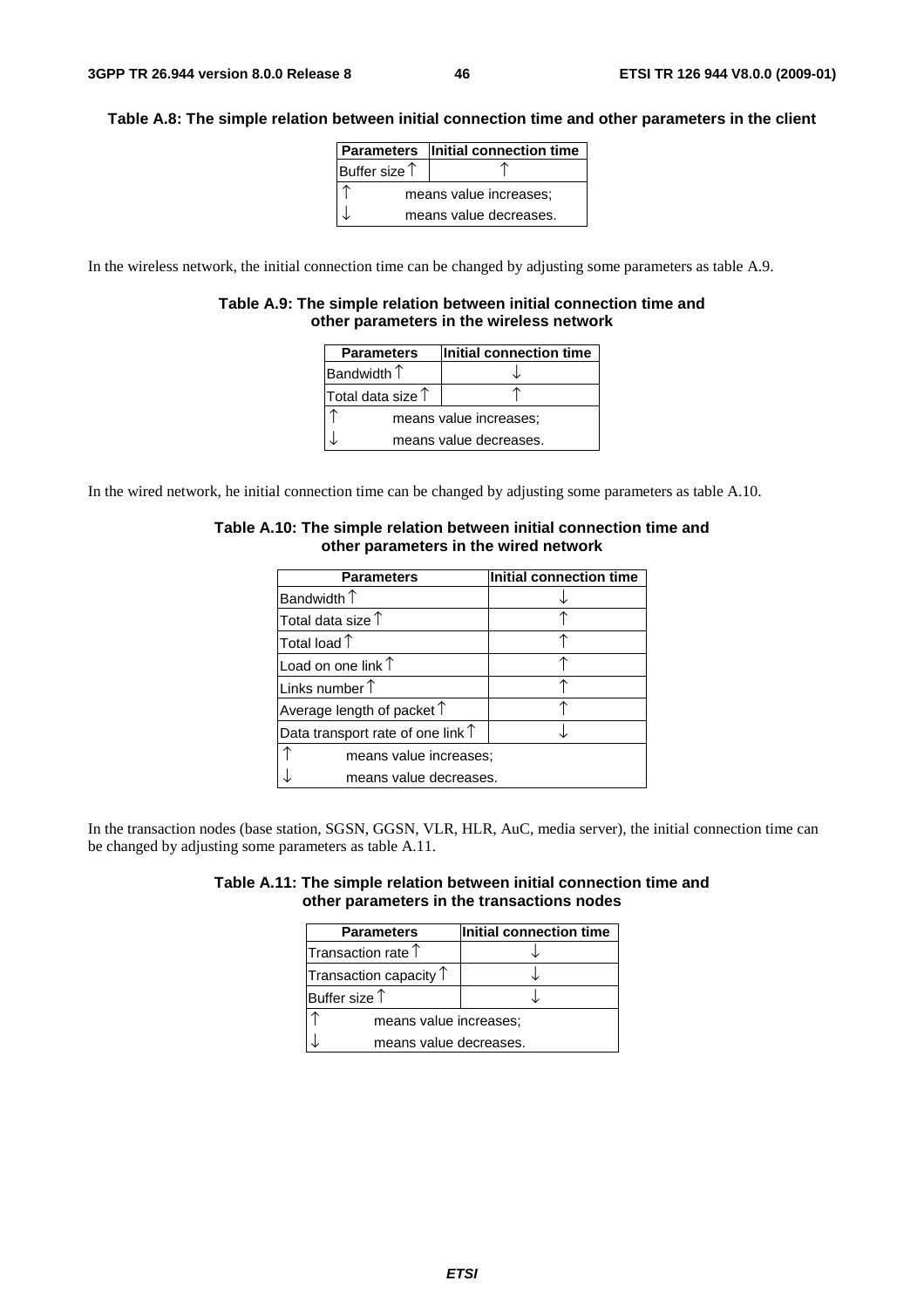## A.5.4 Initial Buffering Time

### A.5.4.1 Relative SQoS and other parameters

The parameters affect the initial buffering time are list in table A.12.

#### **Table A.12: the SQoS and other parameters in our model of initial buffering time**

| class                                   | layer                                                        | <b>SQoS</b>                                 | <b>Other parameters</b>                                                                                                                                                                                                                     | <b>Model</b>               | <b>Parameters to</b><br>calculate                                                                   |
|-----------------------------------------|--------------------------------------------------------------|---------------------------------------------|---------------------------------------------------------------------------------------------------------------------------------------------------------------------------------------------------------------------------------------------|----------------------------|-----------------------------------------------------------------------------------------------------|
| client                                  | Application                                                  | Frame rate                                  | Frame size<br><b>Buffer size</b>                                                                                                                                                                                                            |                            |                                                                                                     |
| <b>Wireless</b><br>transport<br>network | Transports                                                   | <b>Bandwidth</b><br>Transport<br>delay      | The total transport data size during<br>The connection procedure (related<br>to the protocols)                                                                                                                                              | Transport<br>network model | Transfer time<br>$T$ tran_t i me                                                                    |
| <b>Wired transport</b><br>network       | Transports                                                   | <b>Bandwidth</b><br>Transport<br>delay      | The total load from outside<br>The load on one link<br>The links number<br>The average length of packet<br>The link's data transport rate<br>The total transport data size during<br>The connection procedure (related<br>to the protocols) | Transport<br>network model | Transfer time<br>$T$ tran_t i me<br>Transfer delay<br>$\mathbf{I}$ tran delay                       |
| Transaction<br>node                     | <b>Base</b><br>station,<br>SGSN,<br>GGSN,<br>Media<br>server | Transaction<br>delay<br>Transaction<br>rate | <b>Buffer size</b>                                                                                                                                                                                                                          | Node model                 | Transaction<br>delay<br>$T$ BS delay<br>$T$ SGSN_delay<br>$T$ GGSN_delay<br>$\mathbf 1$ media_delay |

The transfer delay and time of wireless /wired networks, the related transaction delay of transaction node for initial buffering time are analyzed, ignoring delay of radio access network.

The parameters' locations used in our model are as figure A.9.



#### **Figure A.9: The locations of parameters used in service initial buffering time model**

NOTE: The parameter transaction rate and transaction capacity can be got by testing the transaction node. And the buffer size in the transaction node can also be easily got from the node.

The total data size during the connection procedure depends on the buffer size in the client and the protocols used. Why the frame size and frame rate are listed here? Because they affect the buffer size the system set.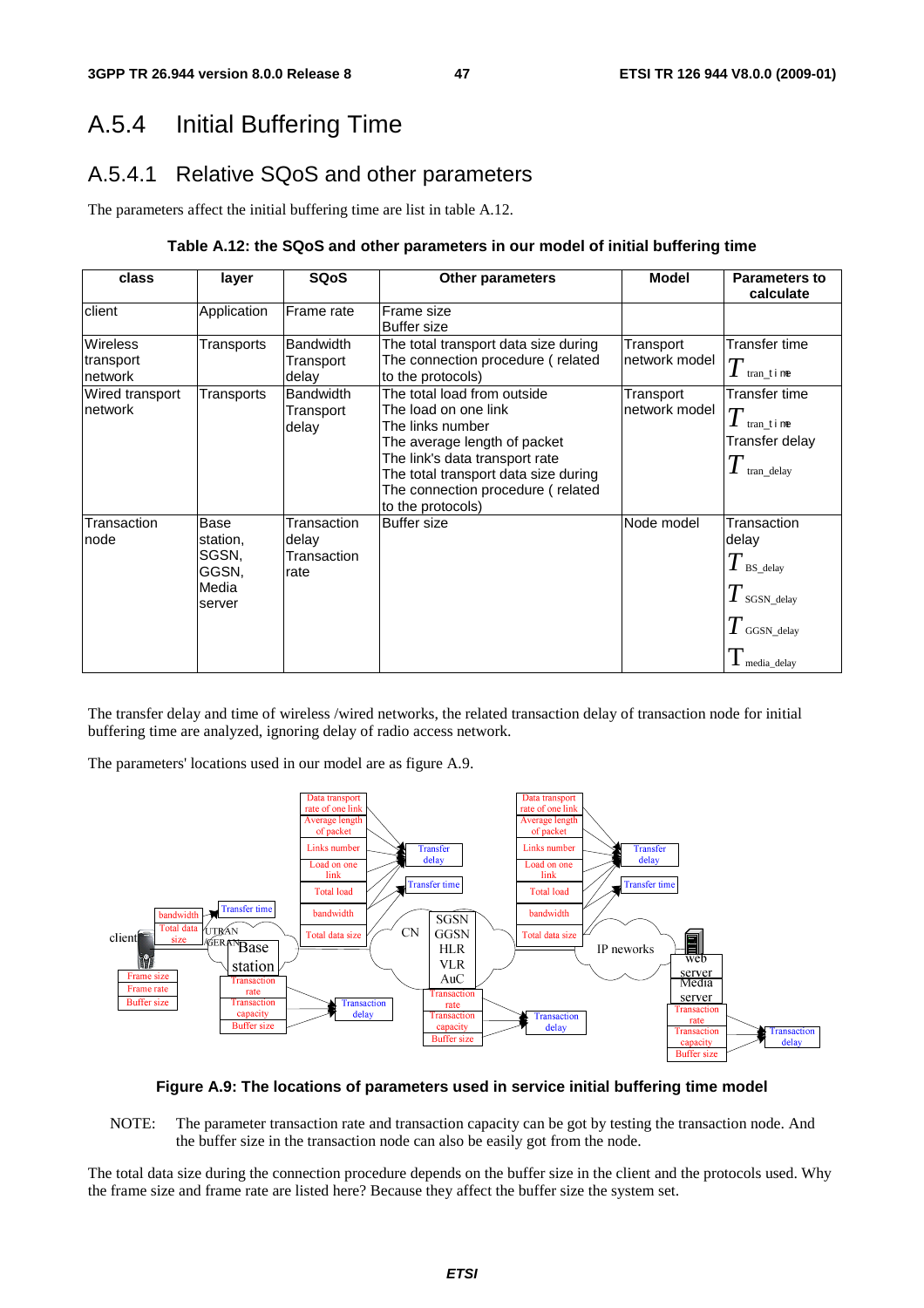#### **3GPP TR 26.944 version 8.0.0 Release 8 48 ETSI TR 126 944 V8.0.0 (2009-01)**

The data transport rate of one link and links number are the network's framework parameters.

The load on one link, total load on the network and average length of packet can be got from the network's statistical data.

### A.5.4.2 Model description

The initial connection time ( $T_{\text{buffering}}$ ) can be considered as a function of the transfer delay and the transfer time in network and the transaction delay in all the relative transaction nodes. The expression can be get as follows:

 $T_{\text{buffering}} = \text{F}(T_{\text{tran delay}} \mid T_{\text{tran time}} \mid T_{\text{BS delay}} \mid T_{\text{SGSN delay}} \mid T_{\text{GGSN delay}} \mid T_{\text{median}})$ 

And  $T_{\text{buffering}}$  varies in the same manner as all the parameters.

$$
T_{\text{tran\_delay}} = \frac{1}{\gamma} \sum_{i=1}^{L} \frac{M}{R_i - M \lambda_i}.
$$

$$
T_{\text{tran\_time}} = \frac{D}{d_{\text{wireless}}} + \frac{D}{d_{\text{wireed}}}
$$

 $T$  BS\_delay  $T$  SGSN\_delay  $T$  GGSN\_delay can be got from formula  $T$  server\_delay1 =  $\frac{T_W + \rho_2 T_W + \rho_1 T_W}{1 - \rho_1 - \rho_2}$ 3  ${\cal F}$  2  ${\cal F}$  1  $*T_{w}$ + $\mathcal{O}.*$  $T_{\text{server\_delay1}} = \frac{T_w + \rho_{_2} * T_{w_2} + \rho_{_1} * T_w}{1 - \rho_{_3} - \rho_{_2} - \rho_{_1}}$ 

$$
T_{\text{median}}
$$
 can be got from formula  $T_{\text{server\_delay2}} = \frac{\lambda}{\mu(\mu - \lambda)}$ .

All the parameters' definitions are from section 4.

In the client, the initial buffering time can be changed by adjusting some parameters as table A.13.

#### **Table A.13: The simple relation between initial buffering time and other parameters in the client**

|                        | <b>Parameters</b> Initial connection time |
|------------------------|-------------------------------------------|
| Buffer size $\uparrow$ |                                           |
|                        | means value increases;                    |
|                        | means value decreases.                    |

In the wireless network, the initial buffering time can be changed by adjusting some parameters as table A.14.

#### **Table A.14: The simple relation between initial buffering time and other parameters in wireless network**

| <b>Parameters</b>          | Initial connection time |  |  |  |
|----------------------------|-------------------------|--|--|--|
| Bandwidth $\uparrow$       |                         |  |  |  |
| Total data size $\uparrow$ |                         |  |  |  |
| means value increases;     |                         |  |  |  |
|                            | means value decreases.  |  |  |  |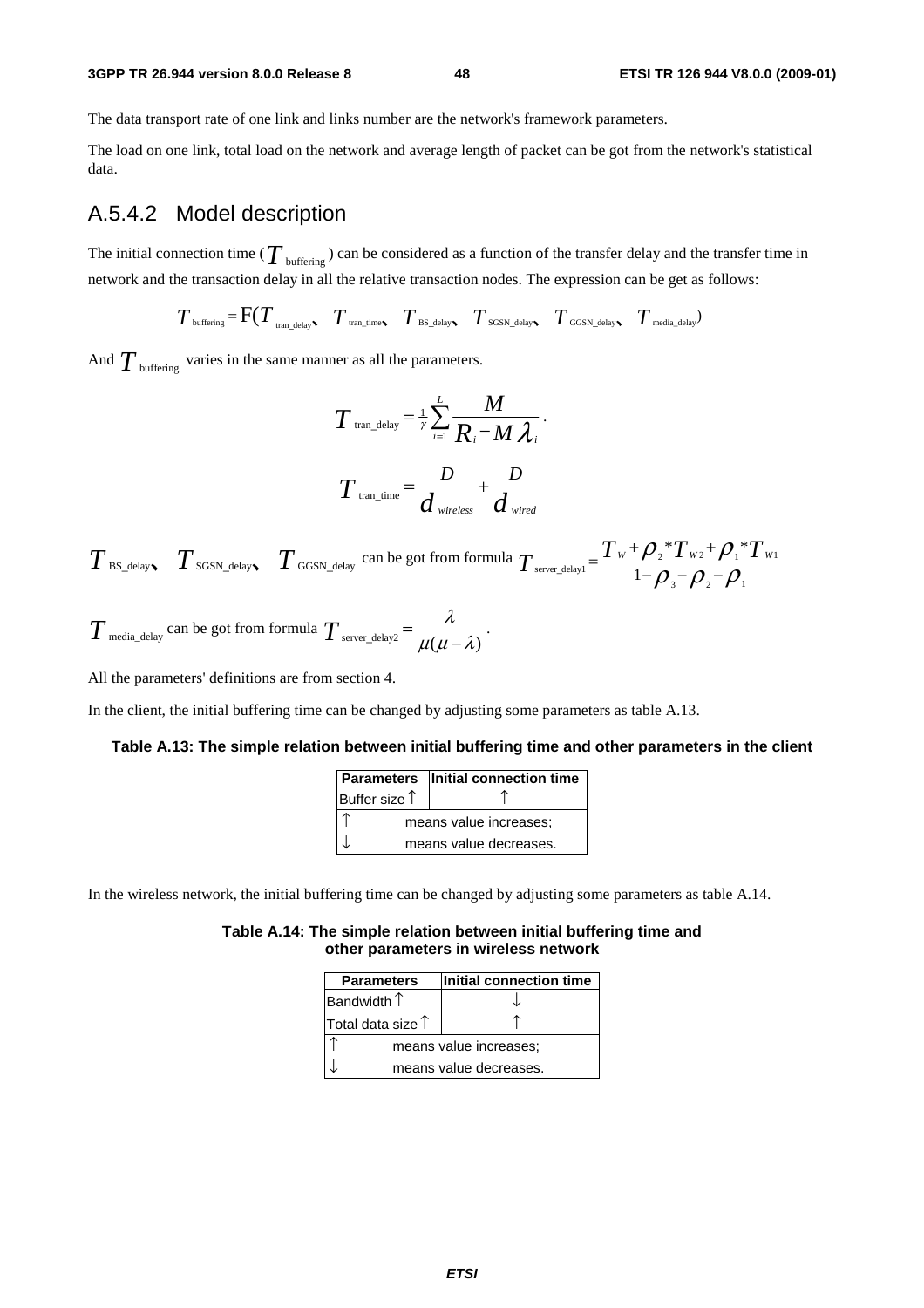In the wired network, the initial buffering time can be changed by adjusting some parameters as table A.15.

**Table A.15: The simple relation between initial buffering time and other parameters in wired network** 

| <b>Parameters</b>                          | Initial connection time |  |  |
|--------------------------------------------|-------------------------|--|--|
| Bandwidth $\uparrow$                       |                         |  |  |
| Total data size $\uparrow$                 |                         |  |  |
| Total load $\uparrow$                      |                         |  |  |
| Load on one link 1                         |                         |  |  |
| Links number $\uparrow$                    |                         |  |  |
| Average length of packet $\uparrow$        |                         |  |  |
| Data transport rate of one link $\uparrow$ |                         |  |  |
| means value increases;                     |                         |  |  |
| means value decreases.                     |                         |  |  |

In the transaction nodes (base station, SGSN, GGSN, VLR, HLR, AuC, media server), the initial buffering time can be changed by adjusting some parameters as table A.16.

#### **Table A.16: The simple relation between initial buffering time and other parameters in the transaction nodes**

| <b>Parameters</b>               | Initial connection time |  |  |  |
|---------------------------------|-------------------------|--|--|--|
| Transaction rate $\uparrow$     |                         |  |  |  |
| Transaction capacity $\uparrow$ |                         |  |  |  |
| Buffer size $\uparrow$          |                         |  |  |  |
|                                 | means value increases;  |  |  |  |
| means value decreases.          |                         |  |  |  |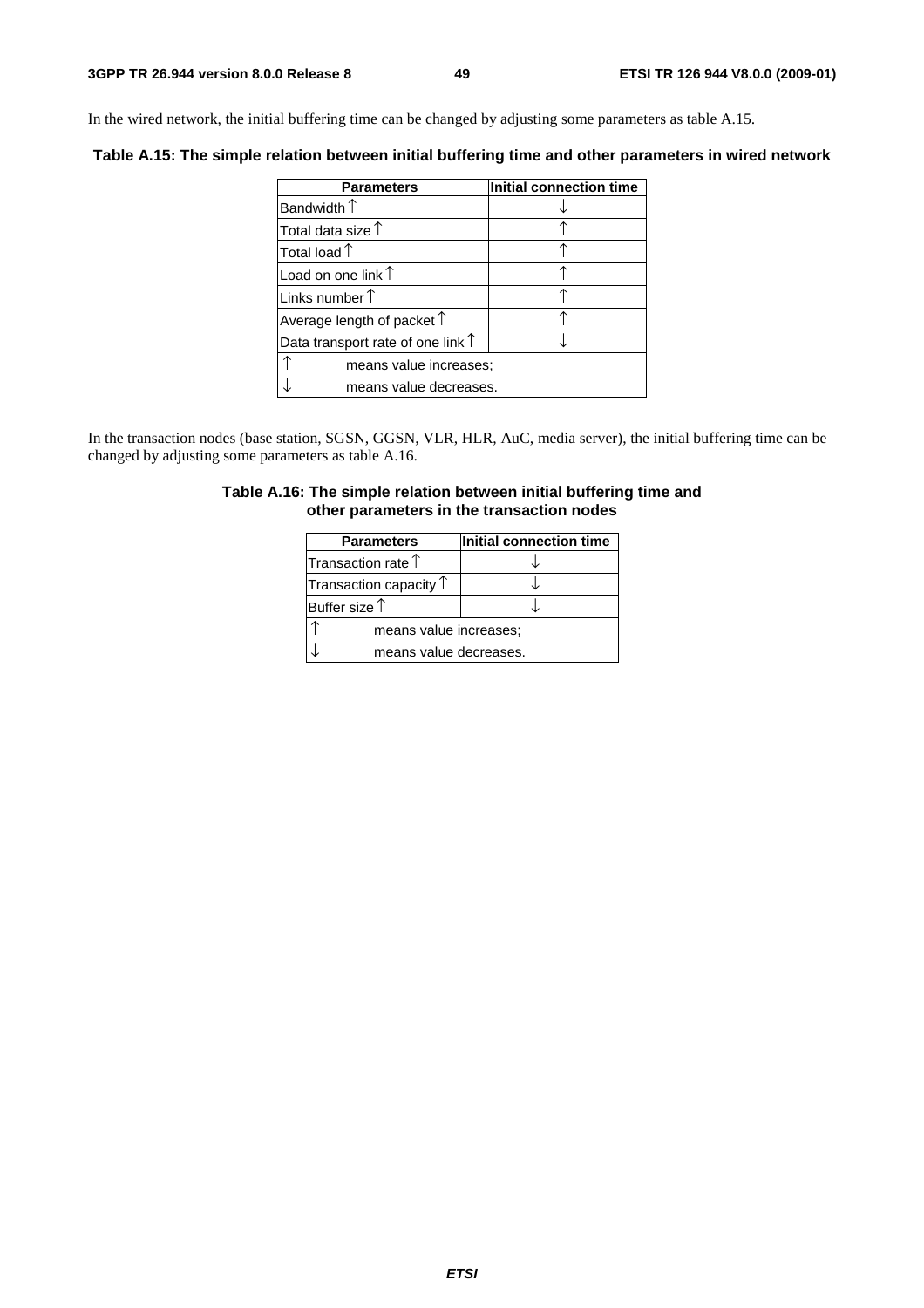## A.5.5 Re-Buffering Frequency

### A.5.5.1 Relative SQoS and other parameters

The rebuffering is a important metric to reflect the network's condition. The majority of SQoS parameters affect it.

The model analyse the SQoS parameters' effect in the application and transports layers.

**Table A.17: the SQoS and other parameters in our model of service rebuffering frequency** 

| class              | layer         | <b>SQoS</b>                             | <b>Other parameters</b> | <b>Model</b>      |
|--------------------|---------------|-----------------------------------------|-------------------------|-------------------|
| client             | Application   | Frame rate                              | Model the whole         |                   |
|                    |               | Frame loss ratio                        | <b>Buffer size</b>      | transport process |
|                    |               | Frame error ratio                       |                         |                   |
| Radio access       | Under         | Access delay                            | Channels                |                   |
| network            | transports    |                                         |                         |                   |
| Wireless transport | Transports    | <b>Bandwidth</b><br>Wireless transport  |                         |                   |
| network            |               | Transport delay                         | condition               |                   |
|                    |               | Jitter                                  |                         |                   |
|                    |               | Packet loss ratio                       |                         |                   |
|                    | Under         | Frame loss ratio, Frame error ratio,    |                         |                   |
|                    | transports    | Frame discard ratio, Residual bit error |                         |                   |
|                    |               | ratio                                   |                         |                   |
| Wired transport    | Transports    | <b>Bandwidth</b>                        | network load,           |                   |
| network            |               | Transport delay                         | network framework       |                   |
|                    |               | Jitter                                  |                         |                   |
|                    |               | Packet loss ratio                       |                         |                   |
|                    | Under         | Frame loss ratio, Frame error ratio,    |                         |                   |
|                    | transports    | Frame discard ratio, Residual bit error |                         |                   |
|                    |               | ratio                                   |                         |                   |
| Transaction node   | Base station, | Transaction delay                       | <b>Buffer size</b>      |                   |
|                    | SGSN.         | Transaction rate                        |                         |                   |
|                    | GGSN,         |                                         |                         |                   |
|                    | Media server  |                                         |                         |                   |

### A.5.5.2 Model description

Assumed the send data is initially distributed of  $F_0(t)$ . After the transportation, affected by the frame loss rate, the frame error rate, bandwidth and delay, the data is distributed of  $F(t)$  at the end. Here delay means transfer delay and transaction delay. The model is as figure A.10.



**Figure A.10: the model of transportation**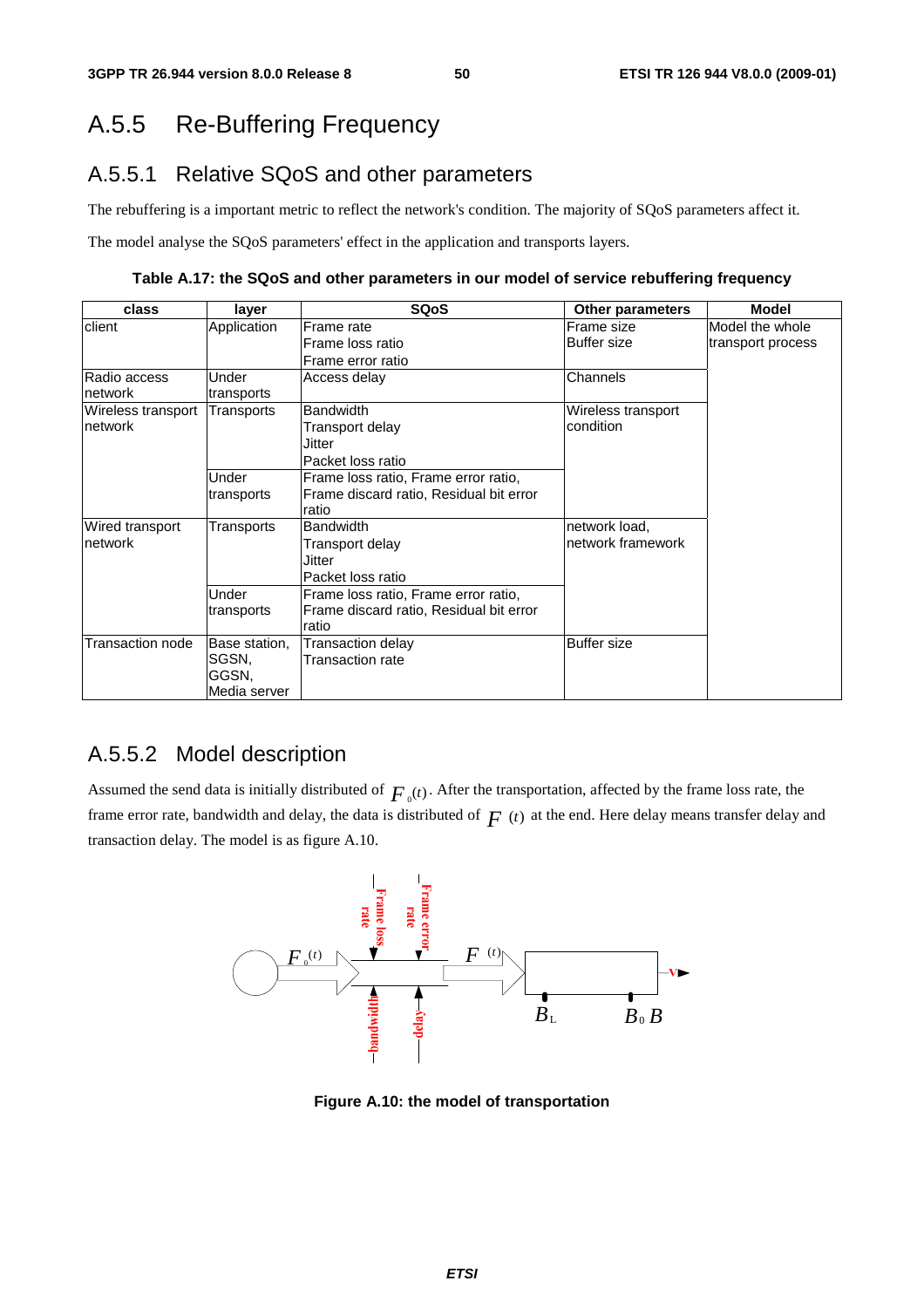The effect of frame loss rate and frame error rate on the send data are the same. So it can be assume that the data become  $F_{\mu}(t)$  after affected by the frame loss rate and frame error rate. And it become  $F_{\mu}(t)$  after affected by the change of bandwidth, then become  $F(t)$  because of the delay at last. The functions  $F_1(t)$ ,  $F_2(t)$ ,  $F(t)$  can be analyzed after our simulation.

The initial data size in the buffer  $B$ . When the data in the buffer exceed  $B_0$ , the player starts to play, and when data is less than  $B<sub>i</sub>$ , the rebuffering starts. The frame rate is V when it is playing.

 $F(t)$  means the amount of arrival data, so  $F(t)$  is a monotonic increasing function. So its inverse function exists.

When  $B+(F(t)-v^*t) < B_+$ , the system start rebuffering. And  $B_0-(B+(F(t)-v^*t)) \leq F(t')-F(t)$ , where  $t'$  is the time when the rebuffering finishes.

$$
F^{-1}(B_0-(B-v^*t)) \leq t'
$$

So the rebuffering frequency is:

$$
\frac{\sum \mathbf{I}(B+(F(t)-v^*t)
$$

 $I(e)$  is the indicator function:  $I(e) = 1$  if expression e is true; otherwise  $I(e) = 0$ .

 $\mathcal{T}_{\text{test}}$  is the total time to test.

## A.5.6 Re-Buffering Time

#### A.5.6.1 Relative SQoS and other parameters

The model is the same as clause 5.5.

### A.5.6.2 Model description

The rebuffering time of this time is:

$$
t^-t = F^{-1}(B_0-(B-v^*t)) - t
$$

And the mean rebuffering time is:

$$
\frac{\displaystyle\sum_{B+(F(t)-v^*t)
$$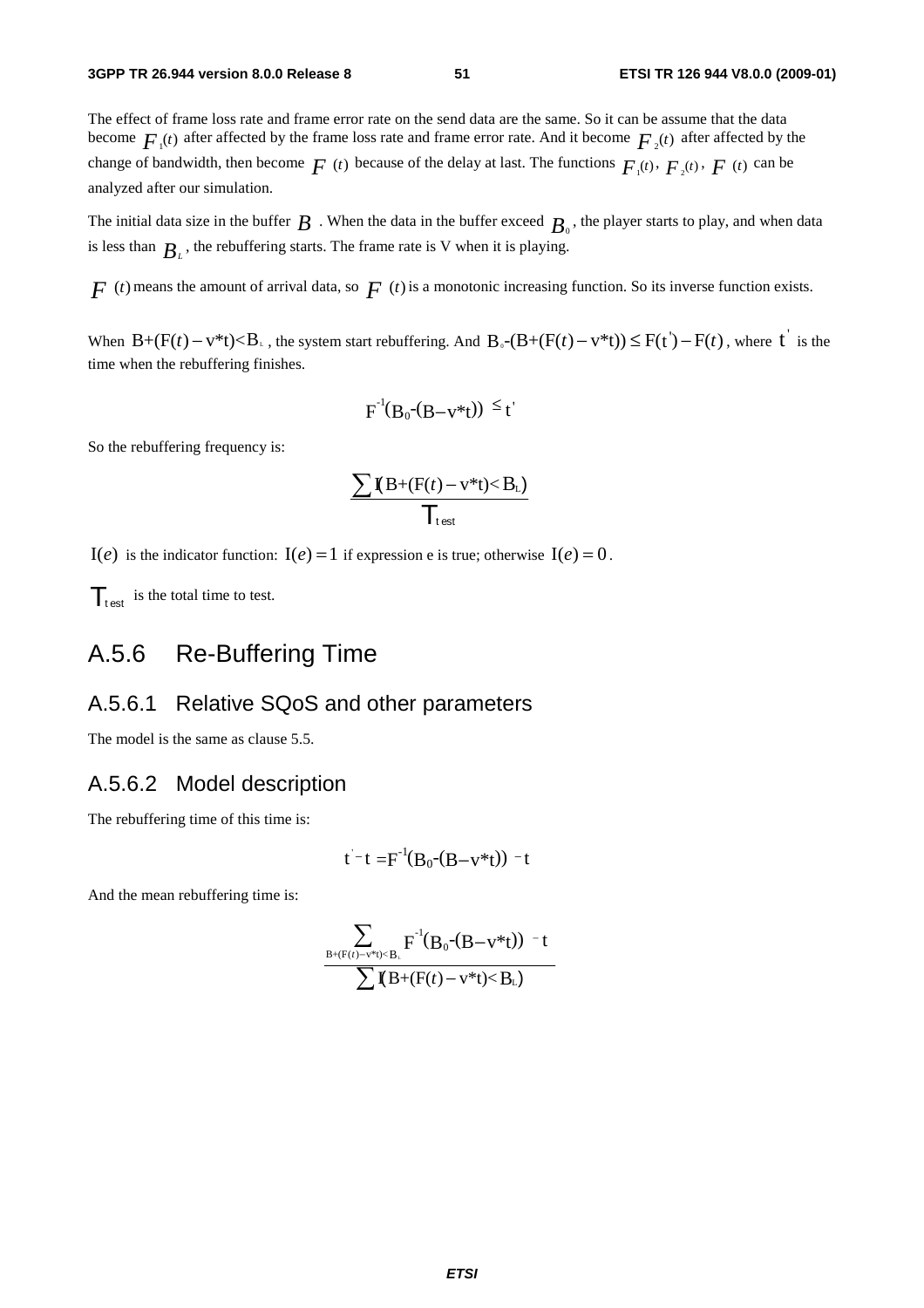## Annex B: Analysis of QoE

## B.1 Introduction

The SA4 "End-to-end Multimedia Services Performance Metrics" work item is conducting a research on the performance metrics for popular multimedia services, including streaming, multimedia broadcast multicast service (MBMS), video telephony and IP Multimedia subsystem Service (IMS), etc. This annex is an extension to the present document, which will support and justify the results in the present document.

In this annex, a subjective test is conducted to acquire the QoE. And the results of the test are listed in the following sections.

And also, in this annex, packet-switched streaming service is taken as an example.

## B.2 Process

From the user perspective, the service performance indicators cannot be defined only according to researcher's experience. It should be acquired by user investigation as well as experience.

## B.2.1 Collection of QoE

The selected testers are kept unknown about any indicators. After watching given audio/video multimedia contents with different quality levels and experiencing those services, they take down the performance indicators only with their feeling and experience.

Then according to their record and description, the scope of QoE is determined.

The common user's requirements of service performance are collected and classified as our QoE, disregarding the measurability.

See clause 3.1.

## B.2.2 Weightiness of Selected QoE

With DSCQS (see ITU-R Recommendation BT.500), testers are asked to mark each service and content in comparison with the reference. Those services and contents are provided with different quality levels of each selected indicator.

## B.3 Results

## B.3.1 Collection of QoE

- Service Non-Access.
- Service Failure.
- Service Setting-up Time.
- Re-Buffering.
- Image corruption.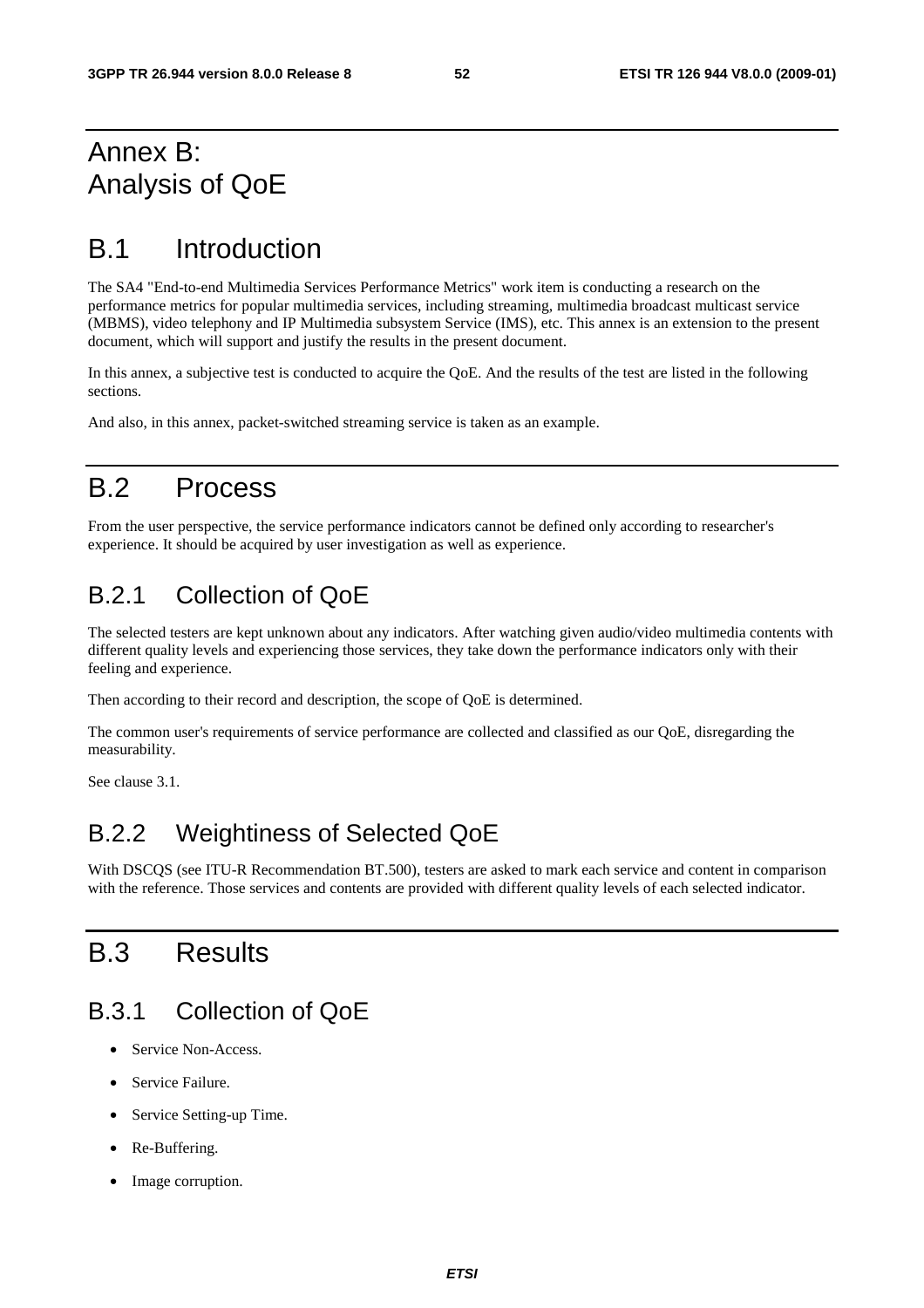- Blurriness.
- Blockiness.
- Colour Reproduction Accuracy.
- Edge Noise.
- Freeze image.
- Incontinuous Image with block.
- Audio Quality.
- Audio/Video Synchronization Error.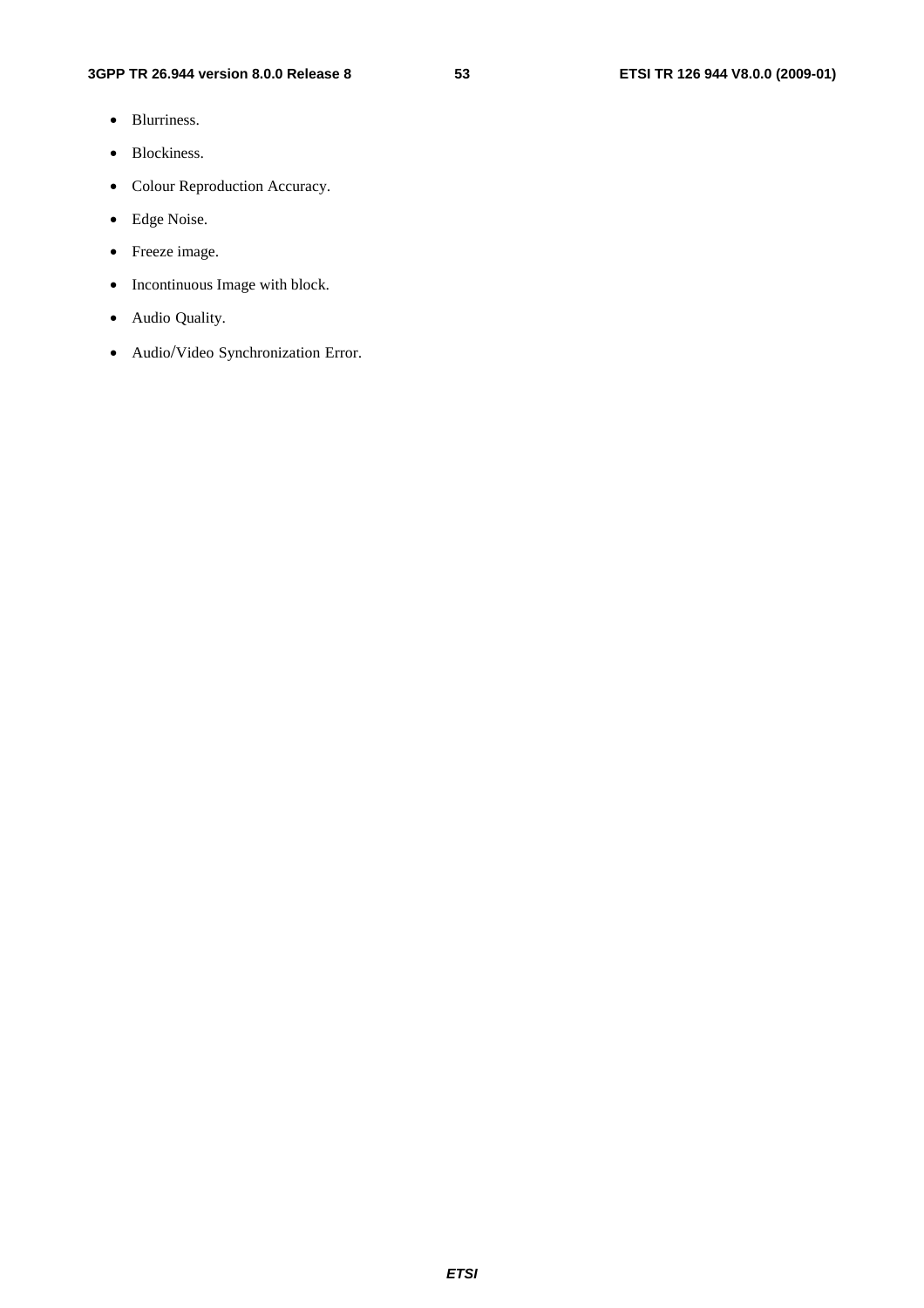## B.3.2 Comparison of Weightiness among Selected QoE **Parameters**



**Figure B.1**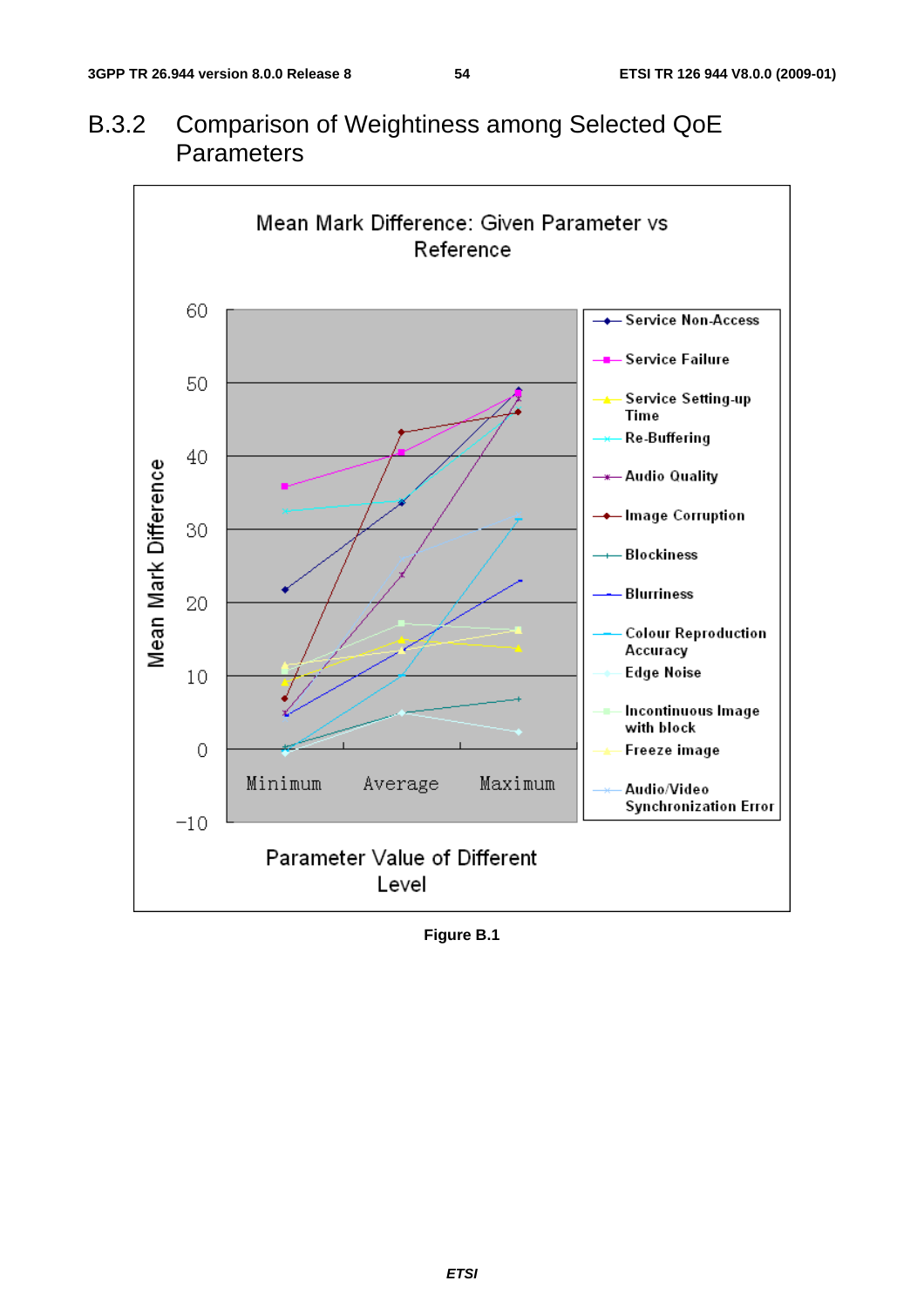## Annex C: Comparison with TS 102 250 of ETSI STQ Mobile

## C.1 Introduction

The SA4 "End-to-end Multimedia Services Performance Metrics" work item is conducting a research on the performance metrics for popular multimedia services, including streaming, multimedia broadcast multicast service (MBMS), video telephony and IP multimedia subsystem service (IMS), etc. This annex is an extension to the present document, which will support and justify the results in the present document.

In this annex, a comprehensive comparison of work between E2EMSPM and ETSI STQ Mobile is conducted to justify the work of E2EMSPM. And the results of the analysis are listed in the following sections.

## C.2 References

The following documents contain provisions which, through reference in this text, constitute provisions of the present document.

- References are either specific (identified by date of publication, edition number, version number, etc.) or non-specific.
- For a specific reference, subsequent revisions do not apply.
- For a non-specific reference, the latest version applies. In the case of a reference to a 3GPP document (including a GSM document), a non-specific reference implicitly refers to the latest version of that document *in the same Release as the present document*.
- [1] ETSI TS 102 250-1 (V1.1.1 10/2003): "Speech Processing, Transmission and Quality Aspects (STQ); QoS aspects of popular services in GSM and 3G networks; Part 1: Identification of Quality of Service aspects".
- [2] ETSI TS 102 250-2 (V1.4.1 03/2006): "Speech Processing, Transmission and Quality Aspects (STQ); QoS aspects of popular services in GSM and 3G networks; Part 2: Definition of Quality of Service parameters and their computation".
- [3] ETSI TS 102 250-3 (V1.3.2 09/2005): "Speech Processing, Transmission and Quality Aspects (STQ); QoS aspects of popular services in GSM and 3G networks; Part 3: Typical procedures for Quality of Service measurement equipment".
- [4] ETSI TS 102 250-4 (V1.1.1 10/2003): "Speech Processing, Transmission and Quality Aspects (STQ); QoS aspects of popular services in GSM and 3G networks; Part 4: Requirements for Quality of Service measurement equipment".
- [5] ETSI TS 102 250-5 (V1.3.1 11/2005): "Speech Processing, Transmission and Quality Aspects (STQ); QoS aspects of popular services in GSM and 3G networks; Part 5: Definition of typical measurement profiles".
- [6] ETSI TS 102 250-6 (V1.2.1 10/2004): "Speech Processing, Transmission and Quality Aspects (STQ); QoS aspects of popular services in GSM and 3G networks; Part 6: Post processing and statistical methods".
- [7] 3GPP TS 23 107 (V6.4.0 03/2006): "3rd Generation partnership Project; Technical Specification Group Services and System Aspects; Quality of Service (QoS) Concept and architecture (Release 6)".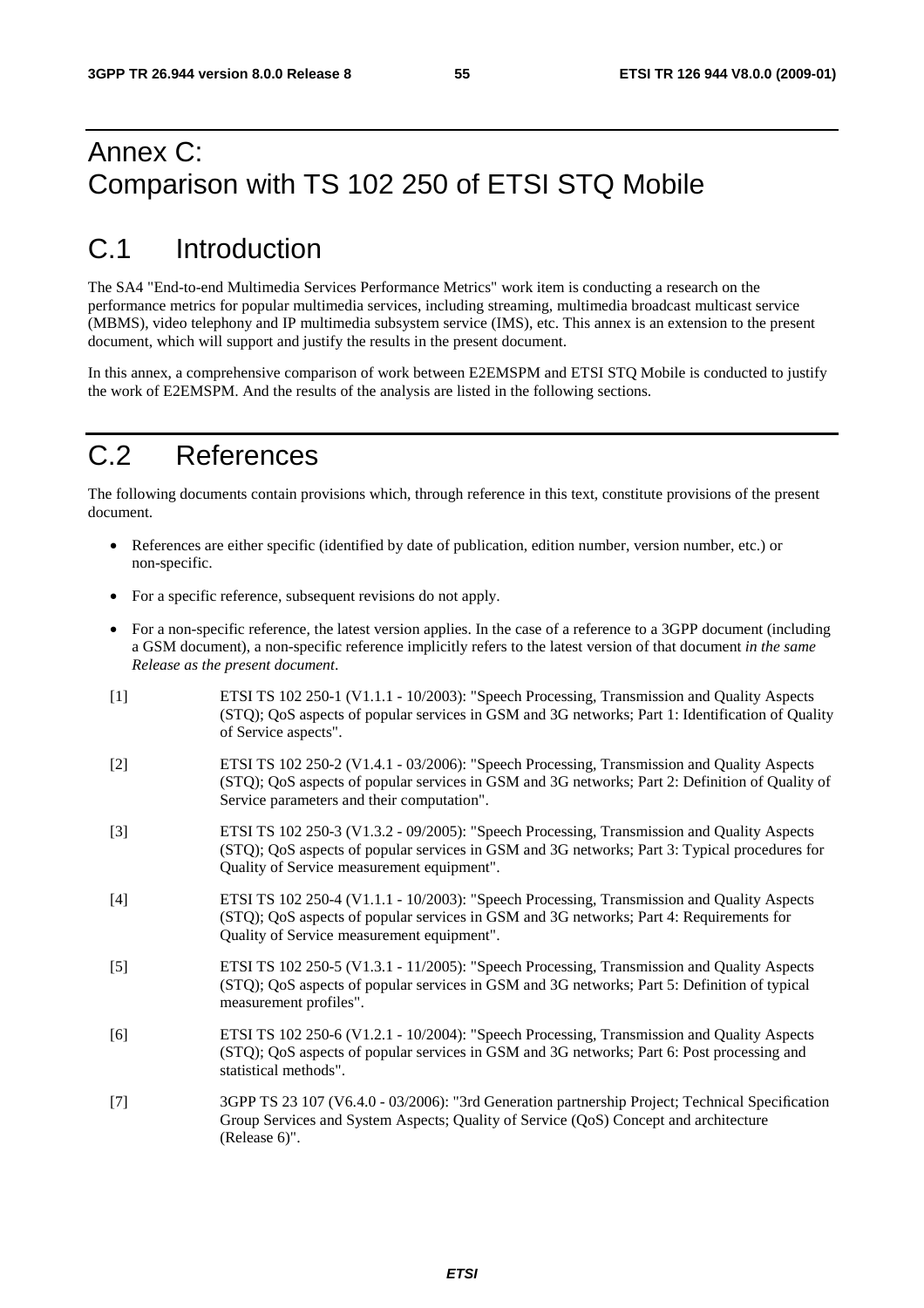## C.3 Comparison with 3GPP E2EMSPM and ETSI STQ Mobile

In this part, the difference is illuminated between 3GPP E2EMSPM and ETSI STQ Mobile on multimedia services from the following points of view.

## C.3.1 Research Scope

### C.3.1.1 Framework

E2EMSPM has a systematic framework of End-to-end Multimedia Services Performance Metrics is as figure C.1.



#### **Figure C.1: Systematic Framework of End-to-end Multimedia Services Performance Indicators**

ETSI STQ Mobile focuses on the similar area of End-to-End Service QoS.

## C.3.1.2 Quality of experience

Client Radio access Horizontal<br>
Horizontal<br>
Horizontal<br>
imilar area of End-to-End Service QoS.<br> **Clience**<br> **Clience**<br> **Clience**<br> **Clience**<br> **Clience**<br> **Clience**<br> **Clience**<br> **Clience**<br> **Clience**<br> **Clience**<br> **Clience**<br> **Clie** International<br>**Transferience**<br>The correl<br>and correl<br>and correl<br>and correl<br>and correl<br>Supply 2011<br>and correl<br>Supply 2013<br>Supply 2013<br>Supply 2013<br>Supply 2013<br>Supply 2013<br>Supply 2013<br>Supply 2013<br>Supply 2013<br>Supply 2013<br>Supply The Mobile strategy and the services Perture of the service of the service control of the service cannot be a service of the service of the service of the service of the service of the service of the service of the service network<br>
ices Performance Indi<br>
IS 102 250-2 specifies th<br>
rean measurement results<br>
the service. Although Qo<br>
innot be defined only acc<br>
rience.<br>
s QoE, disregarding the<br>
l' for service analysis vary E2EMSPM brings up the concept of Quality of Experience (QoE). Yet ETSI STQ Mobile specifies the use of perceptual models for the evaluation of content quality, whenever applicable (e.g. TS 102 250-2 specifies the use of ITU-R Recommendation P.862.2 for speech quality evaluation).

The judgement of measurement results (e.g. target setting) and the correlation between measurement results and actual customer satisfaction are out of the scope of ETSI STQ Mobile.

QoE is how a user perceives the quality of service - how satisfied he or she is with the service. Although QoE is a subjective metric, it is important to quantify it. From the user's perspective, QoE cannot be defined only according to researcher's experience. It should be acquired by user investigation as well as experience.

The common user's requirements to different services are collected and classified as QoE, disregarding the measurability. Users have different requirements for different services. So the QoE for service analysis vary with the types of services.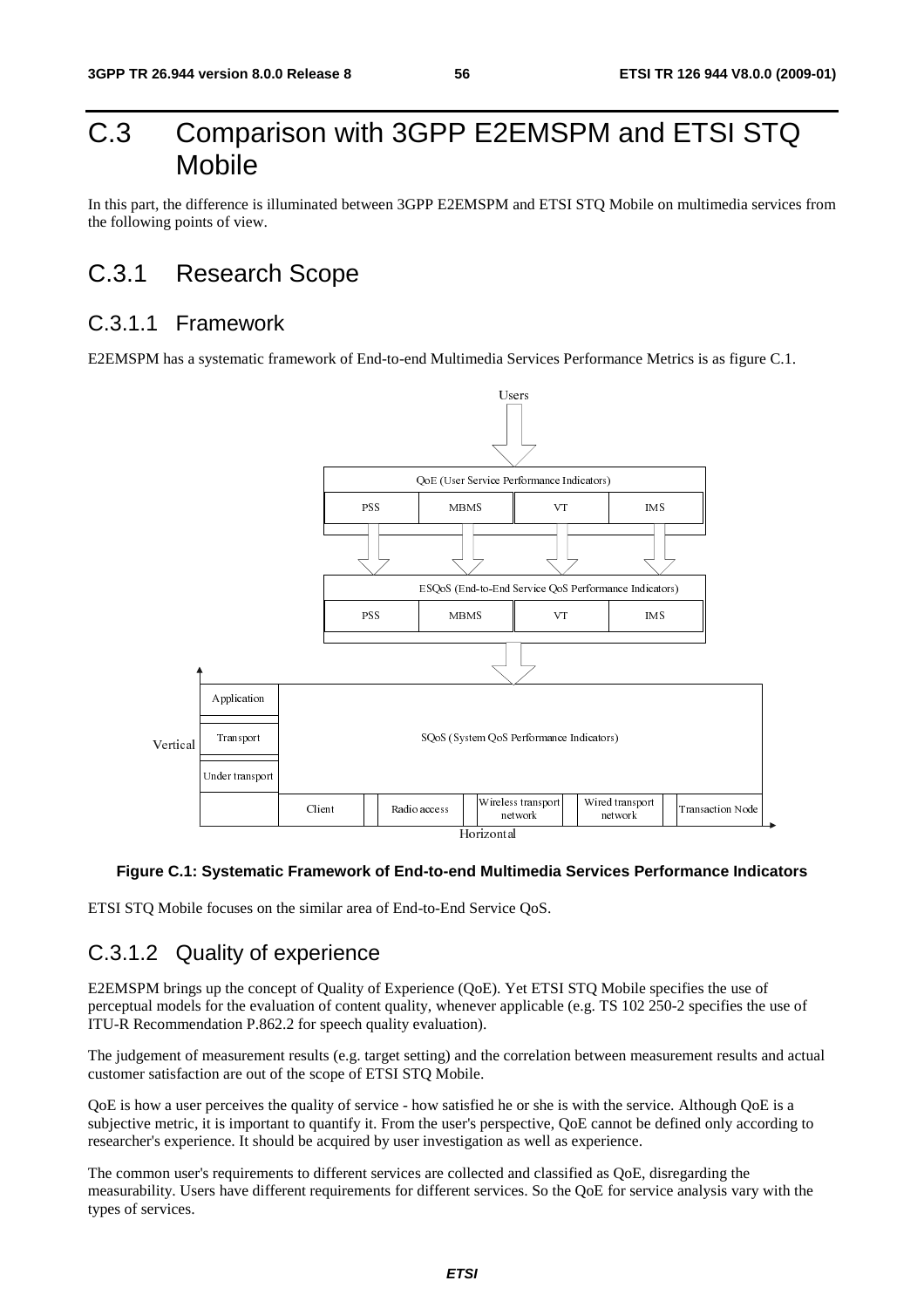## C.3.1.3 End-to-End Service Quality of Service

E2EMSPM considers service-related metrics of End-to-End Service Quality of Service (ESQoS). The measurements and provisioning of ESQoS are defined in terms of service capability and resource availability. ESQoS is generally used to specify services' quality considered by operators and service providers. The ability to measure ESQoS will give the operator some sense of the service's performance to the overall level of customer satisfaction.

ETSI STQ Mobile TS 102 250-2 [2] draws some steps in overall service QoS definition and analysis of mobile services. STQ takes the following QoS aspects from service perspective which are used for each service to define service QoS parameters.

- Network Availability.
- Network Accessibility.
- Service Accessibility.
- Service Integrity.
- Service Retainability.

Figure C.2 shows the model for quality of service parameters in ETSI STQ Part 2. The model has four layers.



#### **Figure C.2: ETSI STQ Mobile QoS aspects and the corresponding QoS parameters**

So when end-to-end service QoS is concerned, both ETSI STQ Mobile and E2EMSPM have the similar study area on this topic. There are perfect and reasonable definitions of service QoS parameters in the TS of ETSI STQ. Part of the outputs of ETSI STQ Mobile should be introduced to E2EMSPM's End-to-End Service QoS area for reference.

### C.3.1.4 System Quality of Service

Generally, "UMTS Quality of Service (QoS) Concept and architecture" by 3GPP [8] is often referenced. It is a standard, describing UMTS bearers' structure, their management functions, and defines service quality classes and their attributes.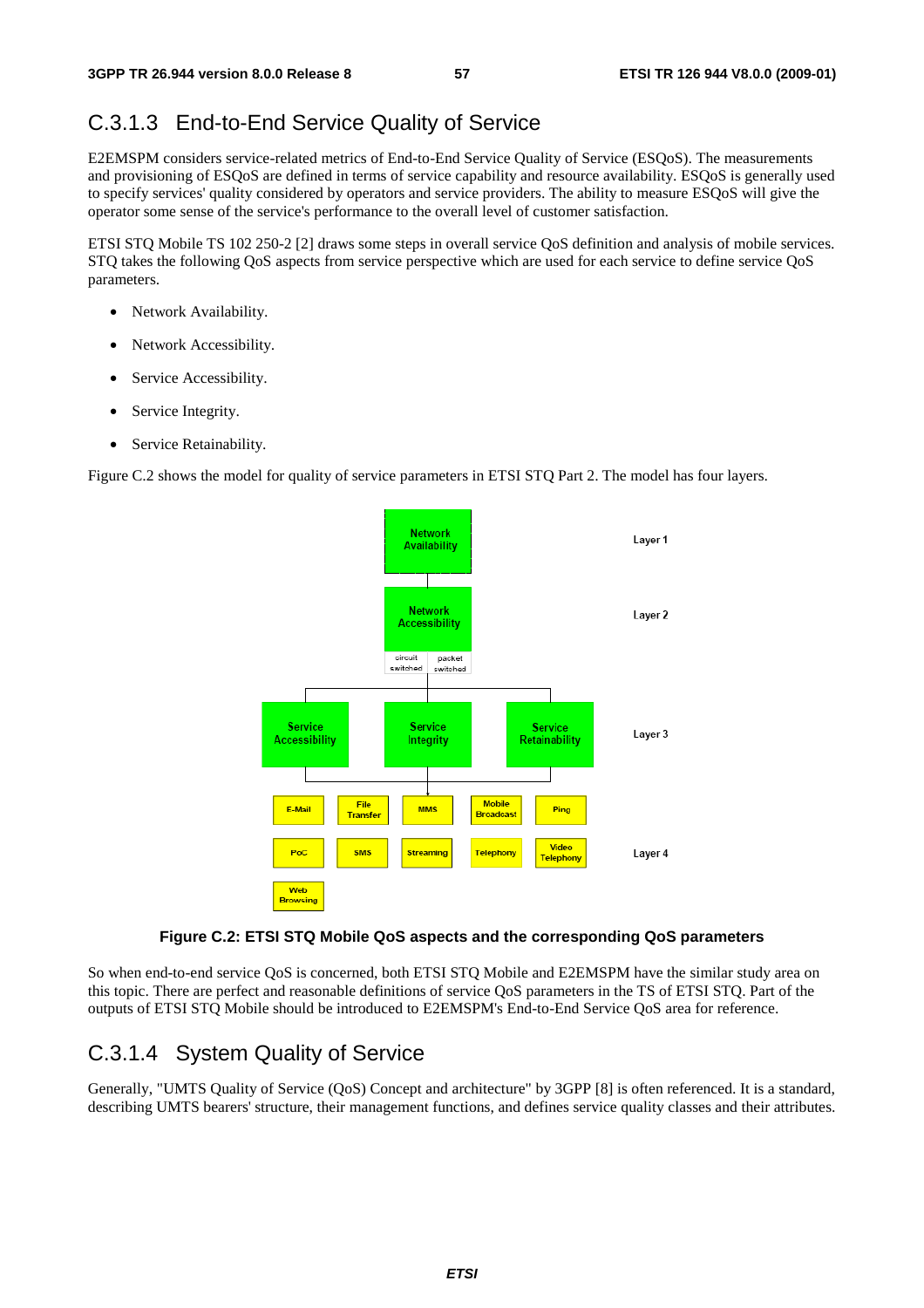System Quality of Service (SQoS) defined in E2EMSPM is intrinsically a technical concept and is a subset of UMTS QoS. Compared with ESQOS, SQoS denotes the point-to-point QoS, which is specially related to the units and links of network systems. SQoS can be viewed as the QoS consideration from the viewpoint of network operators. It is measured and expressed in terms of network units and network links, which usually has little meaning to a user. Although a better network SQoS in many cases will result in better ESQoS, fulfilling all traffic SQoS parameters might not guarantee the satisfaction of the user or a high ESQoS.

In E2EMSPM the System QoS parameters are classified to five classes horizontally according to the different phases along with the whole network connection, including radio access network, wireless transport network, wired transport network, client transaction and network node transaction as shown in figure C.3. Some analytical models are introduced for every special section to evaluate some important parameters.

SQoS is out of the scope of ETSI STQ Mobile.



**Figure C.3: Network phases to analyse System Qos** 

### C.3.1.5 Mapping of End-to-End Service QoS and System QoS

E2EMSPM introduces the theoretical models to study the relationship of End-to-End Service QoS and System QoS. The inherent relationship between the End-to-End Service QoS and System QoS parameters of PSS is described, which provide the possible operational methods for the operators/service providers to guarantee the service performance. E2EMSPM also gives some example to justify how we get the mapping between the End-to-End Service QoS and System QoS.

The relationship of End-to-End Service QoS and System QoS is beyond the scope of ETSI STQ Mobile.

## C.3.2 Research Method

### C.3.2.1 Statistics Model Analysis

Extensive studies involving high-speed network measurements indicate that the multimedia traffic in high-speed networks have self-similar and impulsive characteristics. The existence of self-similarity shows that Poisson process cannot accurately describe the real network traffic. In such high-speed mobile network the assumption of exponentiality does not apply any more.

ETSI STQ Mobile TS 102 250-6 [6] adopts the statistical model to calculate the QoS metrics of GSM and 3G networks. These models are more precise than traditional theoretical models. However, ETSI STQ Mobile focuses on the measurement of quality metrics for services that are already functional. The prediction of service performance (e.g. based on statistical models of traffic patterns and network characteristics) is out of the scope of ETSI STQ Mobile. It is very difficult to implement the calculation due to the lack of raw data, if the new multimedia services haven't become commercial deployment or they are just in the initial stage of deployment in GSM and 3G network.

Nowadays, there still have not authoritative statistical model to handle the coming multimedia services' raw data with self-similar and impulsive characteristics. Although the self-similar models can describe the statistical data more precisely, they will encounter difficulties with in-depth performance indicators analysis and calculation of the selfsimilar network traffic.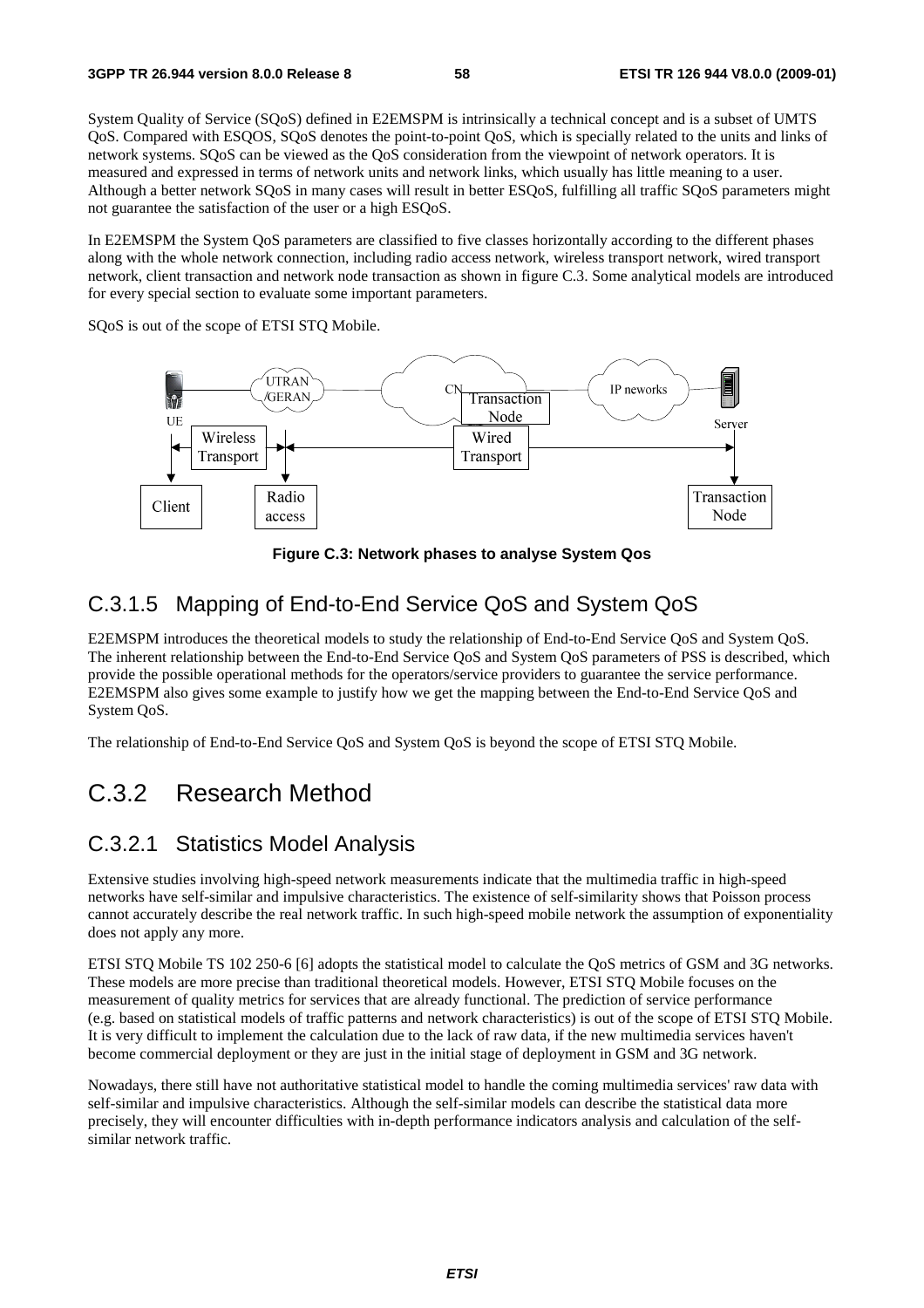## C.3.2.2 Theory Model Analysis of Queue

Traditional telecom service traffic is adequately described by Markovian models (e.g. Poisson), which are amenable to accurate analysis. Generally, theses models assume independence between events, and exponentially inter-event distributions.

Although queue theory fails to fit actual traffic of high-speed mobile networks, E2EMSPM still adopted these models to analyse the network traffic, mainly because Markovian models are mathematically tractable.

## C.3.2.3 Possible Further Work

The above two methods have its own advantages respectively for the fresh multimedia services, the optimal research method should combine statistics model with queue theory model to complement with each other.

The combined method might be adopted in future work beyond the scope of both ETSI STQ Mobile and E2EMSPM.

## C.4 Brief Introduction of the Work in ETSI STQ

The ETSI Speech Processing, Transmission and Quality Aspects (STQ) workgroup is actively working on QoS. STQ has published its Technical Specification, TS 102 250 "QoS aspects for popular services in GSM and 3G networks" [Part 1 to 6], which covers the following.

Part 1 [1] identifies QoS aspects for popular services in GSM and 3G networks. For each service the QoS indicators are listed. They are considered to be suitable for the quantitative characterization of the dominant technical QoS aspects as experienced from the end-user perspective.

Part 2 [2] defines QoS parameters and their computation for popular services in GSM and 3G networks. The technical QoS indicators, listed in part 1, are the basis for the parameter set chosen. The parameter definition is split into two parts: the abstract definition and the generic description of the measurement method with the respective trigger points. Only measurement methods not dependent on any infrastructure provided are described in the present document. The harmonized definitions given in the present document are considered as the prerequisites for comparison of QoS measurements and measurement results.

Part 3 [3] describes typical procedures used for QoS measurements over GSM, along with settings and parameters for such measurements.

Part 4 [4] defines the minimum requirements of QoS measurement equipment for GSM and 3G networks in the way that the values and trigger-points needed to compute the QoS parameter as defined in Part 2 can be measured following the procedures defined in Part 3. Test equipment fulfilling the specified minimum requirements will be allowed to perform the proposed measurements in a reliable and reproducible way.

Part 5 [5] specifies test profiles which are required to enable benchmarking of different GSM or 3G networks both within and outside national boundaries. It is necessary to have these profiles so that when a specific set of tests are carried out then customers are comparing "like for like" performance.

Part 6 [6] describes procedures to be used for statistical calculations in the field of QoS measurement of GSM and 3G networks using probing systems.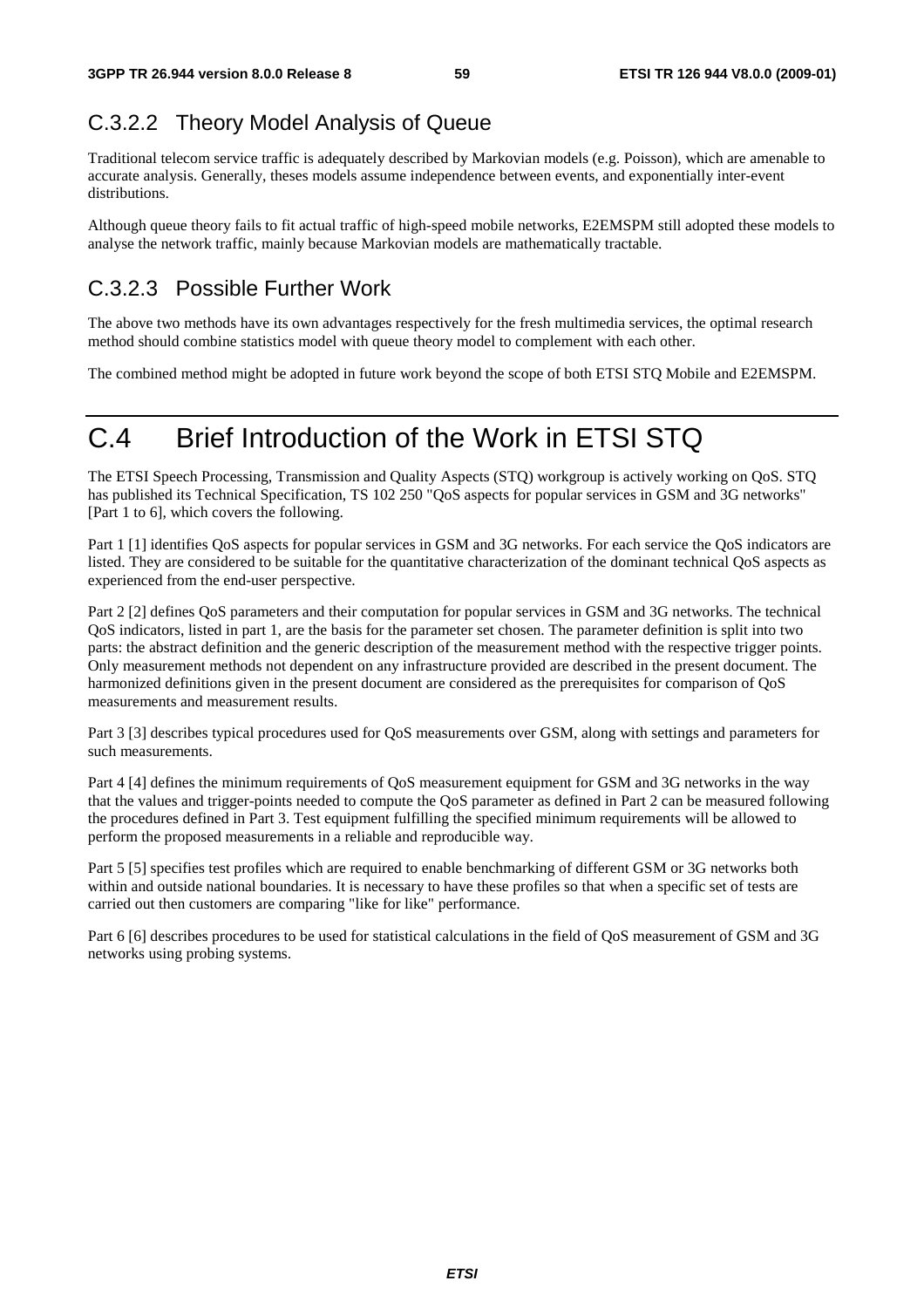## Annex D: Change history

| <b>Change history</b> |      |                 |  |          |                       |       |            |
|-----------------------|------|-----------------|--|----------|-----------------------|-------|------------|
| <b>Date</b>           | TSG# | <b>TSG Doc.</b> |  | CR   Rev | Subject/Comment       | Old   | <b>New</b> |
| 2007-03               | 35   | SP-070015       |  |          | Approved at TSG SA#35 | 2.0.0 | 7.0.0      |
| 2008-12               | 42   |                 |  |          | Version for Release 8 | 7.0.0 | 8.0.0      |
|                       |      |                 |  |          |                       |       |            |
|                       |      |                 |  |          |                       |       |            |
|                       |      |                 |  |          |                       |       |            |
|                       |      |                 |  |          |                       |       |            |
|                       |      |                 |  |          |                       |       |            |
|                       |      |                 |  |          |                       |       |            |
|                       |      |                 |  |          |                       |       |            |
|                       |      |                 |  |          |                       |       |            |